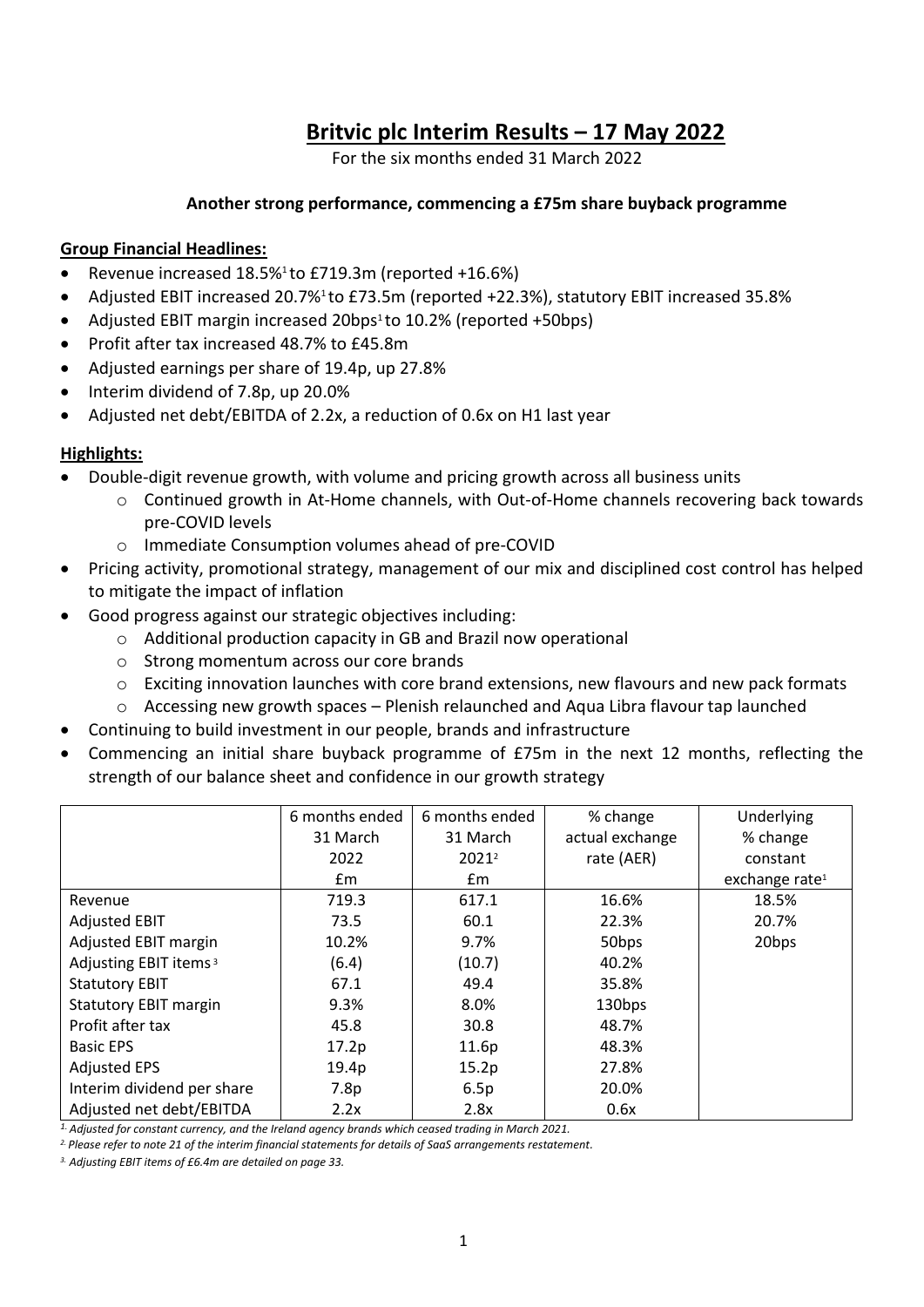## **Simon Litherland, Chief Executive Officer commented:**

"I am delighted with our first half performance. We have accelerated revenue growth across our markets and made good progress against our strategic priorities. We have successfully executed pricing and cost actions to mitigate significant levels of inflation, while continuing to rebuild investment to support our near and longer-term growth ambitions. We continue to generate strong cash flow and have increased the interim dividend by 20%. I am also pleased that today the Board have announced our intention to commence an initial share buyback programme of £75m in the next 12 months, reflecting the strength of our balance sheet and confidence in our growth strategy.

The current geo-political uncertainty is likely to result in continued cost inflation and pressure on consumer spending at least into 2023. I remain confident however that we will continue to successfully navigate the headwinds, thanks to our portfolio of leading brands, strong customer relationships, smart revenue management capability and the resilience of our supply chain and our people. This will enable us to maintain our positive momentum, progress our key performance metrics and strategic priorities, and continue to create value for all our stakeholders."

This announcement contains inside information related to a share buyback programme. The person responsible for making this announcement is Clare Thomas, Company Secretary.

## **For further information please contact:**

| Investors:                                         |                      |
|----------------------------------------------------|----------------------|
| Joanne Wilson (Chief Financial Officer)            | +44 (0) 121 711 1102 |
| Steve Nightingale (Director of Investor Relations) | +44 (0) 7808 097 784 |
| Media:                                             |                      |
| Stephanie Macduff-Duncan (Head of Corporate        | +44 (0) 7808 097 680 |
| Communications)                                    |                      |
| Stephen Malthouse (Headland)                       | +44 (0) 7734 956 201 |

There will be a webcast of the presentation given today at 09:00am by Simon Litherland (Chief Executive Officer) and Joanne Wilson (Chief Financial Officer). The webcast will be available at www.britvic.com/investors with a transcript available in due course. To ask a question on the webcast, please dial +0800 279 6877 or +44 (0) 330 165 4012 and enter the confirmation code 7088891.

## **Note to editors**

### **About Britvic**

Britvic is an international soft drinks business rich in history and heritage. Founded in England in the 1930s, it has grown into a global organisation with 37 much-loved brands sold in over 100 countries.

The company combines its own leading brand portfolio including Fruit Shoot, Robinsons, Tango, J2O, London Essence, Teisseire and MiWadi with PepsiCo brands such as Pepsi, 7UP and Lipton Ice Tea which Britvic produces and sells in Great Britain and Ireland under exclusive PepsiCo agreements.

Britvic is the largest supplier of branded still soft drinks in Great Britain and the number two supplier of branded carbonated soft drinks in Great Britain. Britvic is an industry leader in the island of Ireland with brands such as MiWadi and Ballygowan, in France with brands such as Teisseire, Pressade and Moulin de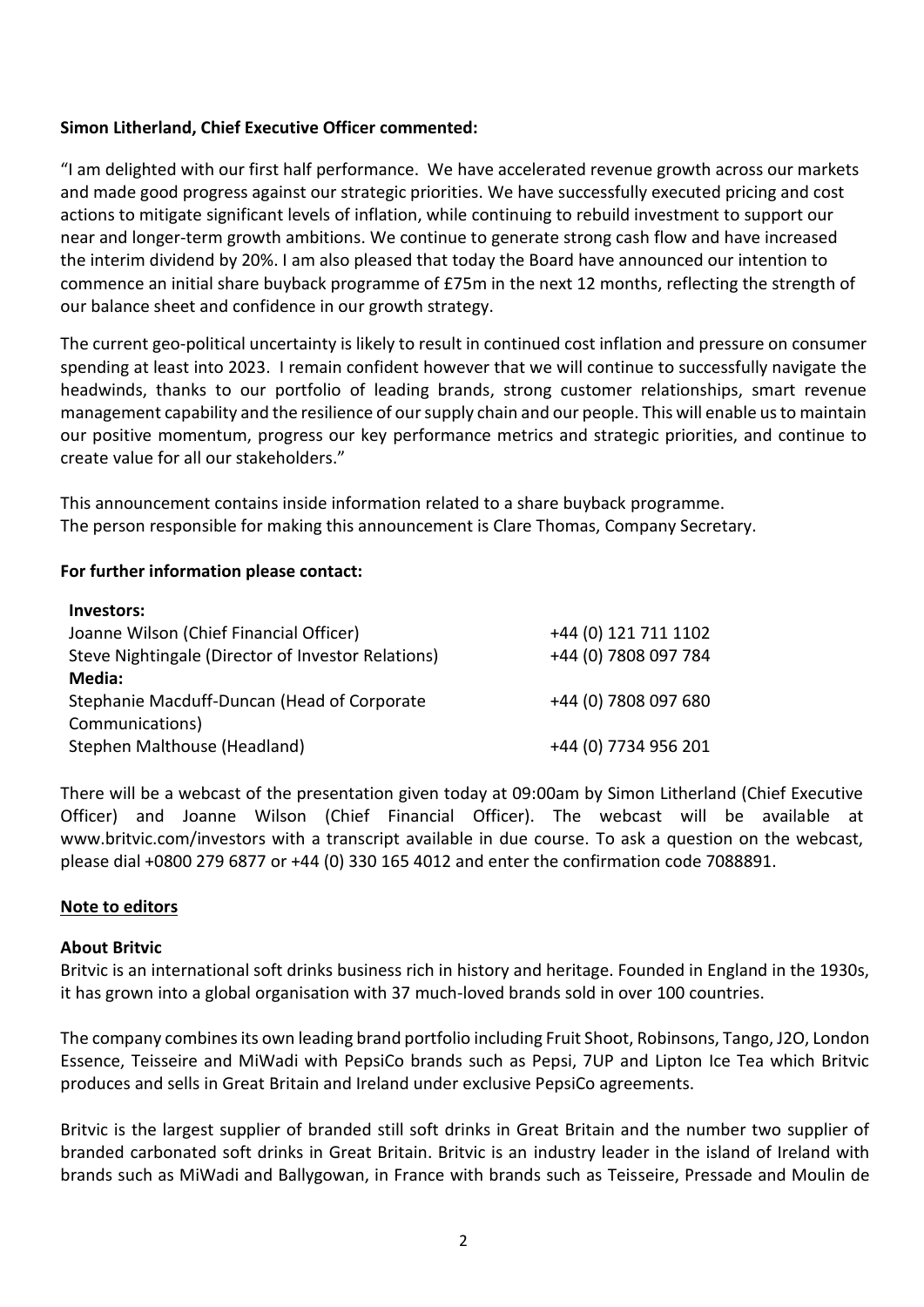Valdonne and in its growth market, Brazil, with Maguary, Bela Ischia and Dafruta. Britvic is growing its reach into other territories through franchising, export and licensing.

Britvic is a purpose driven organisation with a clear vision and a clear set of values. Our purpose, vision and values sit at the heart of our company, driving us forward together to create a better tomorrow. We want to contribute positively to the people and world around us. This means ensuring that our sustainable business practices, which we call Healthier People, Healthier Planet, are embedded in every element of our business strategy.

Our purpose: Enjoying life's everyday moments Our vision: To be the most dynamic soft drinks company, creating a better tomorrow Our values: We care, We're courageous, Own it, Stronger together, Act with Pace

Britvic is listed on the London Stock Exchange under the code BVIC and is a constituent of the FTSE 250 index.

Find out more at [Britvic.com](https://www.britvic.com/)

## **Cautionary note regarding forward-looking statements**

This announcement includes statements that are forward-looking in nature. Forward-looking statements involve known and unknown risks, uncertainties and other factors including the COVID-19 pandemic, which may cause the actual results, performance, or achievements of the Group to be materially different from any future results, performance or achievements expressed or implied by such forward-looking statements. Except as required by the Listing Rules and applicable law, Britvic undertakes no obligation to update or change any forward-looking statements to reflect events occurring after the date such statements are published.

## **Market data**

GB take-home market data referred to in this announcement is supplied by Nielsen and runs to 26 March 2022. ROI take-home market data referred to is supplied by Nielsen and runs to 27 March 2022. French market data is supplied by Nielsen and runs to 27 March 2022. Brazil is supplied by Nielsen and runs to 31 March 2022.

## **Next scheduled announcement**

Britvic will publish its Q3 trading statement on 21 July 2022.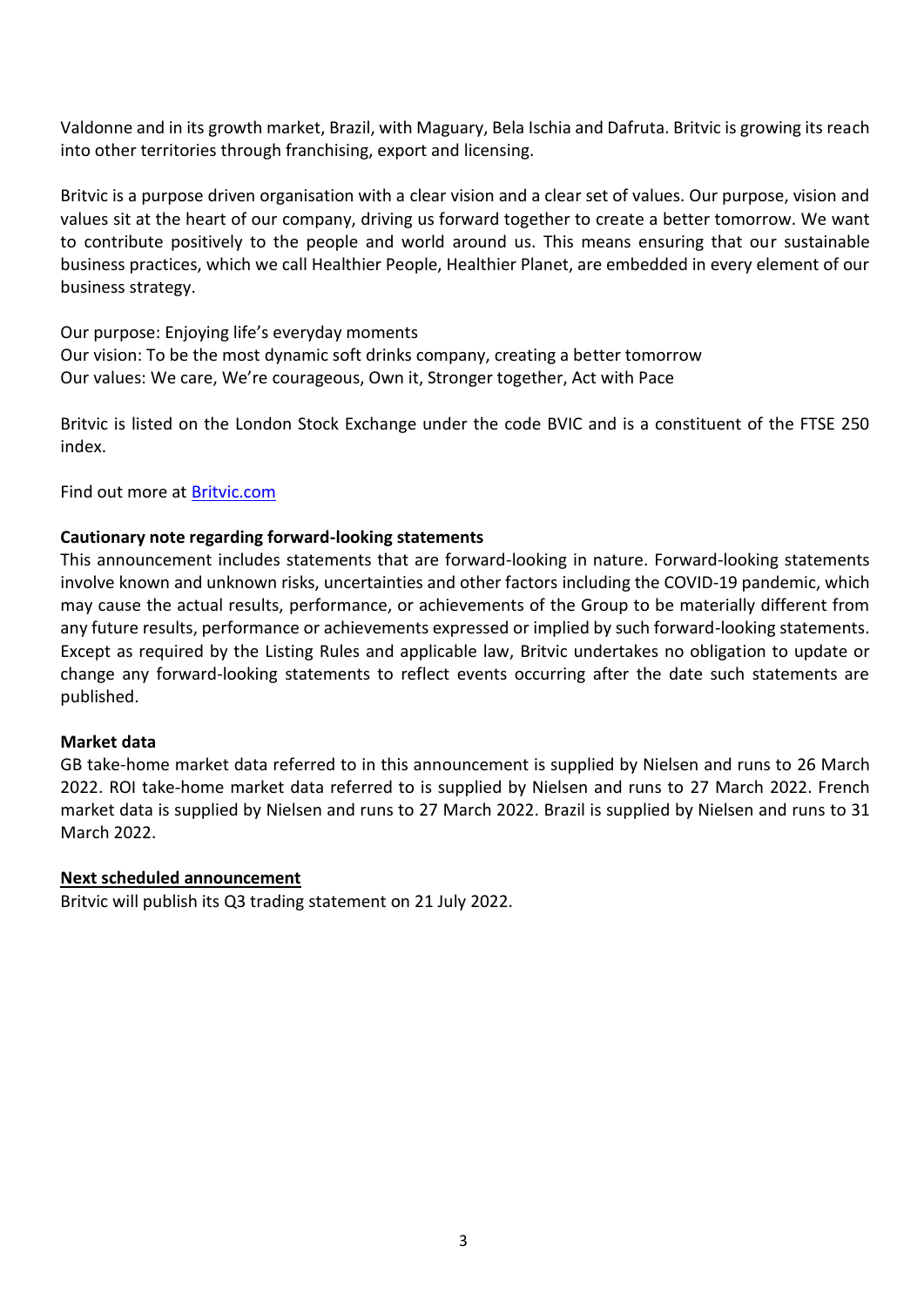## **Chief Executive Officer's Review**

Today we report our results for the six months to 31 March 2022, during which time we continue to build on our strong business momentum and make significant progress against our strategic priorities. I am proud of the Britvic team, who are at the heart of our success, and on behalf of the Board and Executive, I would like to extend my thanks to them and their families for their continued commitment.

Performance against all our key financial metrics in the first half of the year was strong, reflecting both accelerated growth across our markets and brands and the high level of Covid restrictions that were in place in the first half of 2021. While the Omicron variant led to a temporary slow-down in the recovery of the Out-of-Home channel part-way through the half, trading in the Out-of-Home channel has since recovered back towards 2019 levels. Since the pandemic, the geo-political environment has increasingly impacted the global economy, leading to cost pressures at levels not seen for many years. As a business we have risen to the challenge, implementing both revenue management and cost efficiency initiatives across all our markets.

This has resulted in first half growth in underlying revenue of 18.5%, adjusted EBIT of 20.7%, and underlying margin improvement of 20bps. Our revenue growth has accelerated, in Q1, revenue was +16.5% and in Q2 +20.8%. Our momentum is demonstrated by underlying group revenue increasing 13.6% versus the comparable period of H1 2020 (before the pandemic began to significantly impact performance). Our focus and discipline on cash enabled us to generate free cash flow despite the peak working capital outflow we typically see in our first half, and our half-year leverage ratio is now at its lowest since 2016, with £130m repayment of debt since 2020. The strength of our balance sheet and cash generative business supports our growth aspirations as well as presenting an opportunity for increased returns to shareholders through dividends and the share buyback programme announced today.

We have also made good progress on our Healthier People, Healthier Planet programme. Our employee engagement score remains top quartile, our calories per serve remain well below our 30 calories target, we saw a further reduction in our carbon scope 1 and 2 emissions, and we have achieved 36% rPET across the portfolio in GB and Ireland.

## **A growth strategy**

Before the pandemic, we took the opportunity to evolve our strategy, to ensure we are best positioned to access growth opportunities in the changing consumer and retail landscape across our markets. With a portfolio of market-leading brands, multi-channel routes to market, collaborative customer relationships and a well-invested supply chain, we set out our strategic framework as follows:

## **Our future focus remains on four key strategic priorities:**

- Build local favourites and global premium brands
- Flavour billions of water occasions
- Healthier People, Healthier Planet
- Access new growth spaces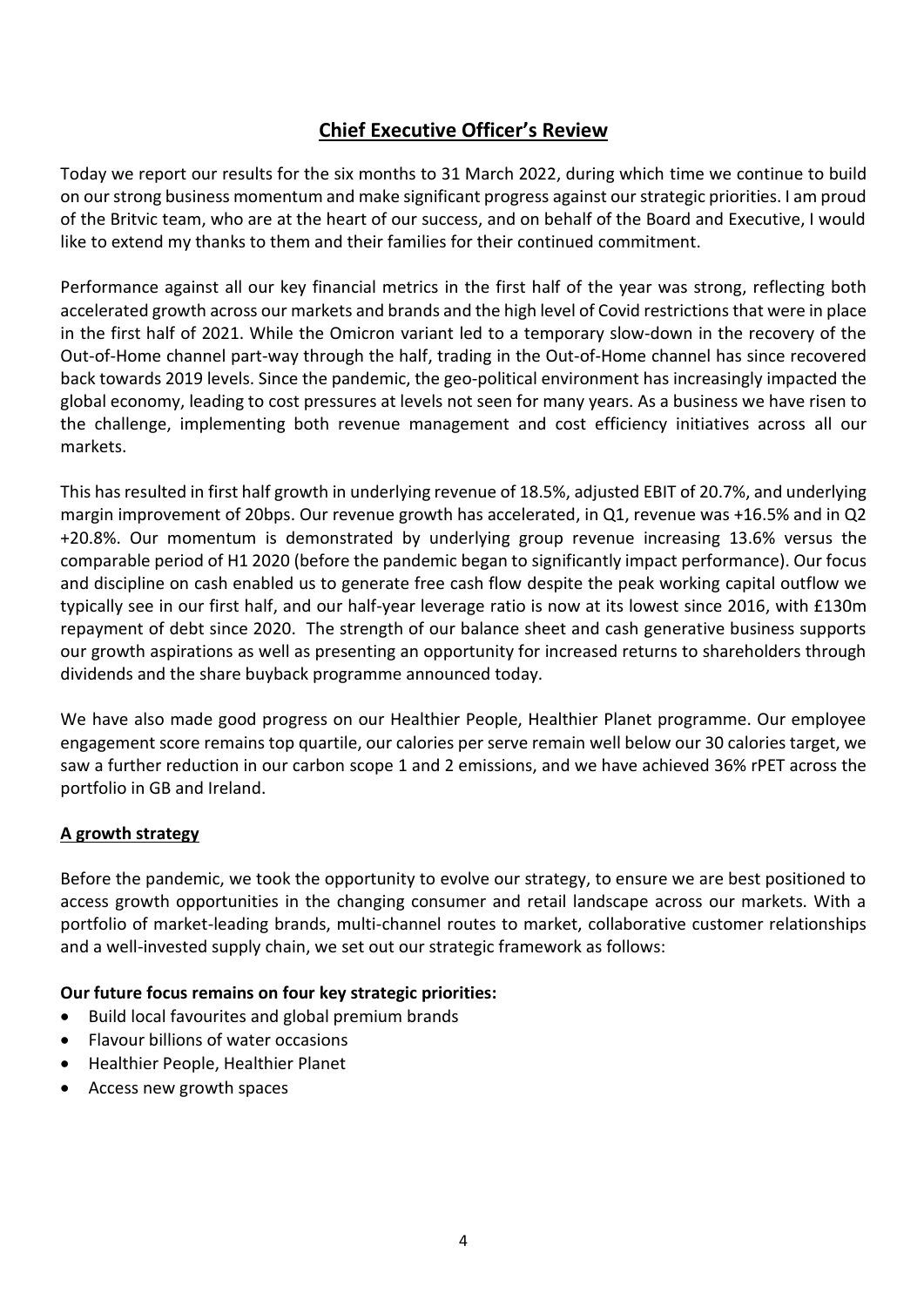## **Each of our markets has a defined role to play**:

- GB to lead market growth
- Brazil to accelerate growth and expand our presence
- Other International to globalise premium brands and improve profitability in Western Europe

## **Underpinning this strategy are three critical enablers:**

- Generate fuel for growth through efficiency
- Transform organisational capability and culture
- Selective M&A to accelerate growth

## **Market review**

## **GB**

Our performance in GB has been strong, with revenue growth in the second quarter accelerating at +21.8% compared to last year. Growth was led by the Out-of-Home channel, with revenue significantly ahead of 2021 and the comparable period (pre-COVID) to the end of March 2020, reflecting an increase in socialising and mobility as people spent less time at home. Our performance in the At-Home channel was also robust, with revenue continuing to grow compared to last year. According to Nielsen, the At-Home channel retail sales value is now £9.8bn, increasing £1.1bn over the previous two years. Encouragingly, our At-Home market share remains ahead of pre-COVID levels.

Across the market, our brands have shown momentum, with revenue increasing not only versus last year but also 13.6% ahead of 2020. All of Pepsi, Tango, 7UP, R Whites, J20, Lipton and Fruit Shoot delivered double-digit revenue growth. Robinsons volumes were softer, especially in Q2, reflecting strong demand last year and a reduction in promotional activity this year to grow margin.

During the first half, we implemented significant pricing activity, including changes to promotional price points and careful management of our mix, which has helped to mitigate the impact of inflation. Price increases were implemented early in Q2 and hence we have seen a lag effect on inflation mitigation in the GB brand contribution rate in the first half.

We have continued to invest in our brands, with highly relevant and effective marketing activation, alongside innovation to broaden our appeal. Pepsi MAX was highly visible to consumers through its continued sponsorship of the UEFA Champions League. J20 launched an on-pack promotion for Christmas, while Fruit Shoot returned with its 'Merrylicious' festive flavour. Both brands are benefiting from an increase in consumer socialising. We launched a new Tango flavour, Berry Peachy, adding another sugarfree option to the range, as did Aqua Libra with Blood Orange & Mango.

Alongside the growth momentum of our core brands, we have also continued to invest in accessing future growth spaces. Following our acquisition of Plenish last year, the brand has been able to leverage our strong customer relationships and brand marketing expertise. Plenish was relaunched in late Q2 with new packaging, highlighting its premium, natural credentials, and secured significant additional distribution for the plant-based milks and shots ranges. The Aqua Libra Company, which we launched last year following the acquisition of The Boiling Tap Company in 2020, has used our flavour concentrates expertise to develop a unique tap proposition that offers flavoured water alongside still, sparkling and hot, and has been building a pipeline of opportunities in both the workplace and retail channels. Our premium tonic, London Essence, has gained share in the retail channel and increased distribution in pubs, bars and restaurants of both packaged product and our dispense offering, Freshly Infused.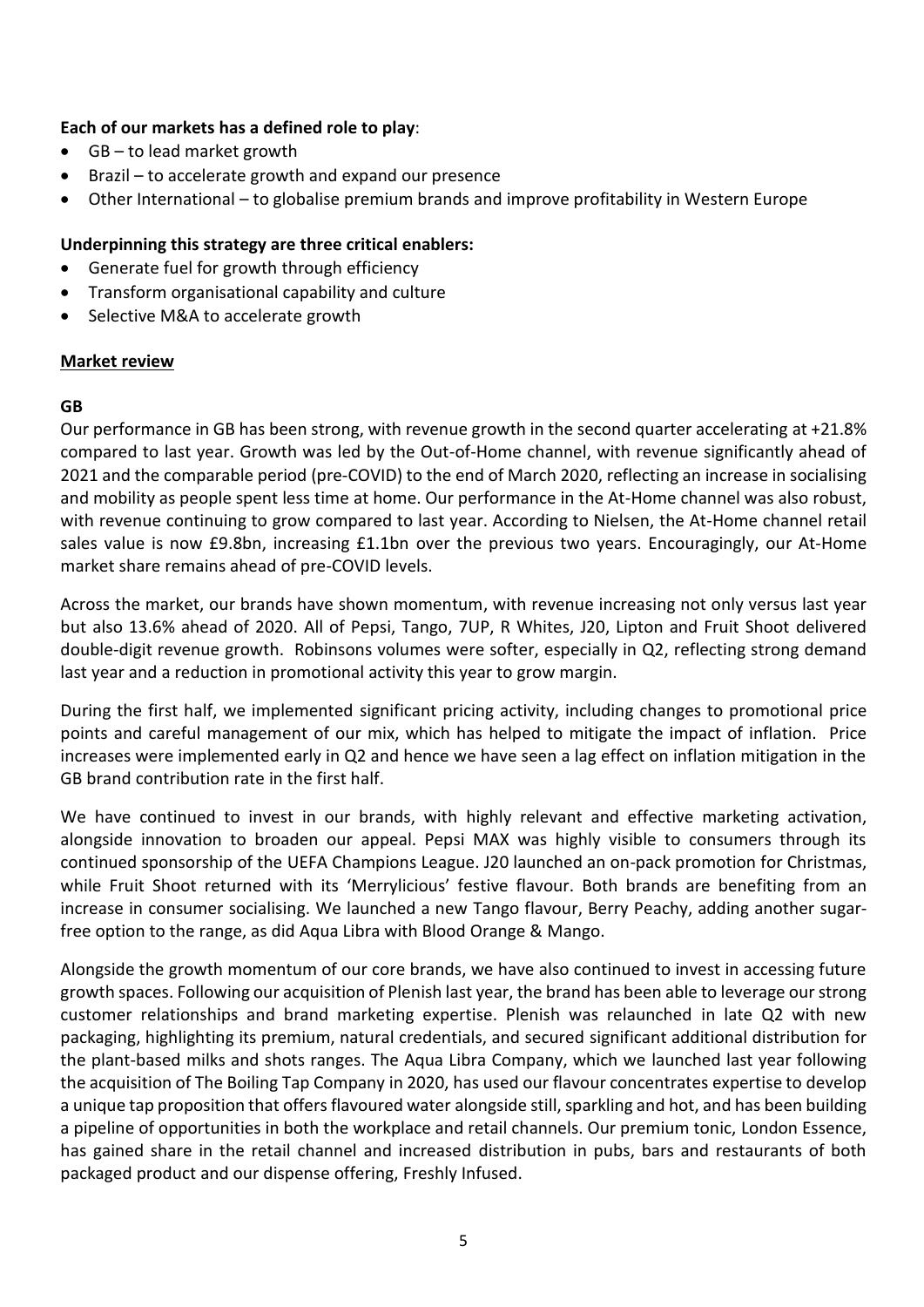We also continue to enhance our business capability. Our new can line is now operational at our Rugby factory, adding approximately 150m litres of capacity and demonstrating our confidence in future growth. Our commercial transformation programme went live as planned in Q2, implementing the Kantar commercial system to optimise the efficiency and effectiveness of our promotions and customer investment. It also simplifies our ways of working and enhances collaboration between teams to improve our commercial plans. We also continue to enhance our digital capability with the launch of an in-house digital studio, which will improve the quality and speed our brands interact with consumers by creating a range of highly relevant real-time content, including videos and animations.

## **Brazil**

Brazil's revenue growth has continued at double-digit levels, with growth accelerating in the second quarter. Our focus has remained on building scale to deliver sustainable growth. Since the acquisition of EBBA in 2015, we have gained significant market share in the core categories of concentrates and juice drinks and successfully expanded to create strong footholds in new market segments.

Launching Fruit Shoot in Brazil and growing the range and pack formats for the local market has enabled us to achieve an 18% volume share of the kids' drinks market. We now have a credible, scale coconut water brand in Puro Coco, with a 17% volume share of the category, while our grape offering, Seleção, has an 11% volume market share. As well as great innovation in both core and new categories, a key element of our success has been the quality of our in-store execution, with improved shelf presence and excellent feature & display, attracting consumers to buy our brands.

Our business in Brazil has experienced another year of significant cost inflation, in common with other FMCG companies. While our focus is to build scale market share across the categories in which we operate, we have implemented multiple price increases as part of our strategy to partially mitigate the adverse inflationary impact on trading contribution.

We believe that the Brazil business offers a long-term opportunity to grow. We have recently leased a new manufacturing facility in Rio Grande do Sul, in Southern Brazil. This will enable us to continue our vertical integration by increasing grape processing closer to its source and thereby reduce logistics costs and road miles. Recently we also installed a new biomass boiler, our third, as part of a decarbonisation strategy.

Over the last few years, we have been building a premium, higher-margin portfolio. As well as introducing Britvic brands such as Mathieu Teisseire, London Essence, and Britvic mixers, we have launched local brands, including Nuts, a plant-based milk, and Natural Tea. Both Britvic mixers and London Essence have been building awareness with the trade through event activation, social media influencers and trade shows. Recently we moved production to the local market for London Essence and introduced two unique flavours of Britvic mixers to appeal to local consumers.

## **Other International**

Other International combines our full-service operations in Ireland and France with markets where we have a commercial presence, such as Benelux and the travel sector, and our global premium brands, London Essence and Mathieu Teisseire.

Our performance in Ireland has been strong, with underlying revenue increasing 23% and both the Out-of-Home and At-Home channels recording double-digit growth. Encouragingly all our core brands were in strong growth. We implemented actions early in Q1 to mitigate inflationary pressures, including price increases, mix management and promotional optimisation.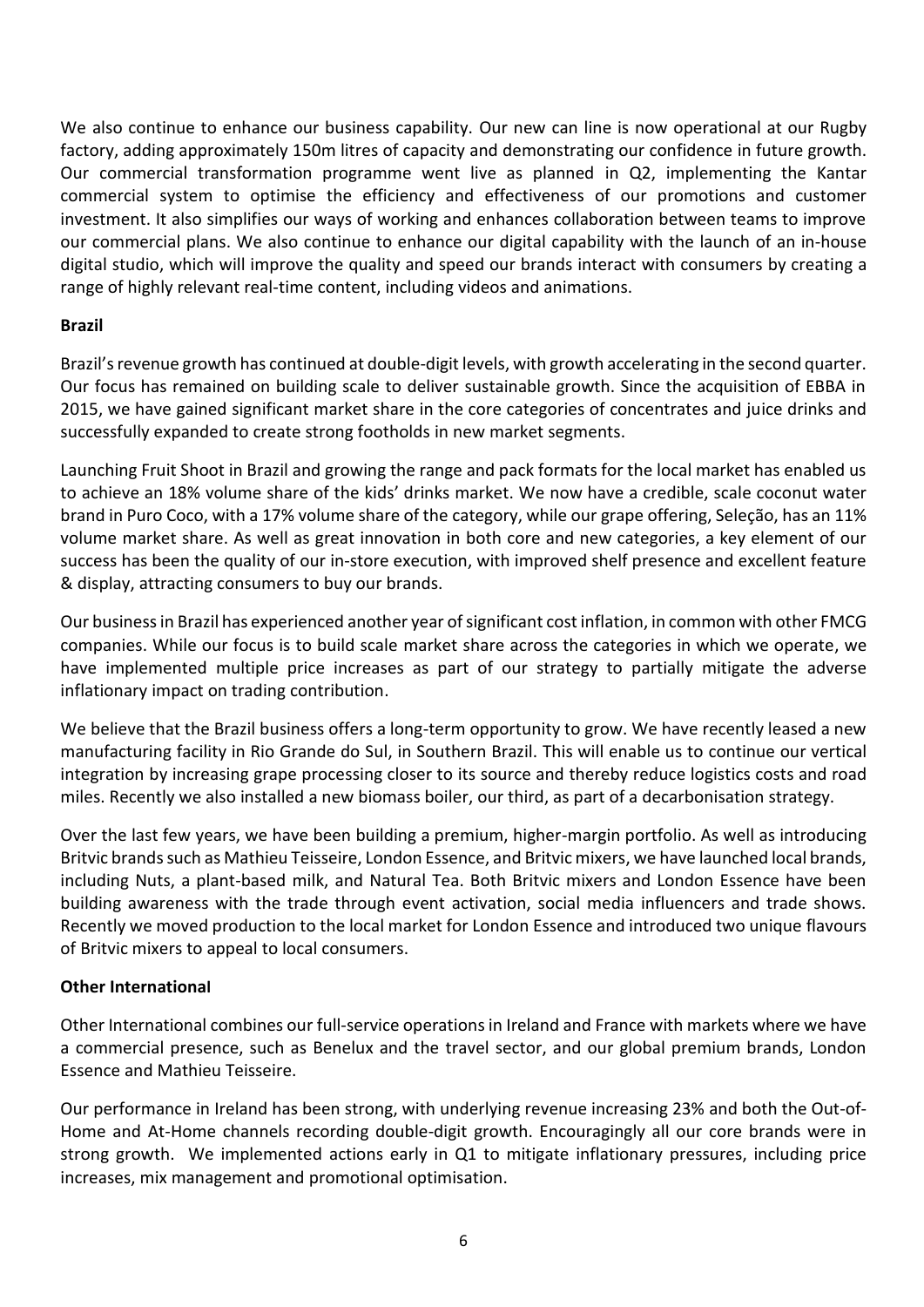We have continued to leverage the strength of our brand portfolio with innovations such as Ballygowan 'Hint of Fruit' flavoured water and entered the energy category with the launch of Rockstar last year and more recently, Club 'Loaded'. Through a combination of mix management and simplifying the operating model with the closure of Counterpoint last year, the Irish business has delivered a significant improvement in operating margin, in line with our strategy.

In France, all brands were in solid growth, with revenue +11.8% compared to last year. Our brands also gained market share within the categories we participate. The trading environment in France continues to be particularly challenging, and our pricing activity has only partially mitigated the inflationary cost pressure we face.

Our strategy also seeks to grow our global premium portfolio such as Mathieu Teisseire. The heartland of the Mathieu Teisseire opportunity is in the Out-of-Home channel, and the lifting of restrictions has resulted in the brand regaining momentum. To support its expansion, we have secured a co-packing agreement in France to complement the current production at our factory in Crolles. We have also secured new distribution agreements in key markets, such as working with partners with the scale and presence to enable us to realise the brand's full potential. We have also expanded our capability with a new studio in the Middle East and one soon to open in Paris, trade event promotional opportunities and deploying brand ambassadors in our focus markets.

Similarly, London Essence also benefited from lifting restrictions, delivering strong growth globally. We have secured key new distributors in Italy, Belgium and Australia and expanded the range of tonics and sodas to support the premium category position. We have also secured our first multi-market listing for both brands with the Marriott Hotel group.

## **Outlook**

Strong revenue momentum has continued in April, with double-digit revenue growth year-on-year, in line with our expectations. In the second half we have clear priorities including activating highly relevant marketing programmes, expanding our core brands through extension and innovation and developing our presence in new growth spaces.

We are confident that the strength of our portfolio, combined with the agility and resilience of our wellinvested business, puts us in a strong position to continue to successfully navigate through the current macro uncertainties and inflationary environment.

While soft drinks are not immune to changes in consumer spending, both the category and Britvic's leading family favourite brands have historically shown themselves to be resilient and low elasticity through a downturn and we are confident we will continue to navigate short-term uncertainties. The long-term prospects and growth opportunities for Britvic also remain robust, and we are confident in our ability to create sustainable returns for all our stakeholders.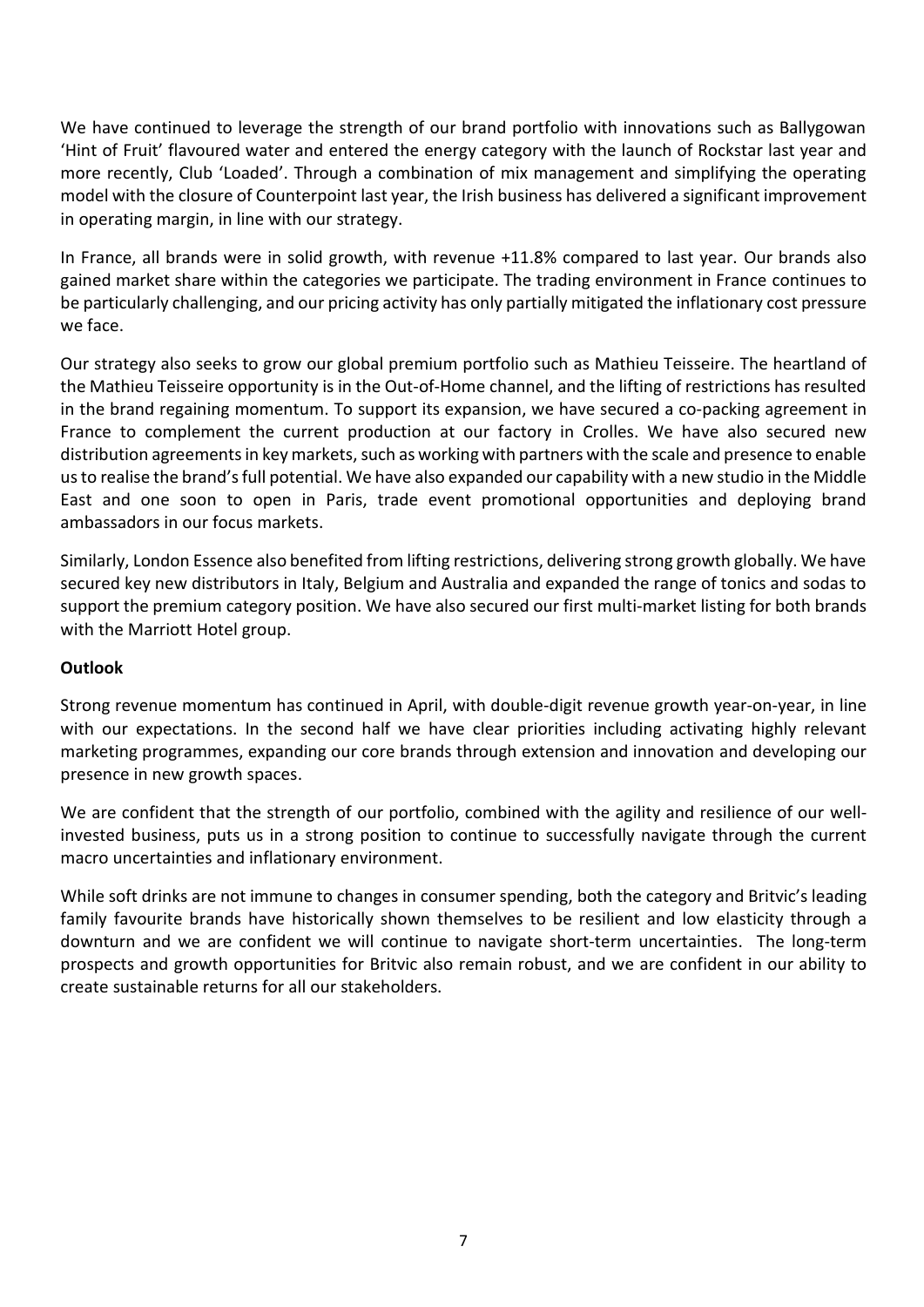## **Chief Financial Officer's Review**

## **Overview**

We have delivered a strong performance in the first half of the year, building on the momentum we saw as we exited 2021 and with all key financial metrics on a positive trajectory. Underlying Group revenue increased 18.5% year-on-year on a constant currency basis, and we saw a sequential improvement through the year, with second-quarter revenue increasing 20.8% year-on-year as we lapped lockdown restrictions in our markets in the prior year. Revenue was 13.6% ahead of the same period in 2020.

We have successfully executed pricing plans in each of our markets through the first half. There has however been a time lag between inflation hitting our P&L and the implementation of price increases which has impacted Brand Contribution Margin. In addition to price, we have used other levers to help mitigate inflationary pressure, including mix, promo optimisation, productivity initiatives and disciplined cost management. Consequently, brand contribution is adverse across the business units while group adjusted EBIT margin is ahead. We will realise the full benefits of the price increases in the second half of the year.

Adjusted EBIT increased 20.7% to £73.5m, resulting in an adjusted EBIT margin of 10.2%, a 20bps improvement year-on-year. The increase in EBIT margin reflects a positive channel mix as Out-of-Home volumes recovered and improved operating leverage. This was achieved while increasing our investment, most notably in A&P, our digital capabilities, operational capacity, and sustainability-related activities.

Adjusted EPS increased 27.8% year-on-year. The interim dividend equates to 7.8p per share, a year-onyear increase of 20.0%.

Our cash performance continued to be strong with a positive free cash flow in the half, driven by a relentless focus on day-to-day cash management. Since 31 March 2021, we have delivered a reduction in leverage with an adjusted net debt/EBITDA ratio of 2.2x at 31 March 2022, a 0.6x reduction from this time last year.

Our confidence in the continued downward trajectory of our leverage ratio has resulted in the Board's decision to commence an initial share buyback programme.

Below is a summary of the segmental performance and explanatory notes related to items, including taxation, interest, and free cash flow generation.

| $\underline{\mathsf{GB}}$ | 6 months ended<br>31 March 2022 | 6 months ended<br>31 March 2021 | % change<br>actual |
|---------------------------|---------------------------------|---------------------------------|--------------------|
|                           | £m                              | £m                              | exchange rate      |
| Volume (million litres)   | 827.1                           | 746.7                           | 10.8%              |
| ARP per litre             | 59.6p                           | 55.3p                           | 7.8%               |
| Revenue                   | 493.0                           | 413.2                           | 19.3%              |
| <b>Brand contribution</b> | 187.8                           | 165.3                           | 13.6%              |
| Brand contribution margin | 38.1%                           | 40.0%                           | (190) bps          |

In GB, we have seen accelerated growth with revenue increasing 19.3% year-on-year (+13.6% versus H1 FY20) and brand contribution up by 13.6%. Out-of-Home revenue increased by 59.0%, as we lapped prior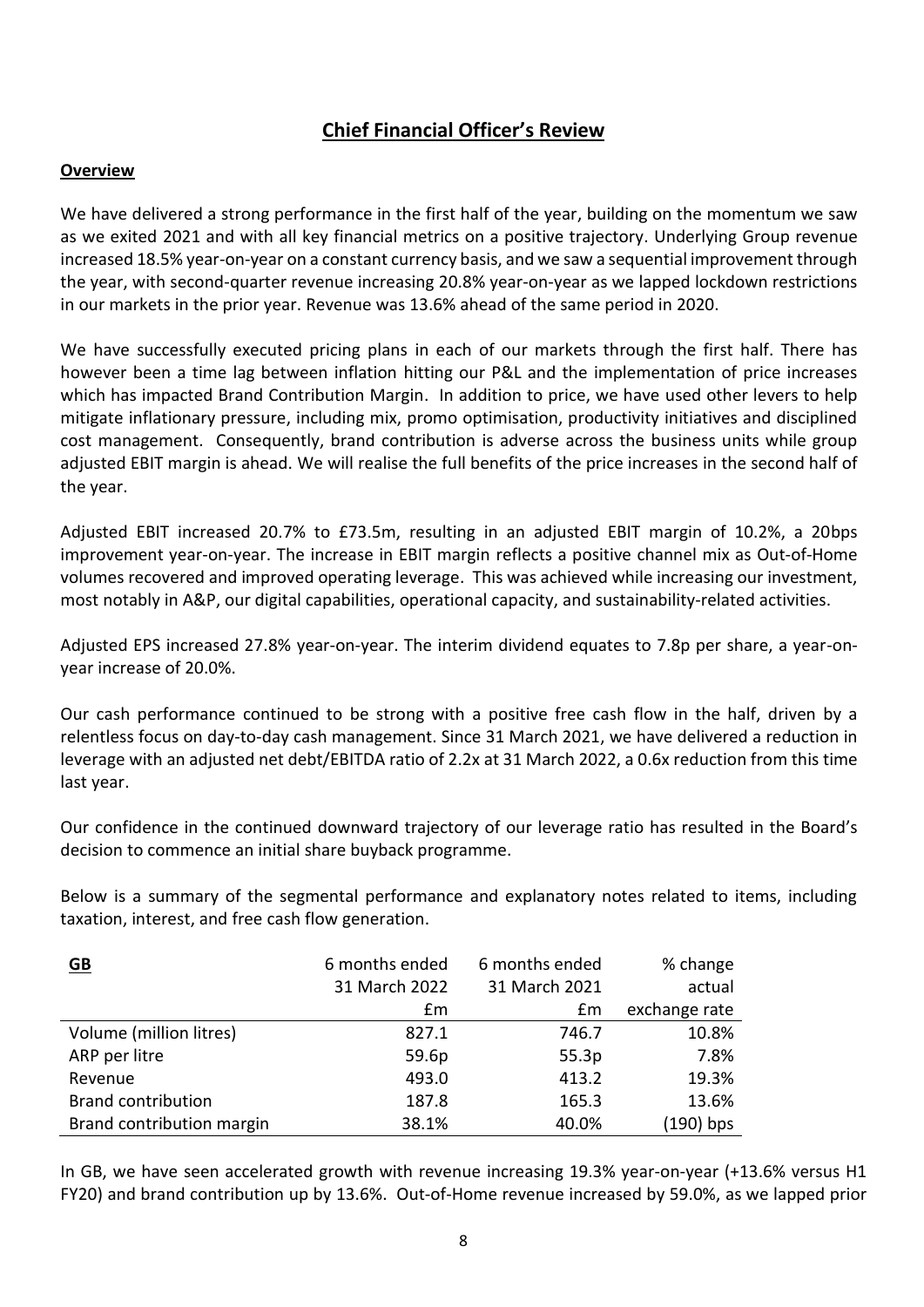year trading restrictions and the channel continued its recovery back to 2019 levels, and At-Home continued to grow increasing +4.4% year-on-year.

ARP growth of 7.8% was driven by an improved mix and the benefit of price and promotion actions implemented during the half. Socialising brands, including J20 and Fruit Shoot, and immediate consumption pack formats benefited from the lifting of restrictions and increased mobility. The immediate consumption improvement was seen across our brand portfolio, including Pepsi, 7UP, Tango, Robinsons RTD and Lipton. A&P increased year-on-year by £5.2m as the rebuild of brand investment continued. This resulted in 70bps decline in brand contribution margin with the balance of the 190bps decline due to input cost inflation. Cost inflation was only partially mitigated in the first half as price increases were implemented in early Q2.

| <b>Brazil</b>             |                |                |               | % change      |
|---------------------------|----------------|----------------|---------------|---------------|
|                           | 6 months ended | 6 months ended | % change      | like-for-like |
|                           | 31 March 2022  | 31 March 2021  | actual        | at constant   |
|                           | £m             | £m             | exchange rate | exchange rate |
| Volume (million litres)   | 154.8          | 146.2          | 5.9%          | 5.9%          |
| ARP per litre             | 41.8p          | 38.3p          | 9.1%          | 8.9%          |
| Revenue                   | 64.7           | 56.0           | 15.5%         | 15.3%         |
| <b>Brand contribution</b> | 9.3            | 11.5           | $(19.3)\%$    | (19.3)%       |
| Brand contribution margin | 14.3%          | 20.5%          | $(620)$ bps   | $(620)$ bps   |

In Brazil, we saw a continuation of double-digit revenue growth with revenue at constant currency up 15.3% which, after adjusting for PIS/COFINS tax benefits, translates to underlying revenue growth of 18.4%. This was driven by both volume and ARP growth of 5.9% and 8.9% respectively.

The drivers of growth were RTD juice, Kids range and grape. Concentrates revenue was broadly flat while Puro Coco declined due to a shortage of coconut supply in the period. Brand contribution declined over 19% due to continued input cost inflation, product mix and lower PIS/COFINS tax rebates, the latter accounting for 215bps of the brand contribution decline. Multiple price increases were implemented during the half which, together with cost actions, helped mitigate some of the inflationary pressures we are experiencing.

| <b>Other International</b> |                |                |               | % change      |
|----------------------------|----------------|----------------|---------------|---------------|
|                            | 6 months ended | 6 months ended | % change      | like-for-like |
|                            | 31 March 2022  | 31 March 2021  | actual        | at constant   |
|                            | £m             | £m             | exchange rate | exchange rate |
| Volume (million litres)    | 193.7          | 169.2          | 14.5%         | 14.5%         |
| ARP per litre              | 83.4p          | 85.1p          | (2.0)%        | 2.6%          |
| Revenue                    | 161.6          | 147.9          | 9.3%          | 17.4%         |
| <b>Brand contribution</b>  | 48.0           | 46.0           | 4.3%          | 8.4%          |
| Brand contribution margin  | 29.7%          | 31.1%          | $(140)$ bps   | $(240)$ bps   |

Note: Other International consists of France, Ireland and other international markets. Concentrate sales are included in both revenue and ARP but do not have any associated volume. % like-for-like excludes Counterpoint agency brands.

Across Other International, underlying volume grew 14.5%, ARP increased 2.6% and revenue increased 17.4%. The strong recovery in Ireland continued, with revenue growing 23.0%. France's revenue grew 11.8%, with all brands in growth and taking share. The rest of international also saw double-digit growth,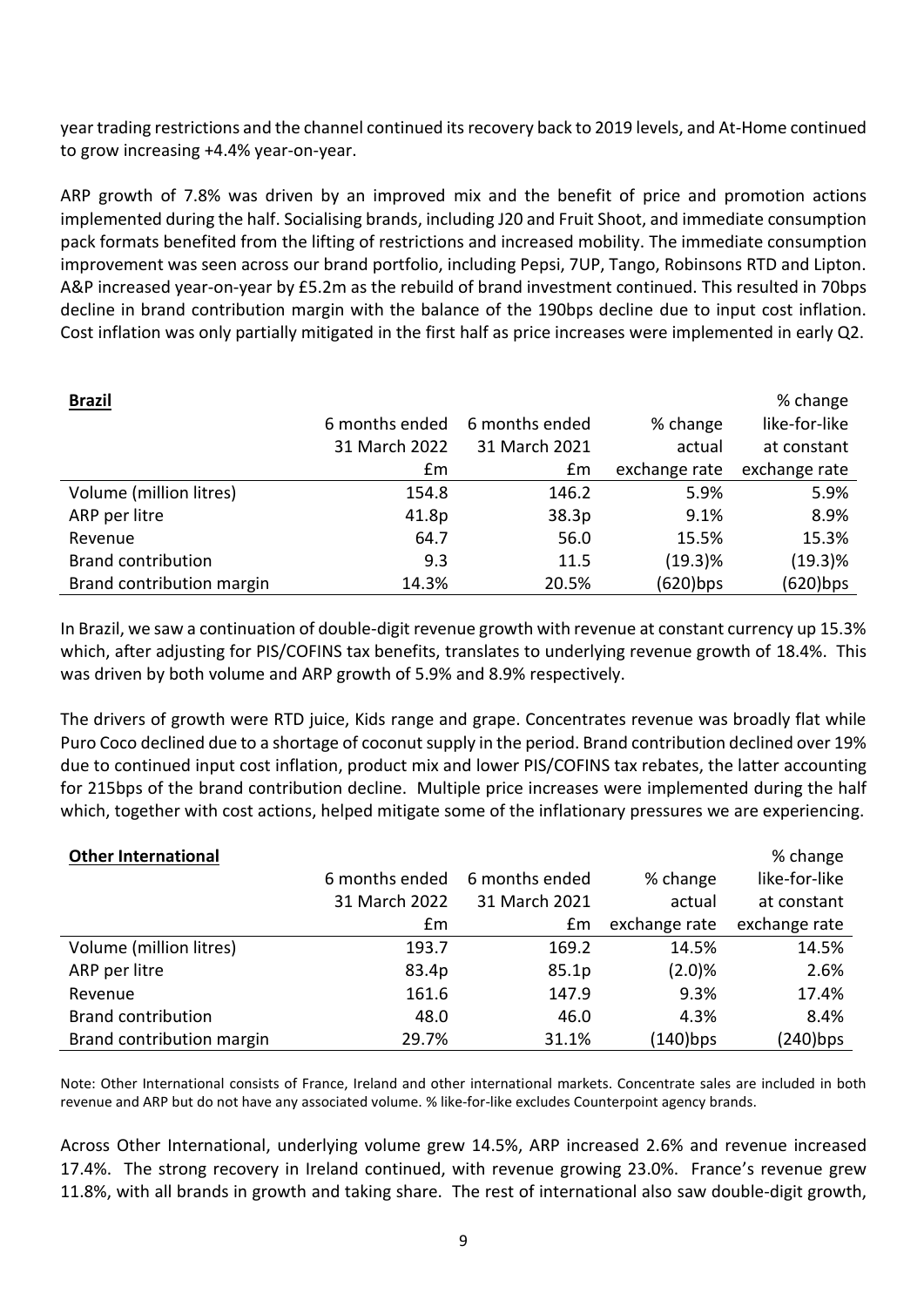led by the recovery of the travel channel, sales in Europe and the Middle East. Inflationary cost pressures impacted brand contribution, resulting in a 240bps margin decline.

| Fixed $costs - pre-adjusting$   |                |                | % change   | % change      |
|---------------------------------|----------------|----------------|------------|---------------|
| <u>items</u>                    | 6 months ended | 6 months ended | actual     | like-for-like |
|                                 | 31 March 2022  | 31 March 2021  | exchange   | at constant   |
|                                 | Em             | £m             | rate       | exchange rate |
| Non-brand A&P                   | (5.2)          | (4.3)          | $(20.9)\%$ | (20.9)%       |
| Fixed supply chain              | (64.2)         | (62.6)         | (2.5)%     | (3.7)%        |
| Selling costs                   | (37.9)         | (36.0)         | (5.3)%     | (6.5)%        |
| Overheads and other             | (64.3)         | (59.8)         | (7.5)%     | (9.7)%        |
| Total                           | (171.6)        | (162.7)        | (5.5)%     | (6.9)%        |
|                                 |                |                |            |               |
| Total A&P investment            | (25.7)         | (19.6)         |            |               |
| A&P as a % of own brand revenue | 3.6%           | 3.2%           |            |               |

Overall, our fixed cost base increased 6.9% on a like-for-like basis which reflects selective investment in key areas and a continued discipline on our discretionary spend.

Total A&P was £6.1m higher year-on-year which reflects the continued rebuild of investment in our brand portfolio. Fixed supply chain costs increased 3.7% primarily driven by utilities inflation across all our sites. During the period we increased production capacity in Brazil and a new can line became operational in GB in early Q2.

Selling costs increased 6.5% in part driven by the acquisition of Plenish in the second half of 2021 and increased discretionary spend as costs including travel partially normalised.

Overheads and other costs increased 9.7% driven by selective investment in our capability and a year-onyear adverse movement of £2.1m FX-related hedging losses offset by reduced costs following the closure of the Counterpoint business.

## **Interest**

The net finance charge for the period ended 31 March 2022 was £7.8m, compared with £9.6m in the comparative period due to lower average debt levels through the period.

## **Adjusting items – pre-tax**

In the period, the Group incurred, and has separately disclosed, a net charge of £6.4m (2021 restated: £10.7m) of pre-tax adjusting items. Adjusting items comprises:

- Implementation of an accounting policy change following an IFRIC agenda decision in relation to customisation and configuration costs of Software-as-a-Service (SaaS) arrangements which are now expensed as incurred rather than capitalised. This resulted in charges in the first half of £3.2m relating to IT projects (see notes 4 and 21 to the Interim Financial Statements for more detail),
- Strategic M&A credit of £1.2m in relation to the remeasurement and utilisation of historic provisions, and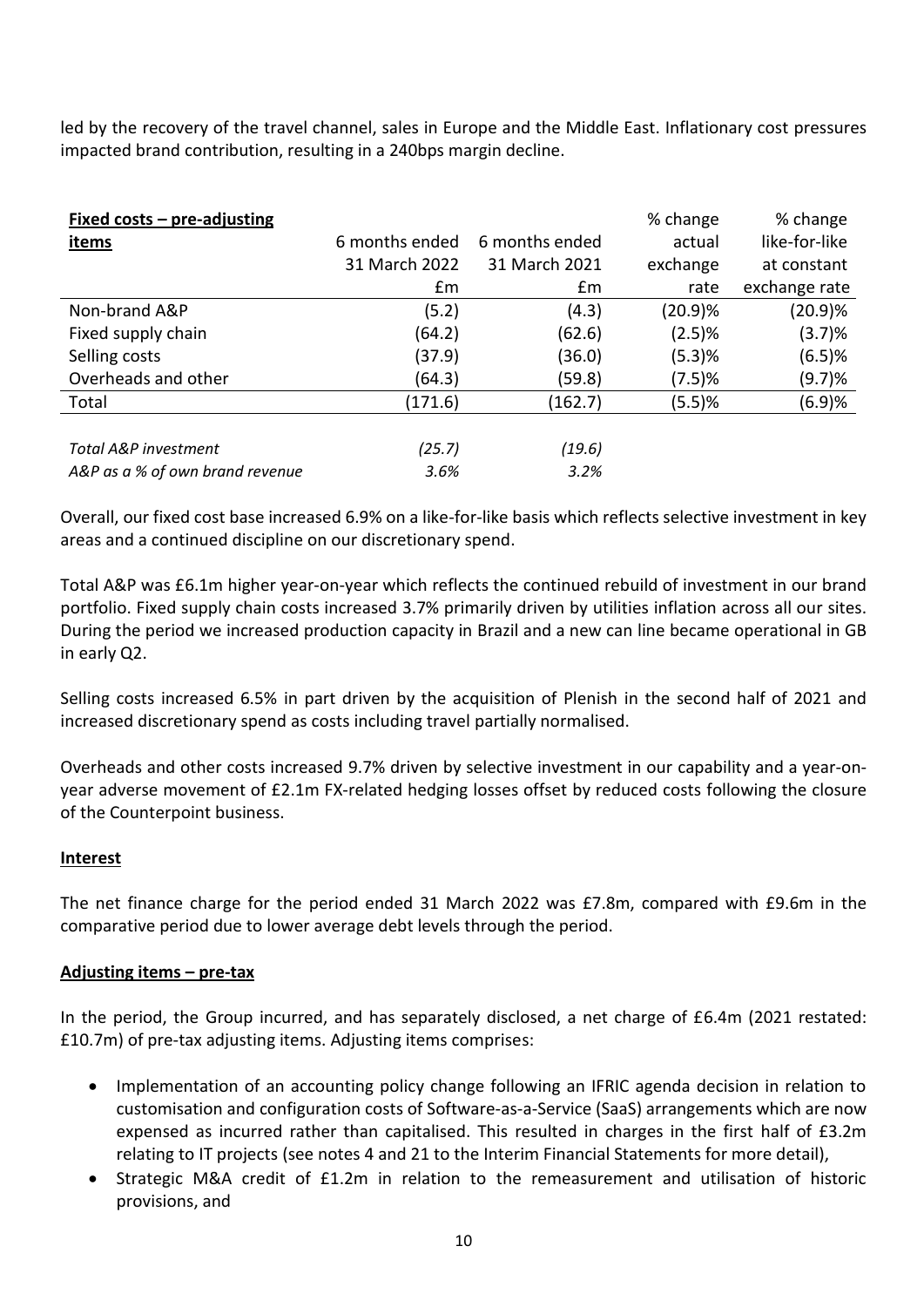• Acquisition-related amortisation of £4.3m and other costs of £0.1m.

## **Taxation**

The adjusted tax charge for the period was £13.8m (6 months ended 31 March 2021: £10.2m), which equates to an adjusted effective tax rate of 22.4% (6 months ended 31 March 2021: 21.8%). This increase is mainly due to movements in deferred tax and a small prior year adjustment. The reported net tax charge was £13.4m (6 months ended 31 March 2021: £8.9m), which equates to an effective tax rate of 22.7% (6 months ended 31 March 2021: 22.4%).

## **Earnings per share (EPS)**

Adjusted basic EPS for the period was 19.4 pence, an increase of 27.8% (at actual exchange rates) on the prior year due to higher operating profits and a lower interest charge. Adjusted diluted EPS improved 28.5%. Basic EPS for the period was 17.2 pence, an increase of 48.3% on last year.

## **Dividends**

The Board is declaring an interim dividend of 7.8p per share with a total value of £20.9m. The interim dividend for 2022 will be paid on 6 July 2022 to shareholders on record as of 27 May 2022. The ex-dividend date is 26 May 2022.

## **Share buyback programme**

We have a disciplined approach to capital allocation and, as the impact of COVID-19 has declined, have continued to rebuild the balance sheet, while investing in future growth, with adjusted net debt leverage on 31 March 2022 of 2.2x. Going forward, excluding seasonal movements, leverage is expected to decline further and strong cash generation to continue. Britvic's long-term policy for leverage is to maintain a range of 1.5x to 2.5x, and we are currently trading well within that range. In the context of Britvic's expected free cash flow and its capital requirements over the next three years, the Board believes it is appropriate to commence an initial £75m share repurchase programme, to be executed within the next 12 months. Britvic will continue to review its balance sheet on an annual basis to assess the strength of the balance sheet, in the context of its growth ambitions. The dividend policy remains unchanged.

## **Free cash flow**

Free cash flow (defined as cash generated from operating activities, plus proceeds from sale of property, plant and equipment, less capital expenditure, interest and repayment of lease liabilities) was an inflow of £2.0m, compared with an inflow of £1.9m in the 6 months ended 31 March 2021.

Cash generated from operating activities before changes in working capital and income tax paid was £95.2m compared with £82.7m in the comparative period, reflecting an improved operating performance and continued tight cash management during the half year.

This half year there was a working capital outflow of £47.6m (6 months ended 31 March 2021: £39.4m outflow), comprising an outflow from increases in inventory of £36.2m (6 months ended 31 March 2021: £17.5m outflow), an outflow from increases in trade and other receivables of £2.8m (6 months ended 31 March 2021: £34.6m inflow), an outflow from decreases in trade and other payables of £5.7m (6 months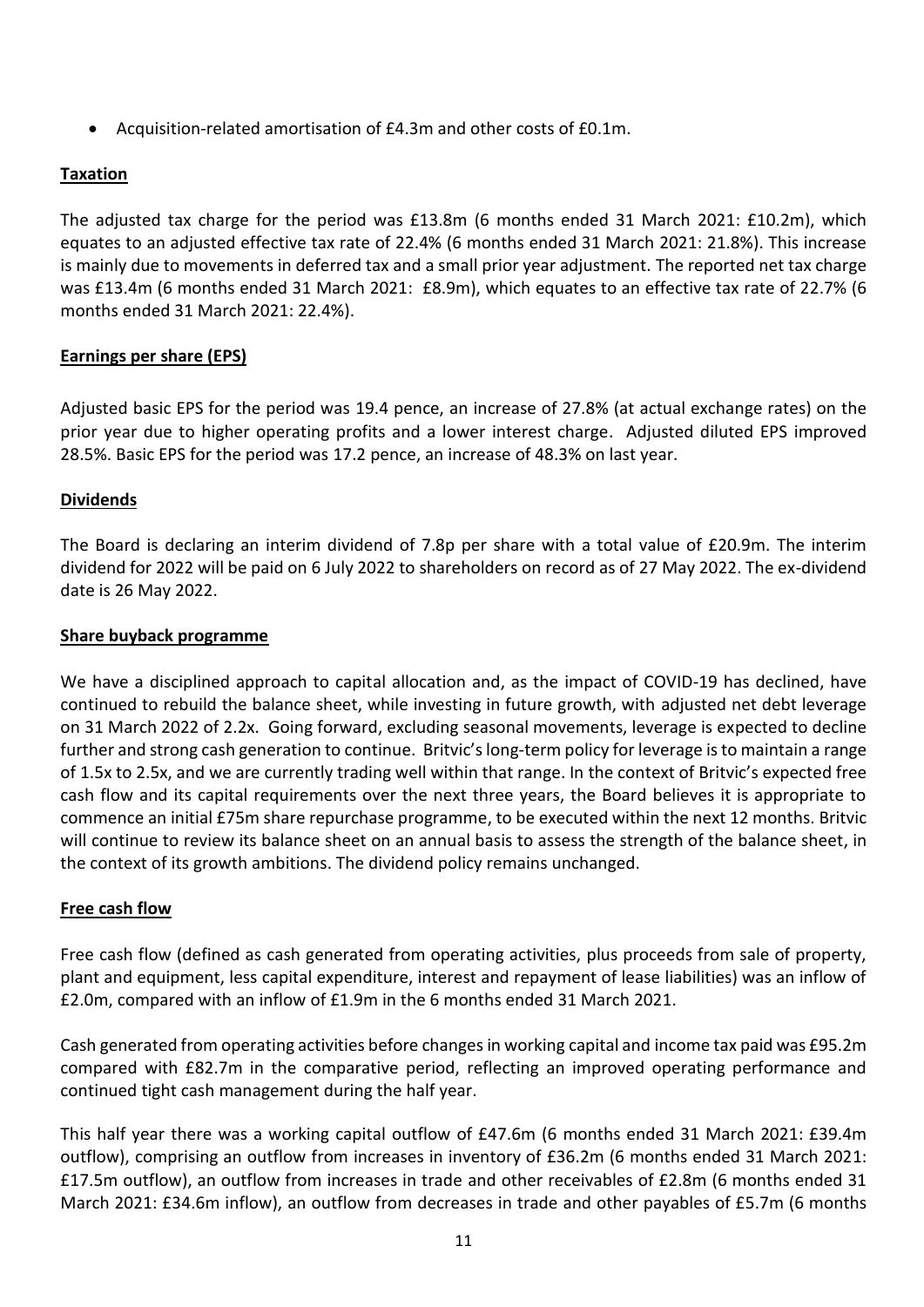ended 31 March 2021: £43.5m outflow), an outflow from decreases in provisions of £2.9m (6 months ended 31 March 2021: £3.0m outflow) and no change in other current assets (6 months ended 31 March 2021: £10.0m outflow).

The increased inventory levels since year-end were due to inflation, an increased level of both raw materials and finished goods stock to protect our customer service levels across the Group and further vertical integration of fruit processing in Brazil. Brazil comprised £20m of the total increase in stock holdings. Net income taxes paid were £9.2m (6 months ended 31 March 2021: £3.8m which benefited from a cash tax rebate in France of £7.0m following the disposal of the juice business).

Cash capital expenditure increased slightly from £23.4m during the 6 months ended 31 March 2021 to £24.6m for the current half year. Lease payments decreased from £6.1m to £4.7m.

## **Treasury management**

The financial risks faced by the Group are identified and managed by a central treasury department, whose activities are carried out in accordance with Board approved policies and subject to regular Audit and Treasury Committee reviews. The department does not operate as a profit centre and no transaction is entered into for trading or speculative purposes. Key financial risks managed by the treasury department include exposures to movements in interest rates, foreign exchange rates and commodities, while managing the Group's debt and liquidity profile. The Group uses financial instruments to hedge against interest rate and foreign currency exposures as well as commodity exposures, including aluminium, sugar, gas, power and diesel. During the period we extended our hedging activities to include certain resin components.

On 31 March 2022, the Group had £957.9m of committed debt facilities, consisting of a £400.0m bank facility and a series of private placement notes, with maturities between December 2022 and May 2035. The bank facility was undrawn on 31 March 2022. A one-year extension to the maturity of the Group's £400.0m bank facility was approved by six of the seven lenders in February 2022 extending the maturity of £366.7m of this facility to February 2027. The remaining £33.3m will mature in February 2025.

On 31 March 2022, the Group's adjusted net debt, including the impact of interest rate currency swaps hedging the balance sheet value of the private placement notes, was £533.8m, which compares with £488.5m at 30 September 2021. Reported net debt of £556.0m (excluding derivative hedges) comprised £580.1m of private placement notes and £2.8m of accrued interest, offset by net cash and cash equivalents of £24.0m and unamortised debt issue costs of £2.9m.

## **Pensions**

At 31 March 2022, the Group had IAS 19 pension surpluses in Great Britain, Northern Ireland and Ireland totalling £164.0m and an IAS 19 pension deficit in France of £1.9m, resulting in a net pension surplus of £162.1m (30 September 2021: net surplus of £131.6m).

The defined benefit section of the GB plan was closed to new members on 1 August 2002 and closed to future accrual for active members from 1 April 2011, with new employees being invited to join the defined contribution scheme. The Northern Ireland scheme was closed to new members on 28 February 2006 and future accrual from 31 December 2018, and new employees are eligible to join the defined contribution scheme. All new employees in Ireland join the defined contribution plan.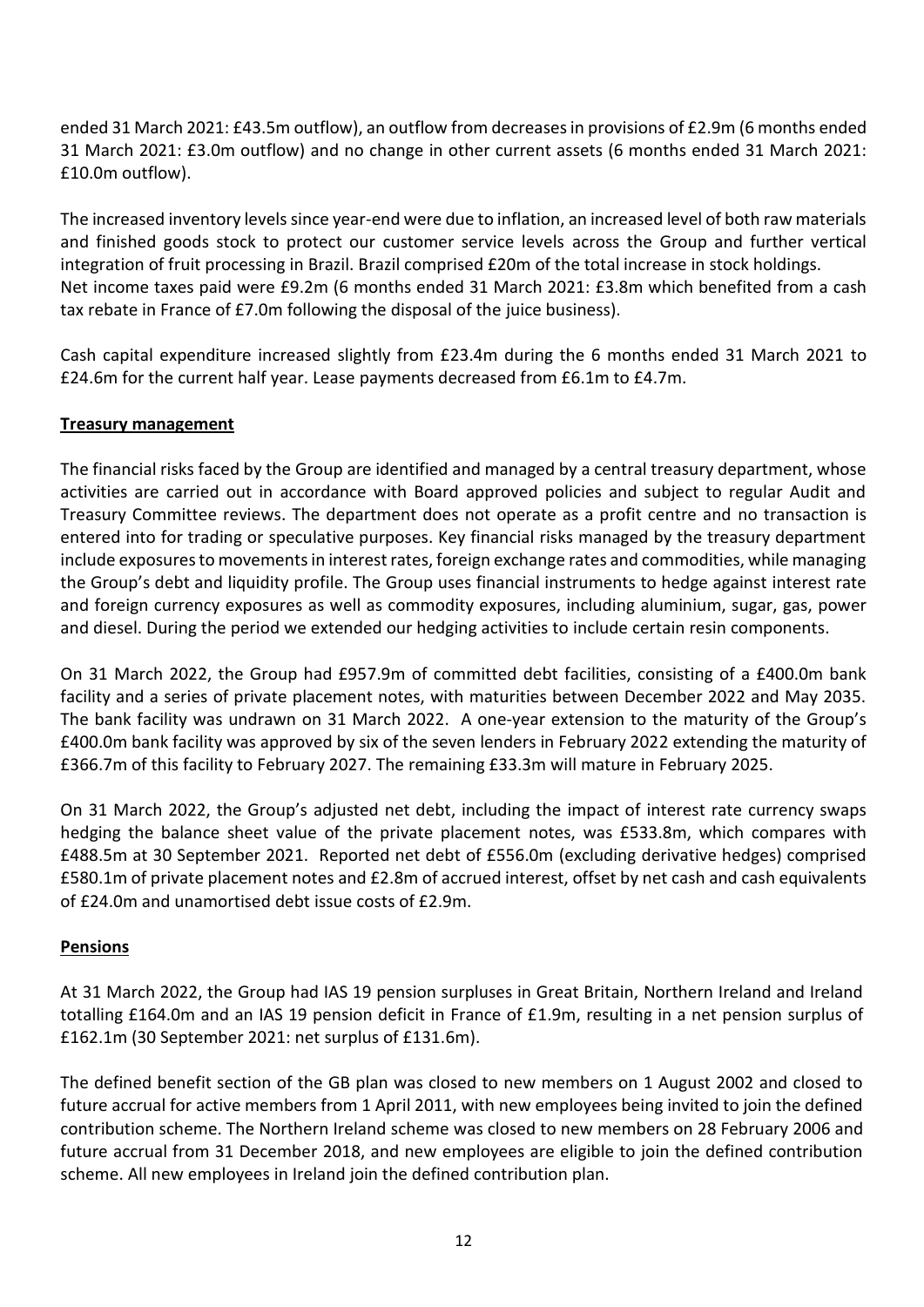Contributions are paid into the defined benefit section of the GB plan as determined by the Trustee, agreed by the Company and certified by an independent actuary in the schedule of contributions. No further deficit funding payments are due to be paid except for the £5.0m annual partnership payment which will continue until 2025. This will be reviewed as part of the next triennial valuation as of 31 March 2022, which is currently in progress.

## **Non-Executive Directors**

As announced in December 2021, Ian McHoul stepped down from his position on the Britvic Board, as of 11 May 2022. Emer Finnan joined as an independent Non-Executive Director on 1 January 2022 and has now taken on the role of Audit Committee Chair, following Ian's retirement from the Board.

## **Risk management process**

As with any business, we face risks and uncertainties. We believe that effective risk management supports the successful delivery of our strategic objectives. The management of these risks is based on a balance of risk and reward, determined through assessment of the likelihood and impact, as well as the Group's risk appetite. The Executive team performs a formal robust assessment of the principal risks facing the Group bi-annually, which is reviewed by the Board. Similarly, all business units and functions perform formal risk assessments that consider the Group's principal risks and specific local risks relevant to the market in which they operate.

Risks are monitored throughout the year with consideration given to internal and external factors and the Group's risk appetite. We continue to further refine and embed our risk management approach across the breadth of the organisation, focussing on driving the effectiveness of the risk management framework across the organisation. Updates to risks and mitigation plans are managed agilely, with changes made as required. In response to the volatile and uncertain external environment, the risk team has continued to support each of our markets and functions in identifying and managing existing and emerging risks to the organisation.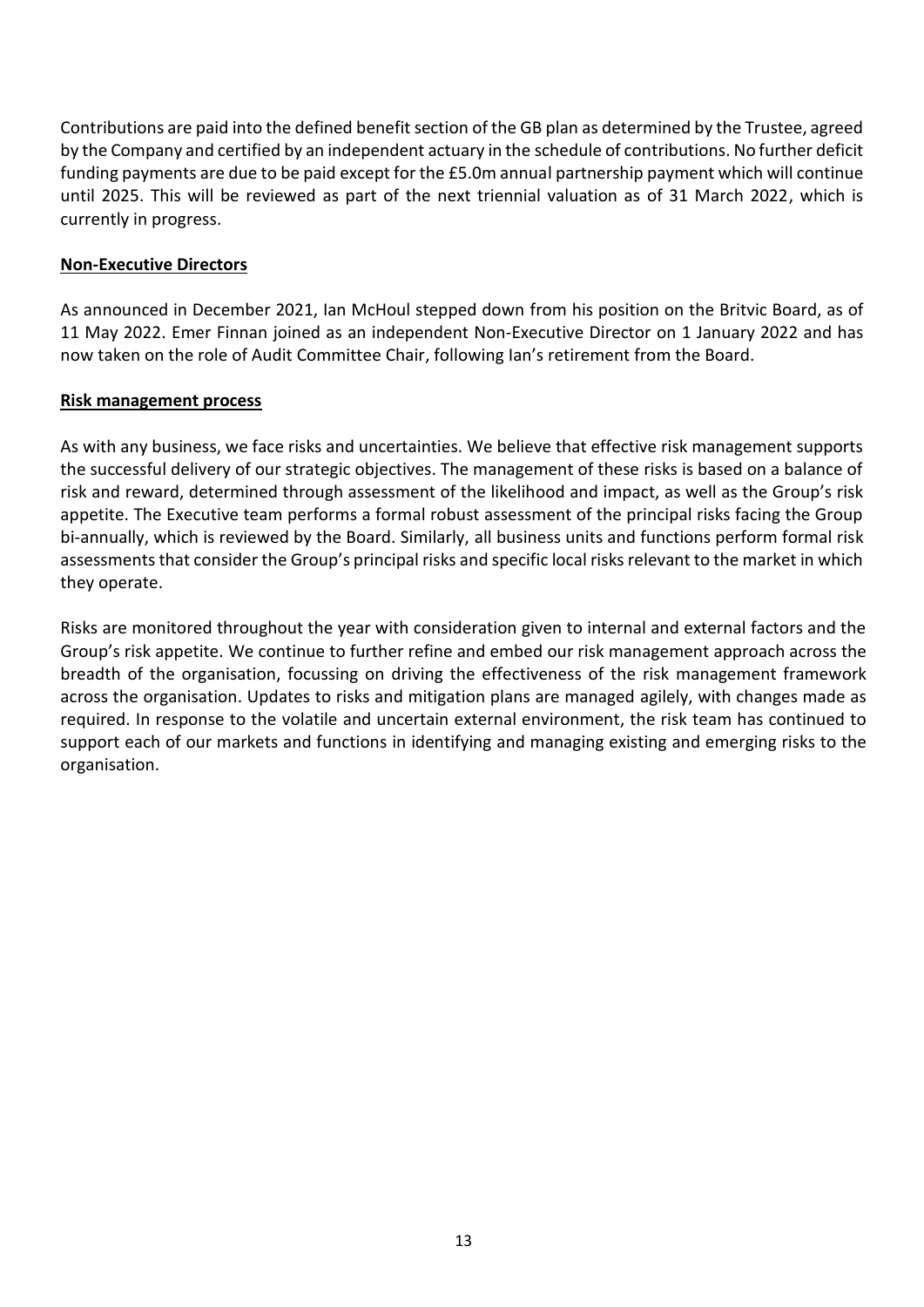### **Glossary**

**A&P** is a measure of marketing spend including marketing, research and advertising.

**Adjusted earnings per share** is a non-GAAP measure calculated by dividing adjusted earnings by the average number of shares during the year. Adjusted earnings is defined as the profit/(loss) attributable to ordinary equity shareholders before adjusting items. Average number of shares during the year is defined as the weighted average number of ordinary shares outstanding during the period excluding any own shares held by Britvic that are used to satisfy various employee share-based incentive programmes.

**Adjusted EBIT** is a non-GAAP measure and is defined as operating profit before adjusting items. EBIT margin is EBIT as a proportion of Group revenue.

**Adjusted EBITDA** is a non-GAAP measure calculated by taking Adjusted EBIT and adding back depreciation, amortisation and loss on disposal of property, plant and equipment and deducting payments of lease liabilities as an estimate for pre-IFRS16 rental charges.

**Adjusted net debt** is a non-GAAP measure and is defined as net debt, adding back the impact of derivatives hedging the balance sheet debt.

**Adjusted profit after tax** is a non-GAAP measure and is defined as profit after tax before adjusting items, with the exception of acquisition related amortisation.

**Adjusted profit before tax and acquisition related amortisation** is a non-GAAP measure and is defined as profit before tax and adjusting items, with the exception of acquisition related amortisation.

**Aqua Libra Co** is Britvic Aqua Libra Co Limited, previously known as The Boiling Tap Company Limited.

**ARP** is defined as average revenue per litre sold, excluding factored brands and concentrate sales.

**BPS** is basis points and is a measure used to describe the percentage change in a value. One basis point is equivalent to 0.01%.

**Brand contribution** is a non-GAAP measure and is defined as revenue, less material costs and all other marginal costs that management considers to be directly attributable to the sale of a given product. Such costs include brand specific advertising and promotion costs, raw materials and marginal production and distribution costs.

**Brand contribution margin** is a non-GAAP measure and is a percentage measure calculated as brand contribution divided by revenue. Each business unit's performance is reported down to the brand contribution level.

**Constant exchange rate** is a non-GAAP measure of performance in the underlying currency to eliminate the impact of foreign exchange movements.

**EBBA** is Empresa Brasileira de Bebidas e Alimentos SA.

**EBIT** is earnings before interest and taxation.

**EBITDA** is earnings before interest, taxation, depreciation, and amortisation.

**EPS** is Earnings Per Share.

**FMCG** is Fast Moving Consumer Goods.

Free cash flow is defined as cash generated from operating activities, plus proceeds from the sale of property, plant and equipment, less capital expenditure, interest and repayment of lease liabilities.

**GB** is Great Britain.

**Group** is Britvic plc, together with its subsidiaries.

**Immediate Consumption** is defined as pack formats to be consumed on purchase, rather than deferred packs which are purchased and consumed later.

**Innovation** is defined as new launches over the last five years, excluding new flavours and pack sizes of established brands.

**M&A** is mergers and acquisitions.

**NI** is Northern Ireland.

**Non-GAAP** measures are provided because they are closely tracked by management to evaluate Britvic's operating performance and to make financial, strategic and operating decisions.

**Plenish** is Plenish Cleanse Ltd, a company acquired on 1 May 2021.

**RCF** is revolving credit facility.

**Revenue** is defined as sales achieved by the Group net of price promotional investment and retailer discounts.

**ROI** is Republic of Ireland.

**rPET** is recycled polyethylene terephthalate plastic.

**Volume** is defined as number of litres sold, excluding factored brands sold by Counterpoint in Ireland. No volume is recorded in respect of international concentrate sales.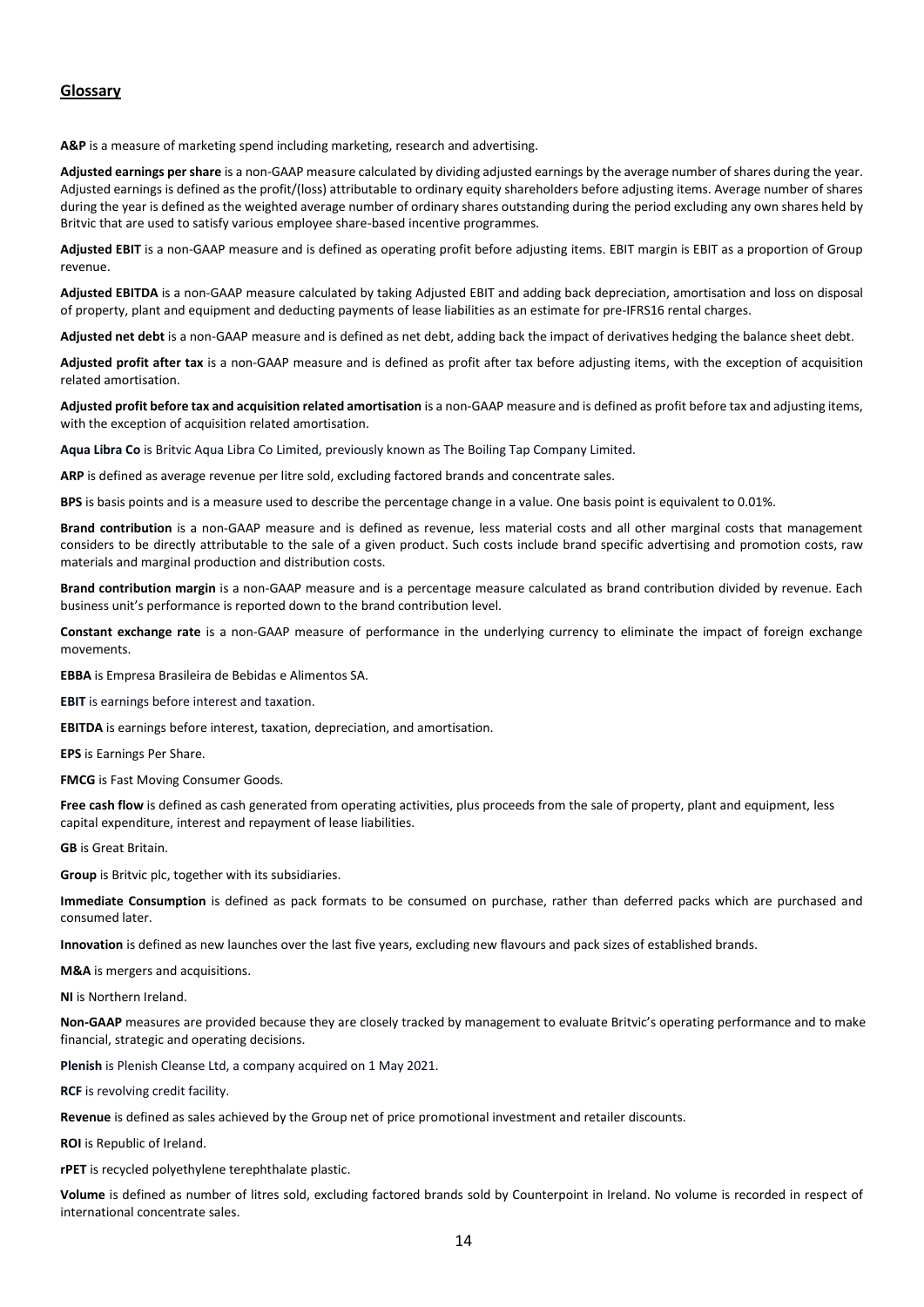## **BRITVIC PLC RESPONSIBILITY AND CAUTIONARY STATEMENTS**

Company number: 5604923

### **RESPONSIBILITY STATEMENT**

The directors confirm that to the best of their knowledge, this unaudited condensed set of consolidated interim financial statements has been prepared in accordance with United Kingdom adopted International Accounting Standard 34 'Interim Financial Reporting' and that the interim management report herein includes a fair review of the information required by DTR 4.2.7R and DTR 4.2.8R.

### **CAUTIONARY STATEMENT**

This report is addressed to the shareholders of Britvic plc and has been prepared solely to provide information to them.

This report is intended to inform the shareholders of the Group's performance during the 6 months to 31 March 2022. This report contains forwardlooking statements based on knowledge and information available to the directors at the date the report was prepared. These statements should be treated with caution due to the inherent uncertainties underlying any such forward-looking information, including as a consequence of the COVID-19 pandemic, and any statements about the future outlook may be influenced by factors that could cause actual outcomes and results to be materially different.

### **DIRECTORS**

The directors of Britvic plc are:

John Daly Simon Litherland Joanne Wilson Sue Clark Euan Sutherland William Eccleshare Emer Finnan

By order of the Board,

Simon Litherland Chief Executive Officer Date: 16 May 2022

Joanne Wilson Chief Financial Officer Date: 16 May 2022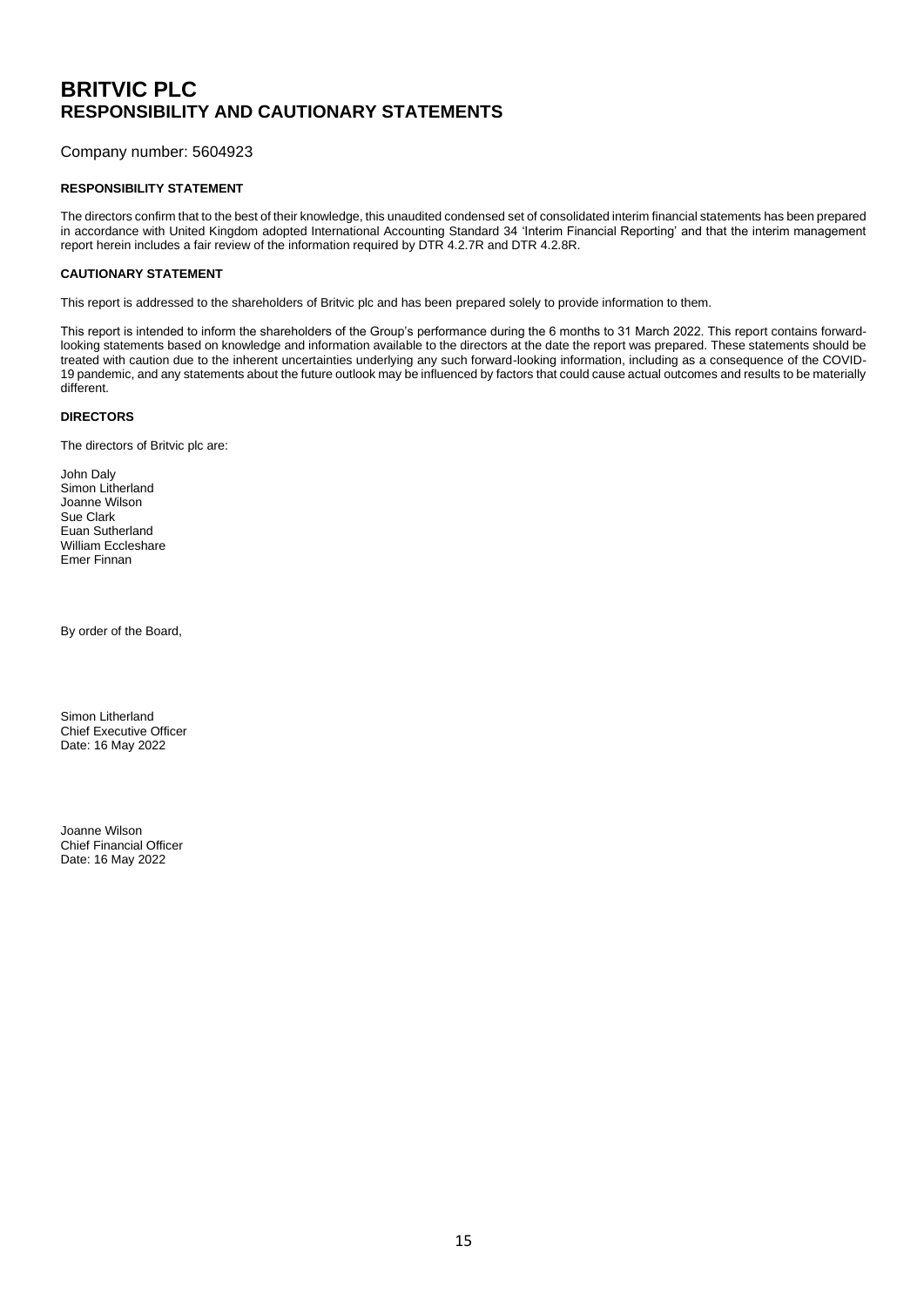## **INDEPENDENT REVIEW REPORT TO BRITVIC PLC**

### **Conclusion**

We have been engaged by the Company to review the condensed set of financial statements in the half-yearly financial report for the six months ended 31 March 2022 which comprises the condensed consolidated income statement, condensed consolidated statement of comprehensive income/(expense), condensed consolidated balance sheet, condensed consolidated statement of cash flows, condensed consolidated statement of changes in equity and the related notes 1 to 21. We have read the other information contained in the half yearly financial report and considered whether it contains any apparent misstatements or material inconsistencies with the information in the condensed set of financial statements.

Based on our review, nothing has come to our attention that causes us to believe that the condensed set of financial statements in the half-yearly financial report for the six months ended 31 March 2022 is not prepared, in all material respects, in accordance with UK adopted International Accounting Standard 34 and the Disclosure Guidance and Transparency Rules of the United Kingdom's Financial Conduct Authority.

### **Basis for conclusion**

We conducted our review in accordance with International Standard on Review Engagements 2410 (UK and Ireland) "Review of Interim Financial Information Performed by the Independent Auditor of the Entity" issued by the Auditing Practices Board. A review of interim financial information consists of making enquiries, primarily of persons responsible for financial and accounting matters, and applying analytical and other review procedures. A review is substantially less in scope than an audit conducted in accordance with International Standards on Auditing (UK) and consequently does not enable us to obtain assurance that we would become aware of all significant matters that might be identified in an audit. Accordingly, we do not express an audit opinion.

As disclosed in note 2, the annual financial statements of the group will be prepared in accordance with UK adopted international accounting standards. The condensed set of financial statements included in this half-yearly financial report has been prepared in accordance with UK adopted International Accounting Standard 34, "Interim Financial Reporting".

### **Responsibilities of the directors**

The directors are responsible for preparing the half-yearly financial report in accordance with the Disclosure Guidance and Transparency Rules of the United Kingdom's Financial Conduct Authority

#### **Auditor's Responsibilities for the review of the financial information**

In reviewing the half-yearly report, we are responsible for expressing to the Company a conclusion on the condensed set of financial statements in the half-yearly financial report. Our conclusion is based on procedures that are less extensive than audit procedures, as described in the Basis for conclusion paragraph of this report.

### **Use of our report**

This report is made solely to the Company in accordance with guidance contained in International Standard on Review Engagements 2410 (UK and Ireland) "Review of Interim Financial Information Performed by the Independent Auditor of the Entity" issued by the Auditing Practices Board. To the fullest extent permitted by law, we do not accept or assume responsibility to anyone other than the Company, for our work, for this report, or for the conclusions we have formed.

Ernst & Young LLP Leeds 16 May 2022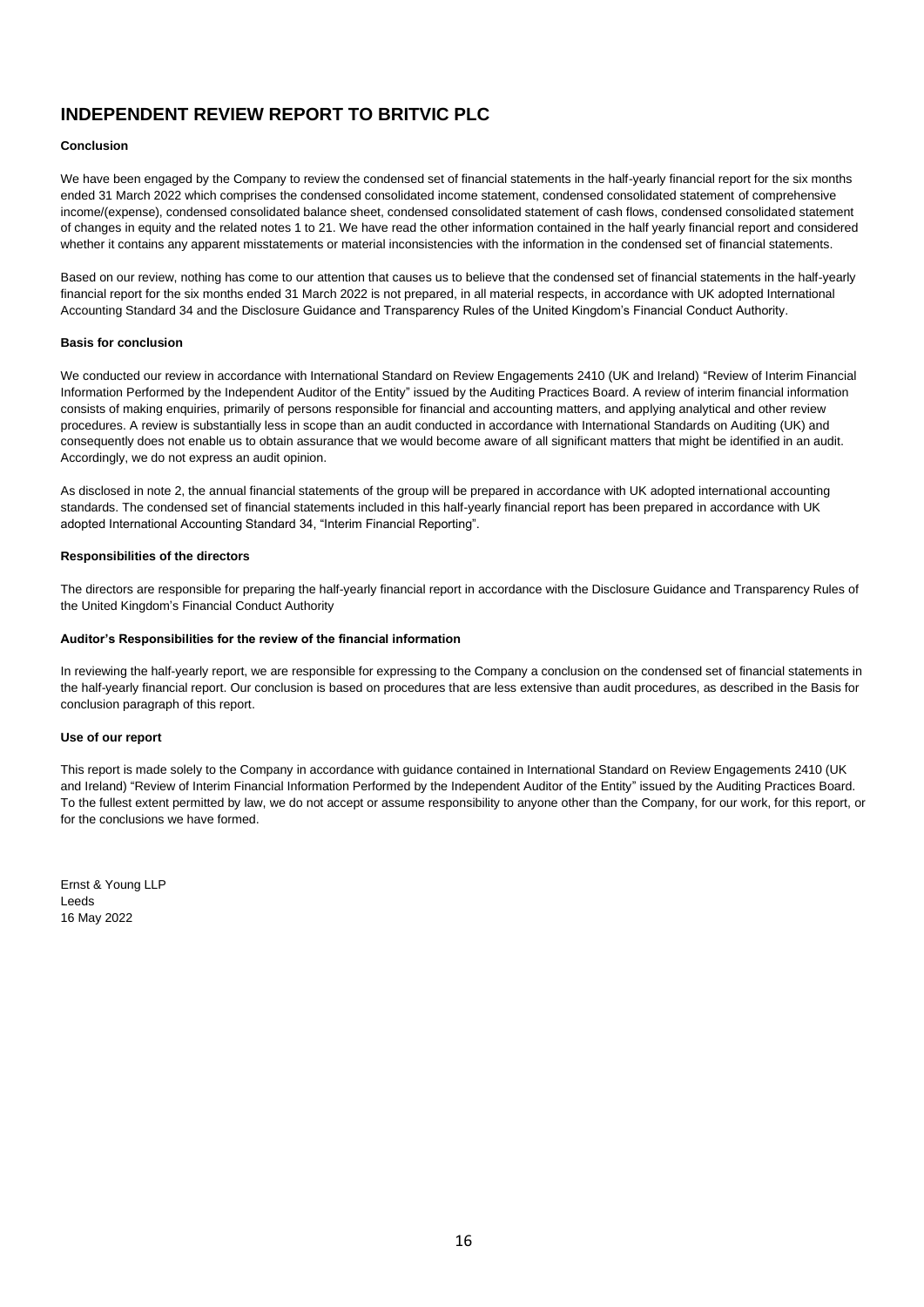## **CONDENSED CONSOLIDATED INCOME STATEMENT**

**For the 6 months ended 31 March 2022**

|                                                               |                |                | Restated*      | Restated*         |
|---------------------------------------------------------------|----------------|----------------|----------------|-------------------|
|                                                               |                | 6 months ended | 6 months ended | 12 months ended   |
|                                                               |                | 31 March 2022  | 31 March 2021  | 30 September 2021 |
|                                                               |                | (unaudited)    | (unaudited)    | (audited)         |
|                                                               | Note           | £m             | £m             | £m                |
| Revenue                                                       | 6              | 719.3          | 617.1          | 1,405.1           |
| Cost of sales                                                 |                | (427.4)        | (371.6)        | (822.1)           |
| <b>Gross profit</b>                                           |                | 291.9          | 245.5          | 583.0             |
| Selling and distribution expenses                             |                | (128.4)        | (106.1)        | (222.1)           |
| Administration expenses                                       |                | (96.4)         | (90.0)         | (208.5)           |
| <b>Operating profit</b>                                       |                | 67.1           | 49.4           | 152.4             |
| Finance income                                                |                | 0.4            | 0.6            | 0.9               |
| Finance costs                                                 |                | (8.2)          | (10.2)         | (18.7)            |
| Profit before tax                                             |                | 59.3           | 39.8           | 134.6             |
| Taxation                                                      | $\overline{7}$ | (13.4)         | (8.9)          | (38.1)            |
| Profit for the period attributable to the equity shareholders |                | 45.9           | 30.9           | 96.5              |
|                                                               |                |                |                |                   |
| <b>Earnings per share</b>                                     |                |                |                |                   |
| Basic earnings per share                                      | 8              | 17.2p          | 11.6p          | 36.2p             |
| Diluted earnings per share                                    | 8              | 17.1p          | 11.6p          | 36.1p             |

All activities relate to continuing operations.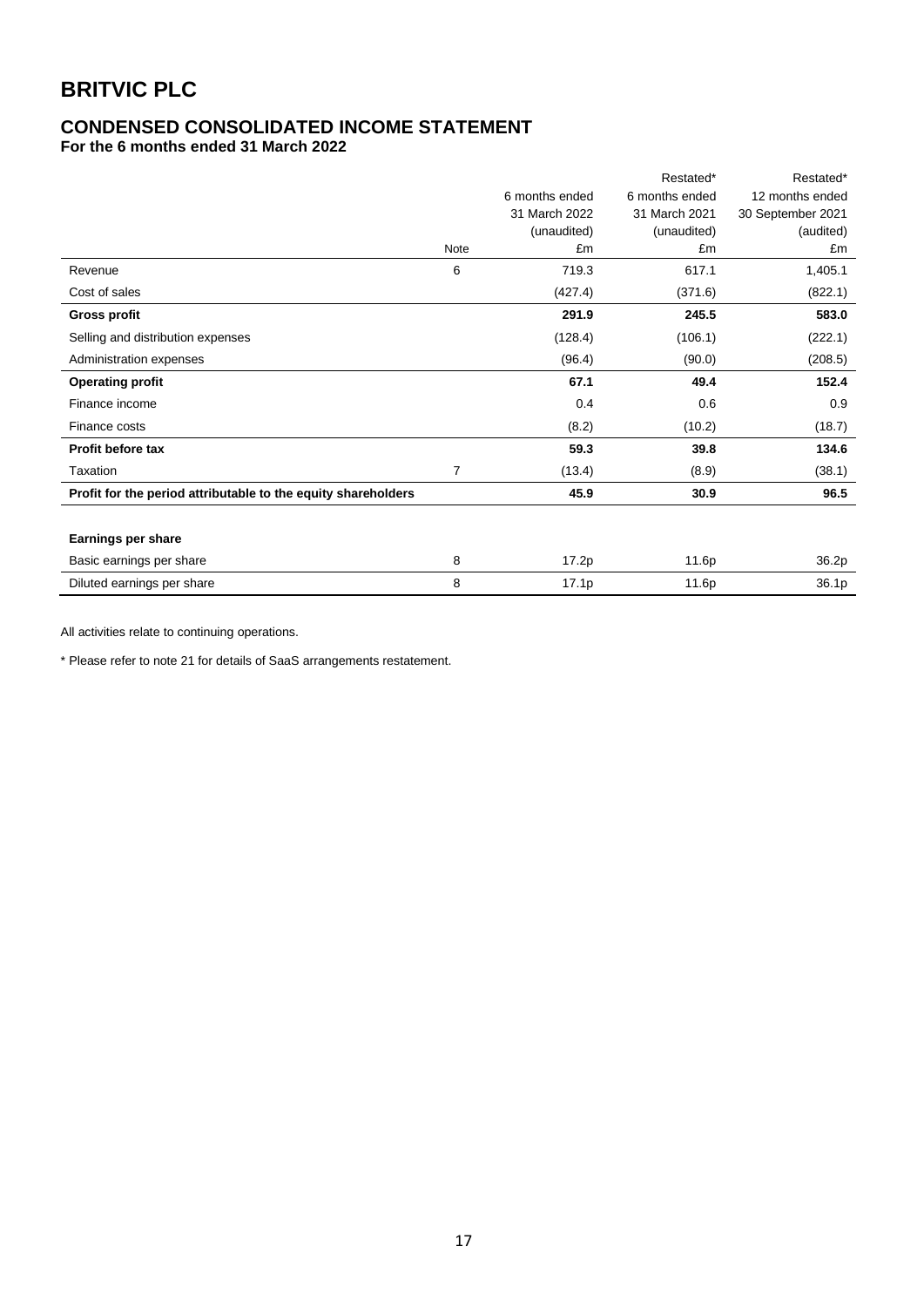# **CONDENSED CONSOLIDATED STATEMENT OF COMPREHENSIVE INCOME/(EXPENSE)**

**For the 6 months ended 31 March 2022**

|                                                                                                |             |                | Restated*      | Restated*         |
|------------------------------------------------------------------------------------------------|-------------|----------------|----------------|-------------------|
|                                                                                                |             | 6 months ended | 6 months ended | 12 months ended   |
|                                                                                                |             | 31 March 2022  | 31 March 2021  | 30 September 2021 |
|                                                                                                |             | (unaudited)    | (unaudited)    | (audited)         |
|                                                                                                | <b>Note</b> | £m             | £m             | £m                |
| Profit for the period attributable to the equity shareholders                                  |             | 45.9           | 30.9           | 96.5              |
| Items that will not be reclassified to profit or loss                                          |             |                |                |                   |
| Remeasurement gains/(losses) on defined benefit pension schemes                                | 15          | 24.1           | (14.2)         | 34.1              |
| Deferred tax on defined benefit pension schemes                                                |             | (5.3)          | 2.8            | (12.0)            |
| Deferred tax on other temporary differences                                                    |             |                | (0.1)          |                   |
|                                                                                                |             | 18.8           | (11.5)         | 22.1              |
|                                                                                                |             |                |                |                   |
| Items that may be subsequently reclassified to profit or loss                                  |             |                |                |                   |
| Gains/(losses) in the period in respect of cash flow hedges                                    | 18          | 18.5           | (10.0)         | 0.1               |
| Amounts reclassified to the income statement in respect of cash flow hedges                    | 18          | (2.1)          | 7.2            | 6.3               |
| Current tax in respect of cash flow hedges accounted for in the<br>hedging reserve             |             |                |                | 0.2               |
| Deferred tax in respect of cash flow hedges accounted for in the hedging<br>reserve            | 18          | (2.7)          | 0.6            | (1.1)             |
| Exchange differences on translation of foreign operations                                      | 18          | 15.7           | (16.8)         | (9.7)             |
| Tax on exchange differences accounted for in the translation reserve                           | 18          | (0.3)          | (1.7)          | (0.6)             |
|                                                                                                |             | 29.1           | (20.7)         | (4.8)             |
|                                                                                                |             |                |                |                   |
| Other comprehensive income/(expense) for the period, net of tax                                |             | 47.9           | (32.2)         | 17.3              |
| Total comprehensive income/(expense) for the period attributable to the<br>equity shareholders |             | 93.8           | (1.3)          | 113.8             |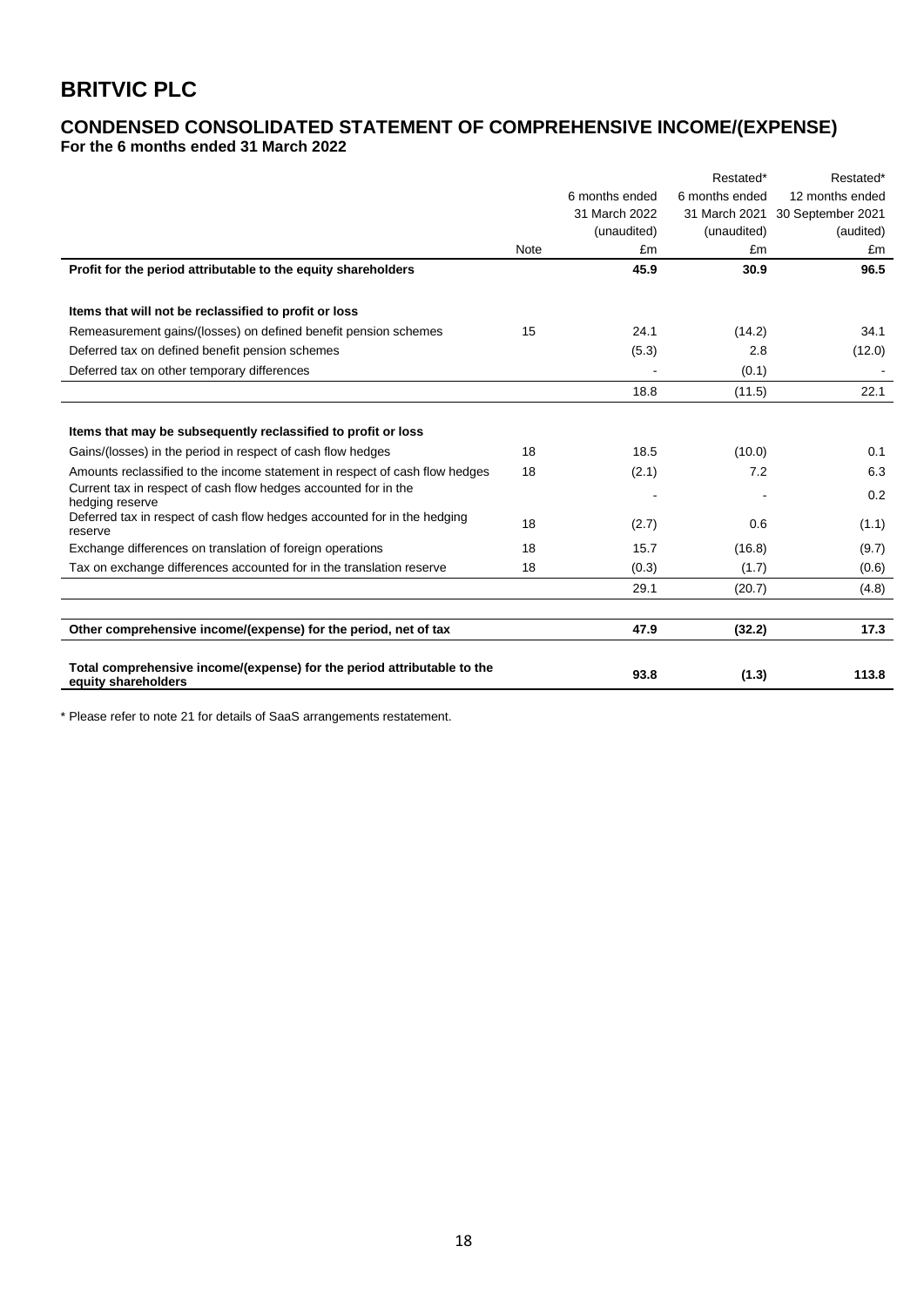# **CONDENSED CONSOLIDATED BALANCE SHEET**

**As at 31 March 2022**

|                                       |      |               | Restated*     | Restated*         |
|---------------------------------------|------|---------------|---------------|-------------------|
|                                       |      | 31 March 2022 | 31 March 2021 | 30 September 2021 |
|                                       |      | (unaudited)   | (unaudited)   | (audited)         |
|                                       | Note | £m            | £m            | £m                |
|                                       |      |               |               |                   |
| <b>Non-current assets</b>             |      |               |               |                   |
| Property, plant and equipment         | 9    | 479.1         | 454.2         | 472.4             |
| Right-of-use assets                   |      | 70.2          | 74.2          | 71.7              |
| Intangible assets                     | 9    | 403.9         | 378.3         | 406.5             |
| Other receivables                     |      | 7.3           | 6.0           | 5.8               |
| Derivative financial instruments      | 13   | 23.3          | 16.1          | 22.2              |
| Deferred tax assets                   |      | 3.5           | 3.6           | 4.0               |
| Pension assets                        | 15   | 164.0         | 91.3          | 141.2             |
|                                       |      | 1,151.3       | 1,023.7       | 1,123.8           |
| <b>Current assets</b>                 |      |               |               |                   |
| Inventories                           |      | 179.7         | 134.4         | 135.0             |
| Trade and other receivables           |      | 384.9         | 292.6         | 376.1             |
| Current income tax receivables        |      | 12.2          | 8.0           | 7.2               |
| Derivative financial instruments      | 13   | 22.3          | 1.9           | 4.0               |
| Cash and cash equivalents             |      | 24.0          | 40.9          | 71.1              |
| Other current assets                  |      |               | 20.0          |                   |
|                                       |      | 623.1         | 497.8         | 593.4             |
| Assets held for sale                  | 19   | 16.8          | 16.8          | 16.8              |
|                                       |      | 639.9         | 514.6         | 610.2             |
| <b>Total assets</b>                   |      | 1,791.2       | 1,538.3       | 1,734.0           |
|                                       |      |               |               |                   |
| <b>Current liabilities</b>            |      |               |               |                   |
| Trade and other payables              |      | (425.6)       | (335.4)       | (417.8)           |
| Commercial rebate liabilities         |      | (121.1)       | (80.0)        | (122.3)           |
| Lease liabilities                     |      | (10.2)        | (8.6)         | (8.9)             |
| Interest-bearing loans and borrowings | 10   | (36.1)        | (55.1)        | (2.2)             |
| Derivative financial instruments      | 13   | (1.5)         | (2.3)         | (1.4)             |
| Current income tax payables           |      | (2.1)         | (1.5)         | (1.4)             |
| Provisions                            | 16   | (2.3)         | (10.4)        | (5.3)             |
| Other current liabilities             |      | (10.2)        | (12.0)        | (5.5)             |
|                                       |      | (609.1)       | (505.3)       | (564.8)           |
| <b>Non-current liabilities</b>        |      |               |               |                   |
| Lease liabilities                     |      | (65.0)        | (67.6)        | (66.2)            |
| Interest-bearing loans and borrowings | 10   | (543.9)       | (573.1)       | (576.9)           |
| Deferred tax liabilities              |      | (114.4)       | (65.6)        | (98.5)            |
| <b>Pension liabilities</b>            | 15   | (1.9)         | (8.8)         | (9.6)             |
| Derivative financial instruments      | 13   |               | (1.0)         | (0.6)             |
| Provisions                            | 16   | (0.6)         | (0.6)         | (0.5)             |
| Other non-current liabilities         |      | (5.7)         | (0.4)         | (6.2)             |
|                                       |      | (731.5)       | (717.1)       | (758.5)           |
| <b>Total liabilities</b>              |      | (1,340.6)     | (1, 222.4)    | (1, 323.3)        |
| <b>Net assets</b>                     |      | 450.6         | 315.9         | 410.7             |
|                                       |      |               |               |                   |
| <b>Capital and reserves</b>           |      |               |               |                   |
| Issued share capital                  | 11   | 53.5          | 53.4          | 53.5              |
| Share premium account                 |      | 157.2         | 155.0         | 156.2             |
| Own shares reserve                    |      | (0.9)         | (2.6)         | (1.5)             |
| Other reserves                        | 18   | 81.3          | 39.1          | 53.7              |
| Retained earnings                     |      | 159.5         | 71.0          | 148.8             |
| <b>Total equity</b>                   |      | 450.6         | 315.9         | 410.7             |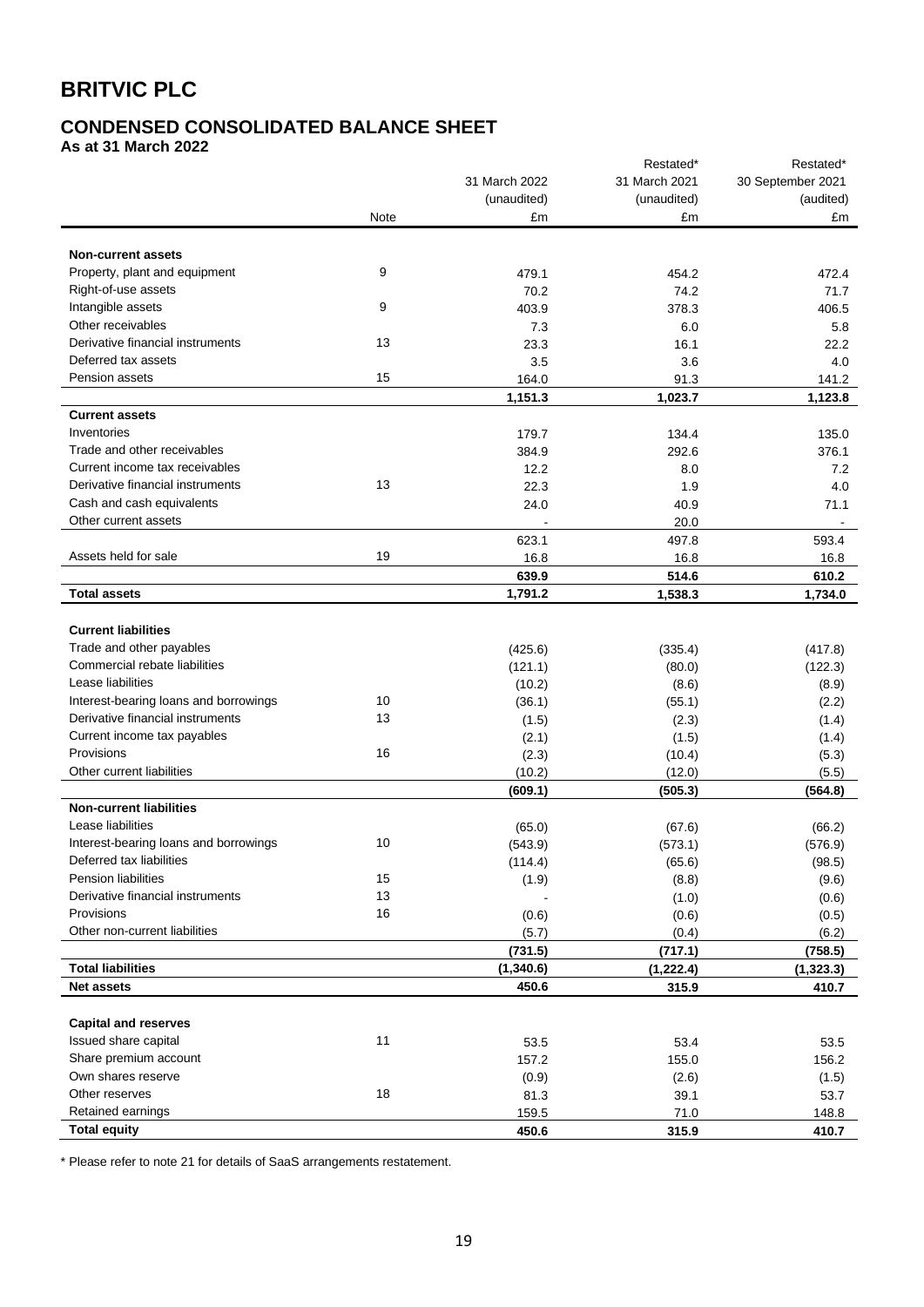## **CONDENSED CONSOLIDATED STATEMENT OF CASH FLOWS**

**For the 6 months ended 31 March 2022**

|                                                                         |      |                | Restated*      | Restated*         |
|-------------------------------------------------------------------------|------|----------------|----------------|-------------------|
|                                                                         |      | 6 months ended | 6 months ended | 12 months ended   |
|                                                                         |      | 31 March 2022  | 31 March 2021  | 30 September 2021 |
|                                                                         |      | (unaudited)    | (unaudited)    | (audited)         |
|                                                                         | Note | £m             | £m             | £m                |
| Cash flows from operating activities                                    |      |                |                |                   |
| Profit before tax                                                       |      | 59.3           | 39.8           | 134.6             |
| Net finance costs                                                       |      | 7.8            | 9.6            | 17.8              |
| Other financial instruments                                             |      | (1.7)          |                | 0.6               |
| Depreciation of property, plant and equipment                           |      | 20.1           | 22.2           | 42.7              |
| Depreciation of right-of-use assets                                     |      | 5.2            | 5.4            | 10.5              |
| Loss on disposal of property, plant and equipment and intangible assets |      | 0.3            | 1.3            | 2.8               |
| Amortisation                                                            |      | 7.6            | 6.9            | 14.8              |
| Share-based payments charge, net of cash settlements                    |      | 2.9            | 1.9            | 3.8               |
| Net pension charge less contributions                                   |      | (6.3)          | (5.0)          | (5.4)             |
| Net foreign exchange differences                                        |      |                | 0.9            | 0.7               |
| Other non-cash items                                                    |      |                | (0.3)          |                   |
| Increase in inventory                                                   |      | (36.2)         | (17.5)         | (15.4)            |
| (Increase)/decrease in trade and other receivables                      |      | (2.8)          | 34.6           | (44.2)            |
| (Increase)/decrease in other current assets                             |      |                | (10.0)         | 10.0              |
| (Decrease)/increase in trade and other payables and commercial rebate   |      |                |                |                   |
| liabilities                                                             |      | (5.7)          | (43.5)         | 74.2              |
| Decrease in provisions                                                  |      | (2.9)          | (3.0)          | (8.5)             |
| Other adjustments for which cash effects are investing cash flows       |      |                |                | 0.4               |
| Income tax paid                                                         |      | (9.2)          | (3.8)          | (15.4)            |
| Net cash flows from operating activities                                |      | 38.4           | 39.5           | 224.0             |
| Cash flows from investing activities                                    |      |                |                |                   |
| Proceeds from sale of property, plant and equipment                     |      |                |                | 0.1               |
| Purchases of property, plant and equipment                              |      | (21.8)         | (19.4)         | (56.4)            |
| Purchases of intangible assets                                          |      | (2.8)          | (4.0)          | (9.0)             |
| Interest received                                                       |      | 0.1            | 0.5            | 0.6               |
| Acquisition of subsidiaries, net of cash acquired                       |      |                |                | (31.2)            |
| Net cash flows used in investing activities                             |      | (24.5)         | (22.9)         | (95.9)            |
| Cash flows from financing activities                                    |      |                |                |                   |
| Interest paid, net of derivative financial instruments                  |      | (7.1)          | (8.1)          | (15.4)            |
| Net movement on revolving credit facility                               | 10   |                | 53.0           |                   |
| Other loans repaid                                                      | 10   |                |                | (0.1)             |
| Payment of principal portion of lease payments                          |      | (3.8)          | (5.1)          | (8.7)             |
| Payment of interest portion of lease payments                           |      | (0.9)          | (1.0)          | (1.9)             |
| Repayment of private placement notes, net of derivative financial       | 10   |                |                |                   |
| instruments                                                             |      |                | (65.4)         | (65.4)            |
| Other derivative cash receipts                                          |      | 0.9            | 1.1            | 1.3               |
| Issue costs paid                                                        | 10   | (0.3)          | (0.3)          | (0.3)             |
| Issue of shares relating to incentive schemes for employees             |      | 0.9            | 0.9            | 2.2               |
| Purchase of own shares                                                  |      | (3.3)          |                |                   |
| Dividends paid to equity shareholders                                   | 12   | (47.2)         | (57.5)         | (74.8)            |
| Net cash flows from financing activities                                |      | (60.8)         | (82.4)         | (163.1)           |
| Net decrease in cash and cash equivalents                               |      | (46.9)         | (65.8)         | (35.0)            |
| Cash and cash equivalents at the beginning of the period                |      | 71.1           | 109.2          | 109.2             |
| Net foreign exchange differences on cash and cash equivalents           |      | (0.2)          | (2.5)          | (3.1)             |
| Cash and cash equivalents at the end of the period                      |      | 24.0           | 40.9           | 71.1              |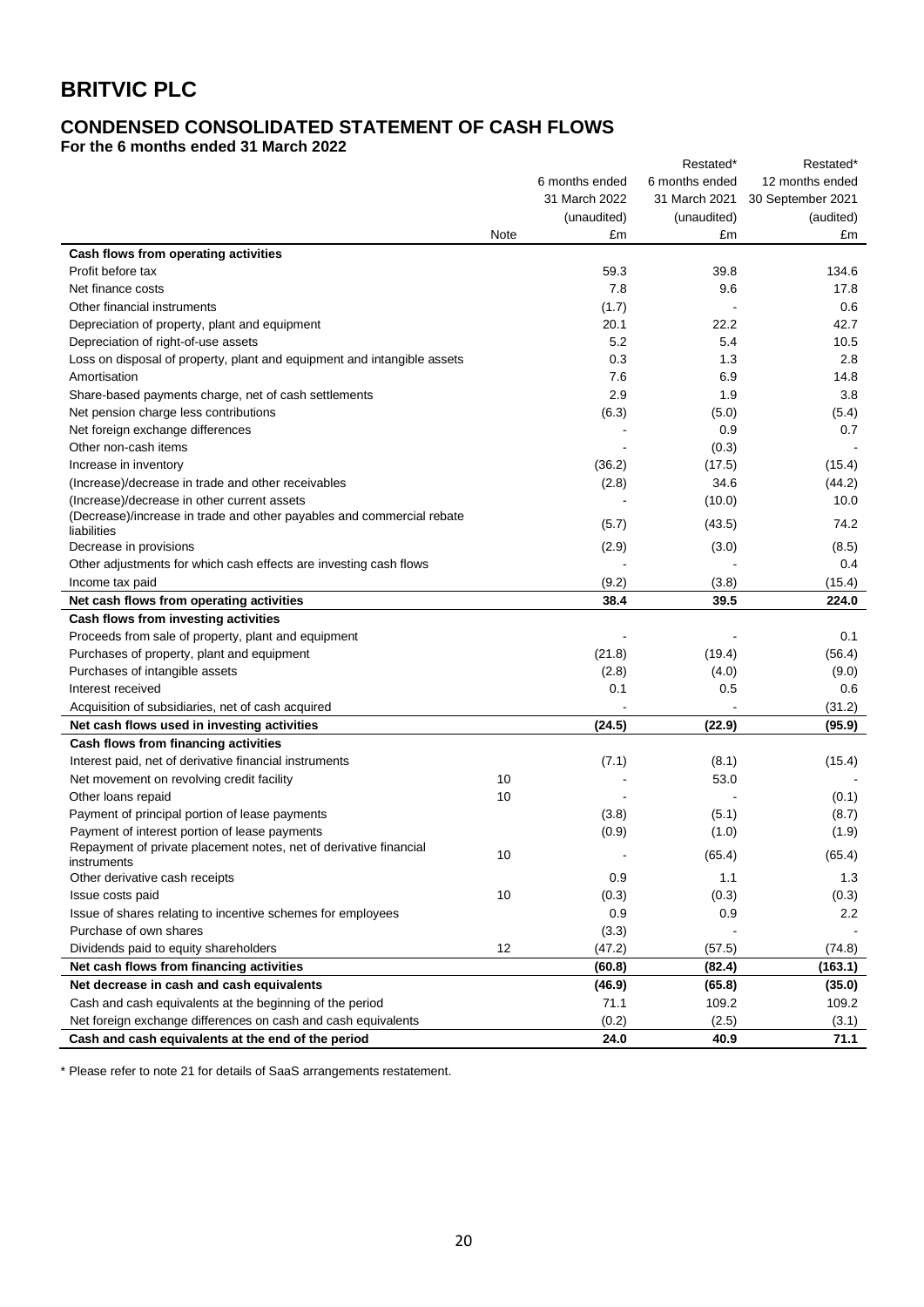# **CONDENSED CONSOLIDATED STATEMENT OF CHANGES IN EQUITY**

**For the 6 months ended 31 March 2022**

|                                                       | For the 6 months ended 31 March 2022 (unaudited) |                                   |                                |                          |                              |                          |                            |                    |
|-------------------------------------------------------|--------------------------------------------------|-----------------------------------|--------------------------------|--------------------------|------------------------------|--------------------------|----------------------------|--------------------|
|                                                       |                                                  |                                   |                                |                          | Other reserves               |                          |                            |                    |
|                                                       | <b>Issued</b><br>share<br>capital<br>£m          | Share<br>premium<br>account<br>£m | Own<br>shares<br>reserve<br>£m | Hedging<br>reserve<br>£m | Translation<br>reserve<br>£m | Merger<br>reserve<br>£m  | Retained<br>earnings<br>£m | <b>Total</b><br>£m |
| At 1 October 2021                                     | 53.5                                             | 156.2                             | (1.5)                          | 4.5                      | (38.1)                       | 87.3                     | 148.8                      | 410.7              |
| Profit for the period                                 |                                                  |                                   |                                |                          |                              |                          | 45.9                       | 45.9               |
| Other comprehensive income                            |                                                  |                                   | $\overline{\phantom{a}}$       | 13.7                     | 15.4                         | $\overline{\phantom{a}}$ | 18.8                       | 47.9               |
| Total comprehensive income                            |                                                  |                                   |                                | 13.7                     | 15.4                         |                          | 64.7                       | 93.8               |
| Issue of shares                                       | ۰                                                | 1.0                               | (1.0)                          |                          |                              |                          |                            |                    |
| Own shares purchased for share schemes                |                                                  | $\overline{\phantom{a}}$          | (3.2)                          |                          |                              |                          | 3.2                        |                    |
| Own shares utilised for share schemes                 |                                                  | $\overline{\phantom{a}}$          | 4.8                            |                          |                              | $\overline{\phantom{a}}$ | (12.0)                     | (7.2)              |
| Movement in share-based schemes                       |                                                  |                                   |                                |                          |                              |                          | 2.8                        | 2.8                |
| Current tax on share-based payments                   |                                                  |                                   |                                |                          |                              |                          | 0.2                        | 0.2                |
| Deferred tax on share-based payments                  |                                                  |                                   |                                |                          |                              |                          | (1.0)                      | (1.0)              |
| Transfer of cash flow hedge reserve to<br>inventories |                                                  |                                   | $\sim$                         | (1.5)                    |                              |                          | $\blacksquare$             | (1.5)              |
| Payment of dividend                                   |                                                  |                                   |                                |                          |                              |                          | (47.2)                     | (47.2)             |
| At 31 March 2022                                      | 53.5                                             | 157.2                             | (0.9)                          | 16.7                     | (22.7)                       | 87.3                     | 159.5                      | 450.6              |

| For the 6 months ended 31 March 2021 (unaudited) |  |  |
|--------------------------------------------------|--|--|
|                                                  |  |  |

|                                            |                                         |                                          |                                | Other reserves           |                              |                          |                                         |                          |
|--------------------------------------------|-----------------------------------------|------------------------------------------|--------------------------------|--------------------------|------------------------------|--------------------------|-----------------------------------------|--------------------------|
|                                            | <b>Issued</b><br>share<br>capital<br>£m | <b>Share</b><br>premium<br>account<br>£m | Own<br>shares<br>reserve<br>£m | Hedging<br>reserve<br>£m | Translation<br>reserve<br>£m | Merger<br>reserve<br>£m  | Restated*<br>retained<br>earnings<br>£m | Restated*<br>total<br>£m |
| At 1 October 2020                          | 53.4                                    | 154.1                                    | (3.7)                          | 0.3                      | (27.8)                       | 87.3                     | 111.9                                   | 375.5                    |
| Adjustment on change of accounting policy* |                                         |                                          |                                |                          |                              | $\overline{\phantom{a}}$ | (2.9)                                   | (2.9)                    |
| At 1 October 2020 (restated)               | 53.4                                    | 154.1                                    | (3.7)                          | 0.3                      | (27.8)                       | 87.3                     | 109.0                                   | 372.6                    |
| Profit for the period                      |                                         |                                          |                                |                          |                              |                          | 30.9                                    | 30.9                     |
| Other comprehensive expense                |                                         |                                          | ۰                              | (2.2)                    | (18.5)                       | $\overline{\phantom{a}}$ | (11.5)                                  | (32.2)                   |
| Total comprehensive (expense)/income       |                                         |                                          | $\overline{\phantom{a}}$       | (2.2)                    | (18.5)                       | $\blacksquare$           | 19.4                                    | (1.3)                    |
| Issue of shares                            |                                         | 0.9                                      | (0.8)                          |                          |                              |                          |                                         | 0.1                      |
| Own shares utilised for share schemes      |                                         | ٠                                        | 1.9                            |                          |                              | $\overline{\phantom{a}}$ | (1.1)                                   | 0.8                      |
| Movement in share-based schemes            |                                         |                                          |                                |                          |                              | $\blacksquare$           | 1.7                                     | 1.7                      |
| Current tax on share-based payments        |                                         |                                          |                                |                          |                              | $\overline{\phantom{a}}$ | 0.1                                     | 0.1                      |
| Deferred tax on share-based payments       |                                         |                                          |                                |                          |                              | $\blacksquare$           | (0.6)                                   | (0.6)                    |
| Payment of dividend                        |                                         |                                          |                                |                          |                              | $\overline{\phantom{a}}$ | (57.5)                                  | (57.5)                   |
| At 31 March 2021                           | 53.4                                    | 155.0                                    | (2.6)                          | (1.9)                    | (46.3)                       | 87.3                     | 71.0                                    | 315.9                    |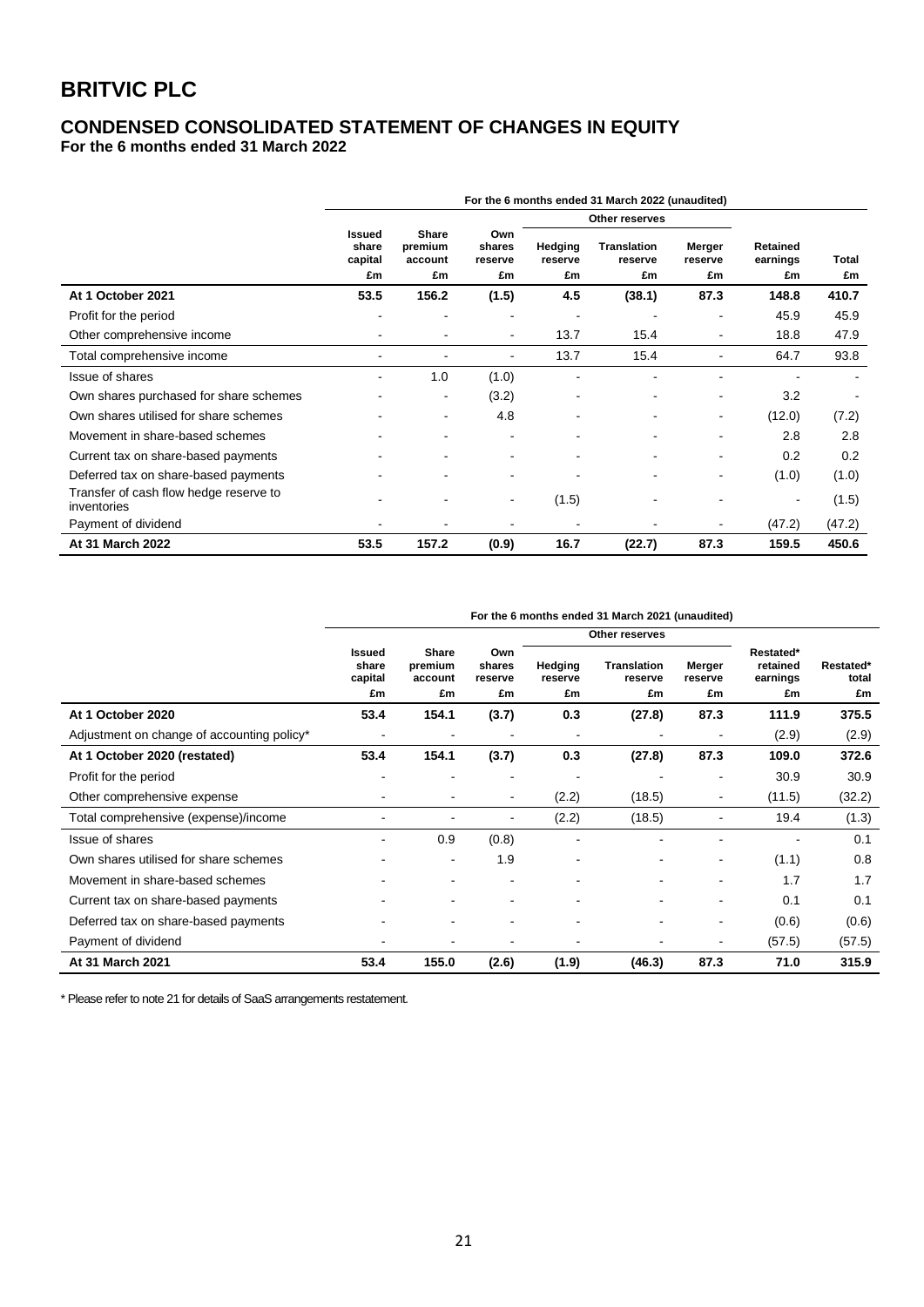# **NOTES TO THE FINANCIAL INFORMATION**

**For the 6 months ended 31 March 2022**

### **1. General information**

Britvic plc (the 'Company', together with its subsidiaries, the 'Group') is a public limited company, incorporated and domiciled in the United Kingdom. The address of the registered office is Britvic plc, Breakspear Park, Breakspear Way, Hemel Hempstead, Hertfordshire, HP2 4TZ.

The Company is listed on the London Stock Exchange.

These interim condensed financial statements do not constitute statutory accounts as defined by Section 434 of the Companies Act 2006. They have been reviewed but not audited by the Group's auditor. The statutory accounts for Britvic plc for the year ended 30 September 2021 have been delivered to the Registrar of Companies. The auditor's opinion on those accounts was unqualified, did not draw attention to any matters by way of emphasis and did not contain a statement made under section 498 (2) or (3) of the Companies Act 2006.

The interim financial statements were authorised for issue by the board of directors on 16 May 2022.

### **2. Basis of preparation**

The annual financial statements of the Group will be prepared in accordance with United Kingdom adopted International Financial Reporting Standards. The condensed set of financial statements included in this interim financial report has been prepared in accordance with the Disclosure and Transparency Rules of the Financial Conduct Authority and with the United Kingdom adopted International Accounting Standard (IAS) 34 'Interim Financial Reporting'. The interim condensed financial statements comprise the condensed consolidated balance sheet as at 31 March 2022 and the condensed consolidated income statement, condensed consolidated statement of cash flows, condensed consolidated statement of comprehensive income/(expense), condensed consolidated statement of changes in equity and the related notes 1 to 21 for the 6 months then ended of Britvic plc (the 'financial information').

### **3. Going concern**

As part of the directors' consideration of the appropriateness of adopting the going concern basis in preparing the interim report and financial statements, a range of scenarios, including a view on a prolonged period of inflationary pressure, have been reviewed. The assumptions modelled are based on the estimated potential impact of prolonged high inflation over the course of the period to September 2023.

Following the outbreak of COVID-19 in early 2020, the subsequent global pandemic and implementation of government restrictions on commercial activity and social movement, Britvic implemented a wide range of measures to ensure the ongoing stability and going concern status of the Company.

Britvic has proved resilient and is now performing at almost pre-COVID-19 levels. On 21 February 2022, the UK Prime Minister Boris Johnson made a statement in the House of Commons on the government's strategy for living with COVID-19 and almost all restrictions have been lifted in all countries that Britvic operates and the Group's strategy has been built on the plan of living with COVID-19 and no restrictions going forward.

Since the pandemic, the investments the business has made have resulted in a more agile production and sales capability and we are more able to respond to changed buying and selling patterns as required. The major challenge for financial years 2022 and 2023 is increased levels of inflation. Rather than high inflation being a one-off in 2022, the business in its strategic plan and stress tests has considered a prolonged period of inflationary pressure that in return may require greater levels of price increases.

As part of the going concern assessment, inflation scenarios have been combined with the potential impact of key risks that could reasonably arise in the period, including reduction in supply and increased regulation, to assess the extent to which further mitigating actions would be required, and confirm that they are within management control. Mitigating actions can be initiated as they relate to discretionary spend, and do not impact the ability to meet demand.

As of 31 March 2022, the consolidated balance sheet reflects a net asset position of £450.6m and the liquidity of the Group remains strong. In H1 of 2022, the Group successfully secured a one-year extension of its £400.0m revolving credit facility with 6 of the 7 participating banks. As a result of this, £367.7m of this facility now matures in February 2027, with £33.3m maturing in February 2025. The revolving credit facility remains committed and undrawn at 31 March 2022. The Group's next debt maturity is in December 2022 when £27.8m equivalent of private placement notes mature. Both the Group's revolving credit facility and private placement notes have a net debt/EBITDA covenant limit of 3.5x, excluding IFRS 16 impact. Based on the half year adjusted net debt of £533.8m and adjusted EBITDA of £240.3m, the net debt/EBITDA ratio was 2.2x and well within the covenant limit.

Under all the scenarios modelled, including the impact of the proposed share buyback programme, and after taking mitigating actions available, our forecasts did not indicate a covenant breach or any liquidity shortages.

On the basis of these reviews, the directors consider it is appropriate for the going concern basis to be adopted in preparing the interim report and financial statements.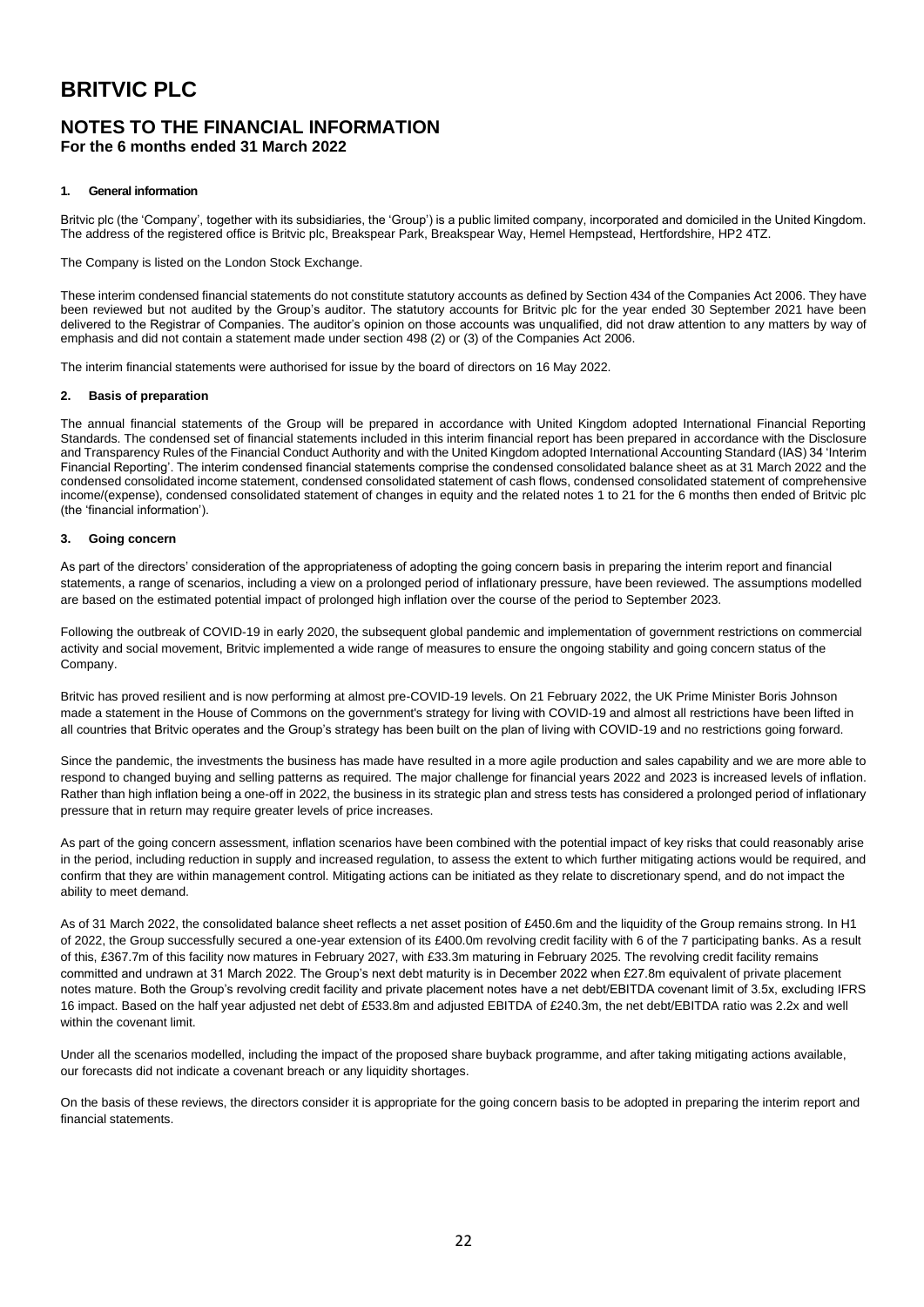### **4. Accounting policies**

Except as described below, the accounting policies applied by the Group in these interim financial statements are consistent with those applied by the Group in its financial statements for the year ended 30 September 2021.

### **Implementation of IFRIC agenda decision and new accounting policy**

During the year, the Company revised its accounting policy in relation to upfront configuration and customisation costs incurred in implementing Software-as-a-Service (SaaS) arrangements in response to the IFRIC agenda decision clarifying its interpretation of how current accounting standards apply to these types of arrangements. The new accounting policy is presented below. This change in accounting policy has resulted in costs of £3.2m being expensed to administration expenses during the 6 months ended 31 March 2022 that would previously have been capitalised as intangible assets under the former policy. In the statement of cash flows for the 6 months ended 31 March 2022, £3.2m has been presented within net cash flows from operating activities that would previously have been presented within net cash flows used in investing activities under the former policy. Historical financial information has been restated to account for the impact of the change – refer to note 21.

### *Policy for Software-as-a-Service (SaaS) arrangements*

SaaS arrangements are service contracts providing the Company with the right to access the cloud provider's application software over the contract period. Costs incurred to configure or customise, and the ongoing fees to obtain access to the cloud provider's application software, are recognised as operating expenses when the services are received. In a contract where the cloud provider provides both the SaaS configuration and customisation, and the SaaS access over the contract term, the Company determines whether these services are distinct from each other or not, and therefore, whether configuration and customisations incurred are expensed as the software is configured or customised (i.e. upfront), or over the SaaS contract term. Specifically, where the configuration and customisation activities significantly modify or customise the cloud software, these activities will not be distinct from the access to the cloud software and are therefore expensed over the SaaS contract term.

When implementing SaaS arrangements, costs incurred may include those that relate to the development of software code that enhances or modifies, or creates additional capability to, existing on-premise systems and meet the definition of and recognition criteria for an intangible asset. These costs are recognised as intangible software assets and amortised over the useful life of the software on a straight-line basis. The useful lives of these assets are reviewed at least annually and any change accounted for prospectively as a change in accounting estimate.

### **Other policy changes**

The following amendments and interpretations apply for the first time from 1 October 2021, none of which have had a material impact on the interim condensed consolidated financial statements of the Group:

- Interest Rate Benchmark Reform Phase 2, Amendments to IFRS 9, IAS 39, IFRS 7, IFRS 4 and IFRS 16
- Amendments to IFRS 16 'Leases', Covid-19 Related Rent Concessions beyond 30 June 2021

### **5. Seasonality of operations**

Due to the seasonal nature of the business, higher operating profits are usually expected in the second half of the year than in the first half.

### **6. Segmental reporting**

Operating segments are reported in a manner consistent with internal reporting provided to the chief operating decision-maker. The chief operating decision-maker, who is responsible for allocating resources and assessing performance of the operating segments, has been identified as the plc Executive team and Board of Directors of the Company.

For management purposes, the Group is organised into business units and has five reportable segments:

- GB (United Kingdom excluding Northern Ireland)
- **Brazil**
- Ireland (Republic of Ireland and Northern Ireland)
- France
- **International**

These business units sell soft drinks into their respective geographical markets. Management monitors the operating results of its business units separately for the purpose of making decisions about resource allocation and performance assessment. Segment performance is evaluated based on brand contribution. This is defined as revenue less material costs and all other marginal costs that management considers to be directly attributable to the sale of a given product. Such costs include brand specific advertising and promotion costs, raw materials and marginal production and distribution costs. All other costs, including net finance costs and income taxes, are managed on a centralised basis and are not allocated to reportable segments.

The 'Other International' subtotal comprising the Ireland, France and International reportable segments has been presented to provide linkage to the Chief Financial Officers Review section of the interim results.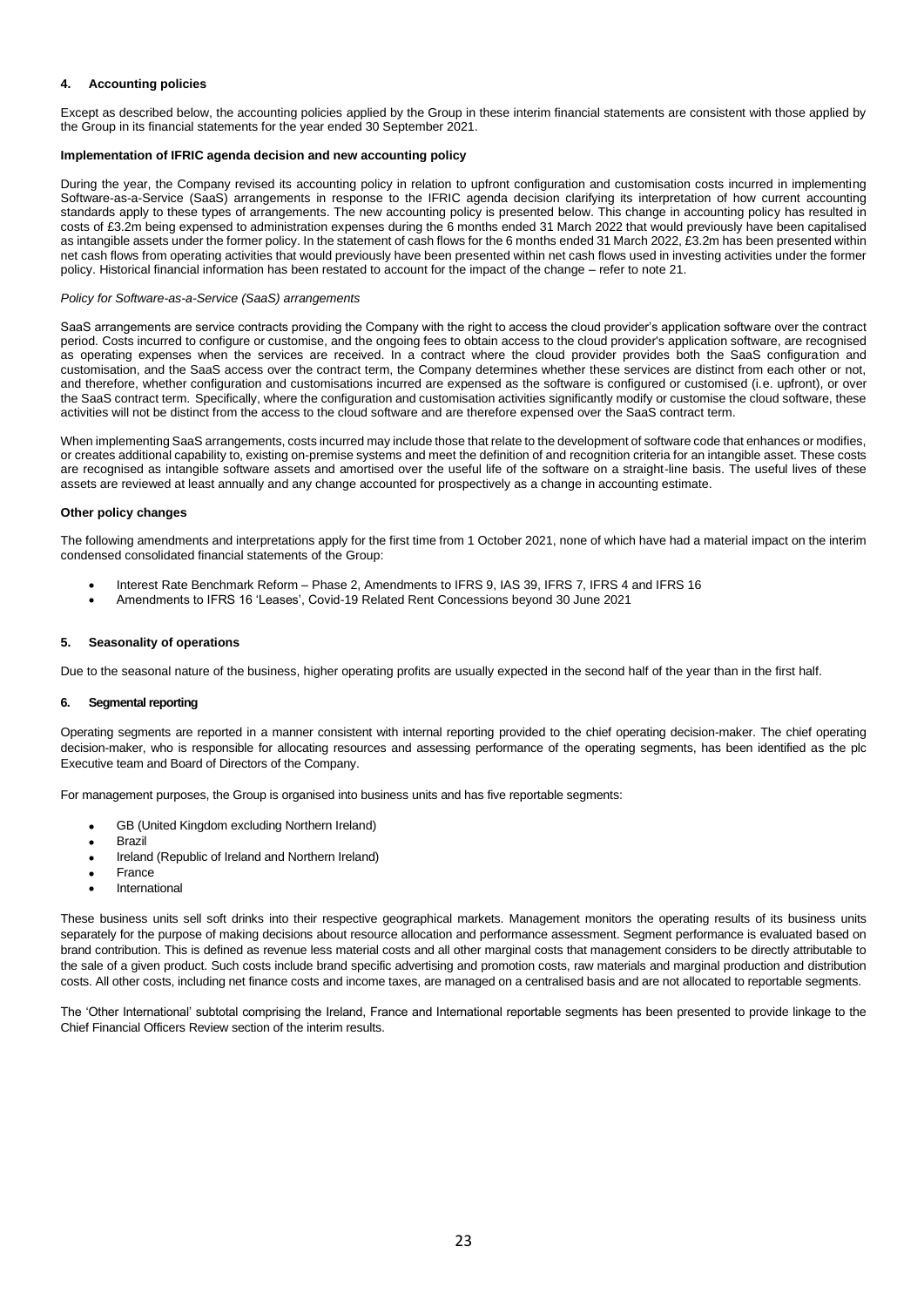|                                       |                 |                     | Other international |                     |                     |                       |                    |
|---------------------------------------|-----------------|---------------------|---------------------|---------------------|---------------------|-----------------------|--------------------|
| 6 months ended 31 March 2022          | <b>GB</b><br>£m | <b>Brazil</b><br>£m | Ireland<br>£m       | <b>France</b><br>£m | International<br>£m | <b>Subtotal</b><br>£m | <b>Total</b><br>£m |
| Revenue from external customers       | 493.0           | 64.7                | 63.7                | 76.1                | 21.8                | 161.6                 | 719.3              |
| <b>Brand contribution</b>             | 187.8           | 9.3                 | 21.1                | 21.2                | 5.7                 | 48.0                  | 245.1              |
| Non-brand advertising & promotion*    |                 |                     |                     |                     |                     |                       | (5.2)              |
| Fixed supply chain**                  |                 |                     |                     |                     |                     |                       | (64.2)             |
| Selling costs**                       |                 |                     |                     |                     |                     |                       | (37.9)             |
| Overheads and other costs*            |                 |                     |                     |                     |                     |                       | (64.3)             |
| <b>Adjusted EBIT</b>                  |                 |                     |                     |                     |                     |                       | 73.5               |
| Net finance costs pre-adjusting items |                 |                     |                     |                     |                     |                       | (7.8)              |
| Adjusting items***                    |                 |                     |                     |                     |                     |                       | (6.4)              |
| <b>Profit before tax</b>              |                 |                     |                     |                     |                     |                       | 59.3               |

|                                       |                 |                     | <b>Other International</b> |                     |                            |                       |                         |
|---------------------------------------|-----------------|---------------------|----------------------------|---------------------|----------------------------|-----------------------|-------------------------|
| 6 months ended 31 March 2021          | <b>GB</b><br>£m | <b>Brazil</b><br>£m | <b>Ireland</b><br>£m       | <b>France</b><br>£m | <b>International</b><br>£m | <b>Subtotal</b><br>£m | Restated<br>Total<br>£m |
| Revenue from external customers       | 413.2           | 56.0                | 57.7                       | 71.8                | 18.4                       | 147.9                 | 617.1                   |
| <b>Brand contribution</b>             | 165.3           | 11.5                | 18.9                       | 22.7                | 4.4                        | 46.0                  | 222.8                   |
| Non-brand advertising & promotion*    |                 |                     |                            |                     |                            |                       | (4.3)                   |
| Fixed supply chain**                  |                 |                     |                            |                     |                            |                       | (62.6)                  |
| Selling costs**                       |                 |                     |                            |                     |                            |                       | (36.0)                  |
| Overheads and other costs*            |                 |                     |                            |                     |                            |                       | (59.8)                  |
| <b>Adjusted EBIT</b>                  |                 |                     |                            |                     |                            |                       | 60.1                    |
| Net finance costs pre-adjusting items |                 |                     |                            |                     |                            |                       | (9.4)                   |
| Adjusting items***                    |                 |                     |                            |                     |                            |                       | (10.9)                  |
| <b>Profit before tax</b>              |                 |                     |                            |                     |                            |                       | 39.8                    |

|                                       |                 |                     | <b>Other International</b> |                     |                            |                       |                                |
|---------------------------------------|-----------------|---------------------|----------------------------|---------------------|----------------------------|-----------------------|--------------------------------|
| 12 months ended 30 September<br>2021  | <b>GB</b><br>£m | <b>Brazil</b><br>£m | Ireland<br>£m              | <b>France</b><br>£m | <b>International</b><br>£m | <b>Subtotal</b><br>£m | <b>Restated</b><br>Total<br>£m |
| Revenue from external customers       | 956.1           | 114.1               | 128.3                      | 164.9               | 41.7                       | 334.9                 | 1,405.1                        |
| <b>Brand contribution</b>             | 381.0           | 21.1                | 46.2                       | 49.7                | 10.5                       | 106.4                 | 508.5                          |
| Non-brand advertising & promotion*    |                 |                     |                            |                     |                            |                       | (8.3)                          |
| Fixed supply chain**                  |                 |                     |                            |                     |                            |                       | (122.1)                        |
| Selling costs**                       |                 |                     |                            |                     |                            |                       | (75.1)                         |
| Overheads and other costs*            |                 |                     |                            |                     |                            |                       | (126.5)                        |
| <b>Adjusted EBIT</b>                  |                 |                     |                            |                     |                            |                       | 176.5                          |
| Net finance costs pre-adjusting items |                 |                     |                            |                     |                            |                       | (17.7)                         |
| Adjusting items***                    |                 |                     |                            |                     |                            |                       | (24.2)                         |
| <b>Profit before tax</b>              |                 |                     |                            |                     |                            |                       | 134.6                          |

\* Included within 'administration expenses' in the condensed consolidated income statement. 'Overheads and other costs' relate to central expenses including salaries, IT maintenance, depreciation, and non-acquisition amortisation.

\*\* Included within 'selling and distribution expenses' in the condensed consolidated income statement.<br>\*\*\* See appendix 1 for further details on adiusting items.

See appendix 1 for further details on adjusting items.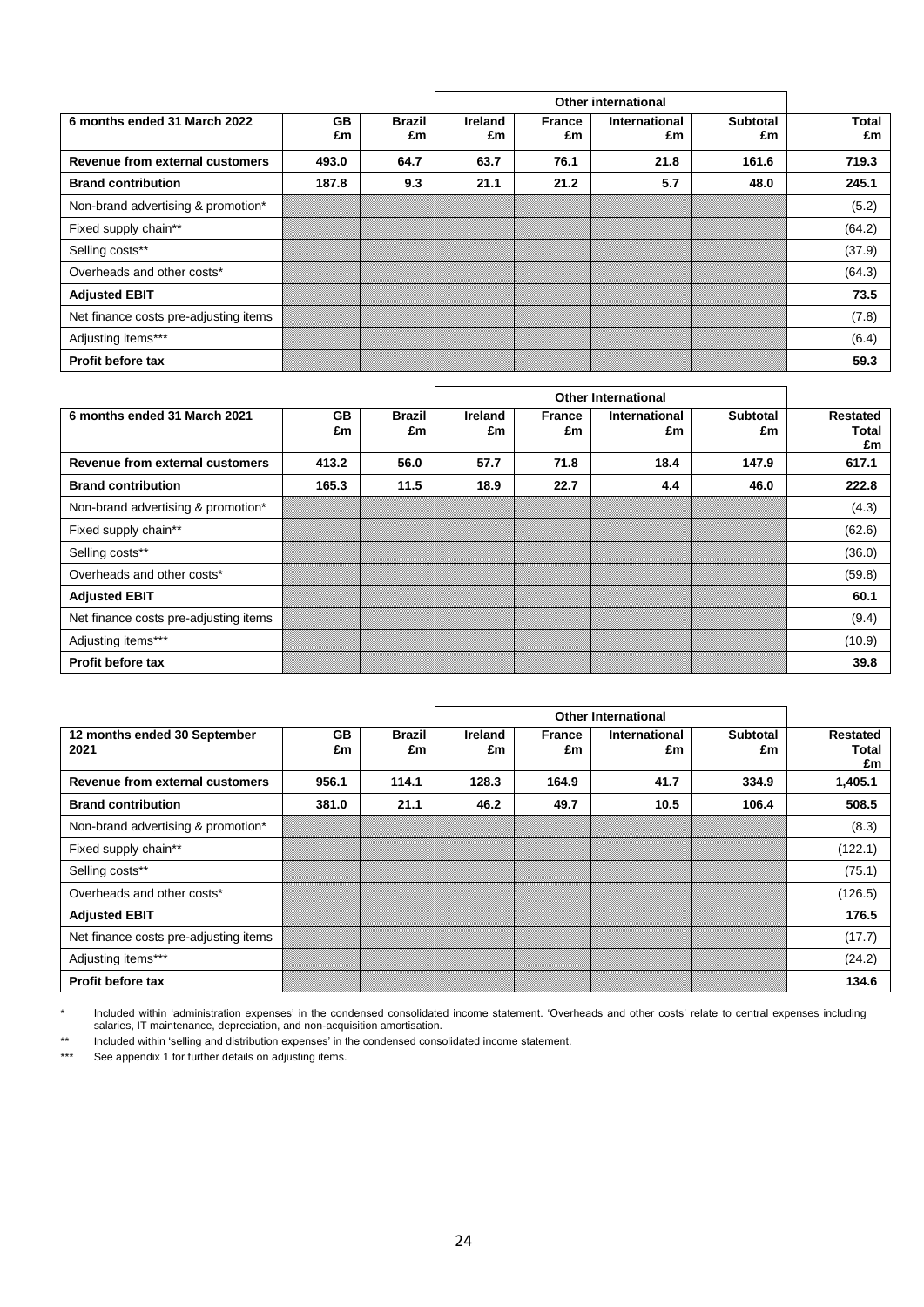### **7. Taxation**

The total tax charge for the period is £13.4m (restated 6 months ended 31 March 2021: £8.9m) which equates to an effective tax rate of 22.7% (restated 6 months ended 31 March 2021: 22.4%).

| Tax charge by region                                            |                | Restated       | Restated          |
|-----------------------------------------------------------------|----------------|----------------|-------------------|
|                                                                 | 6 months ended | 6 months ended | 12 months ended   |
|                                                                 | 31 March 2022  | 31 March 2021  | 30 September 2021 |
|                                                                 | £m             | £m             | £m                |
| UK                                                              | 10.7           |                | 31.9              |
| Foreign                                                         | 2.7            | 1.8            | 6.2               |
| Total tax charge in the condensed consolidated income statement | 13.4           | 8.9            | 38.1              |

| Analysis of tax charge                                          |                | Restated       | Restated          |
|-----------------------------------------------------------------|----------------|----------------|-------------------|
|                                                                 | 6 months ended | 6 months ended | 12 months ended   |
|                                                                 | 31 March 2022  | 31 March 2021  | 30 September 2021 |
|                                                                 | £m             | £m             | £m                |
| Current income tax charge                                       | 4.8            | 6.3            | 20.3              |
| Deferred income tax charge                                      | 8.6            | 2.6            | 17.8              |
| Total tax charge in the condensed consolidated income statement | 13.4           | 8.9            | 38.1              |

The effective tax rate for the 6 months ended 31 March 2022 has slightly increased compared to the effective tax rate for the 6 months ended 31 March 2021. This is mainly due to movements in deferred tax and a small prior year adjustment.

The deferred tax charge has increased compared to the 6 months ended 31 March 2021. This primarily relates to higher temporary differences on fixed assets because of a tax rate increase in the UK and a restatement following an accounting policy change (see note 21). This is reflected in the increase in deferred tax liabilities along with increases in deferred tax on derivatives and pensions.

### **8. Earnings per share**

Basic earnings per share amounts are calculated by dividing the net profit for the period attributable to the equity shareholders of the parent by the weighted average number of ordinary shares in issue during the period.

Diluted earnings per share amounts are calculated by dividing the net profit attributable to the equity shareholders of the parent by the weighted average number of ordinary shares outstanding during the period plus the weighted average number of ordinary shares that are potentially issuable in connection with employee share-based payment plans.

The following table reflects the income and share data used in the basic and diluted earnings per share computations:

|                                                                                                  | 6 months ended<br>31 March 2022 | Restated<br>6 months ended<br>31 March 2021 | Restated<br>12 months ended<br>30 September 2021 |
|--------------------------------------------------------------------------------------------------|---------------------------------|---------------------------------------------|--------------------------------------------------|
| Basic earnings per share                                                                         |                                 |                                             |                                                  |
| Profit for the period attributable to the equity shareholders (£m)                               | 45.9                            | 30.9                                        | 96.5                                             |
| Weighted average number of ordinary shares in issue for basic earnings per<br>share (millions)   | 267.4                           | 266.7                                       | 266.8                                            |
| Basic earnings per share (pence)                                                                 | 17.2p                           | 11.6p                                       | 36.2 <sub>p</sub>                                |
| Diluted earnings per share                                                                       |                                 |                                             |                                                  |
| Profit for the period attributable to the equity shareholders (£m)                               | 45.9                            | 30.9                                        | 96.5                                             |
| Effect of number of dilutive potential ordinary shares – share schemes<br>(millions)             | 0.6                             | 0.7                                         | 0.6                                              |
| Weighted average number of ordinary shares in issue for diluted earnings<br>per share (millions) | 268.0                           | 267.4                                       | 267.4                                            |
| Diluted earnings per share (pence)                                                               | 17.1 <sub>p</sub>               | 11.6p                                       | 36.1 <sub>p</sub>                                |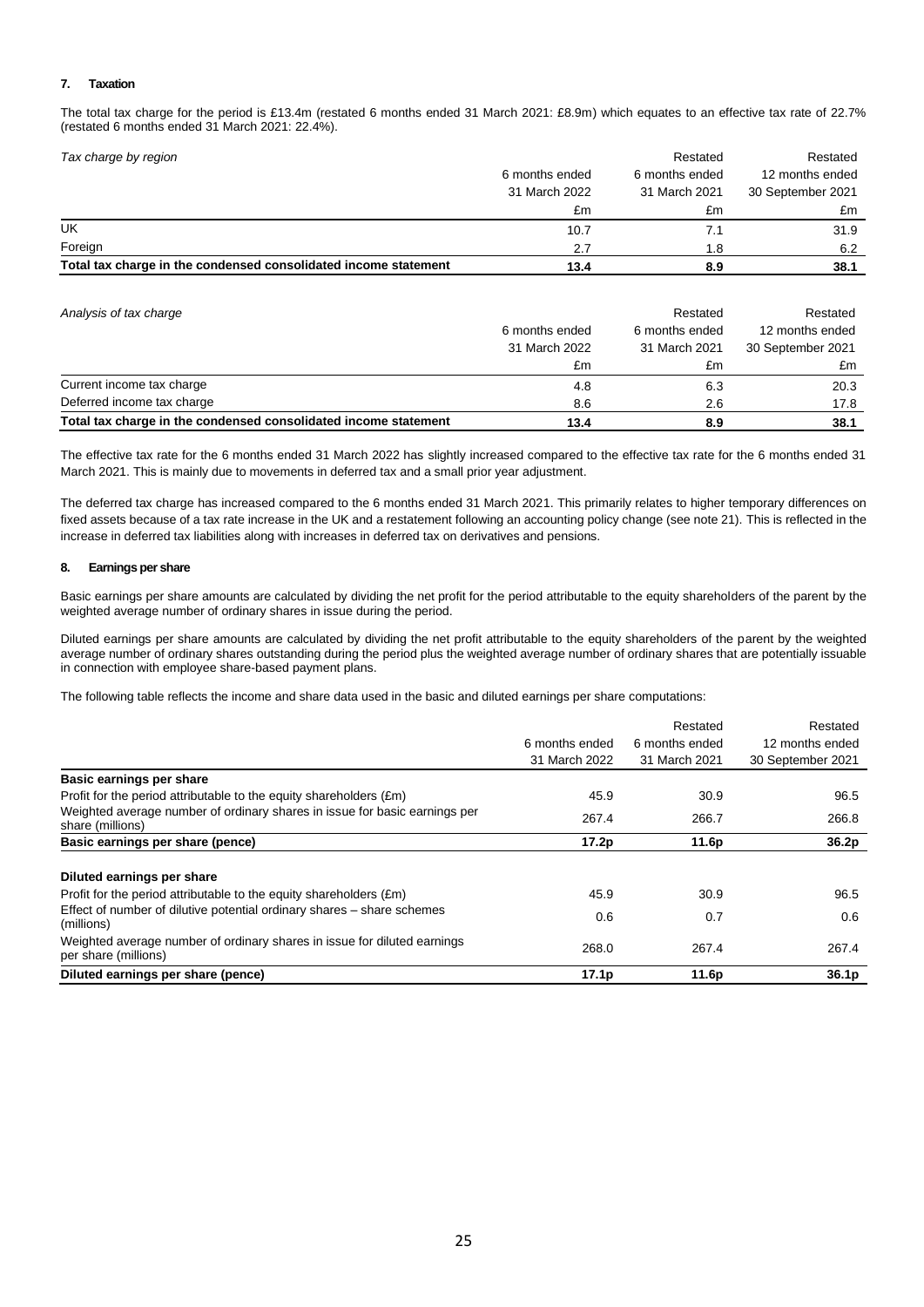### **9. Property, plant and equipment and intangible assets**

### **Property, plant and equipment**

During the 6 months ended 31 March 2022 the Group:

- capitalised property, plant and equipment additions at a cost of £22.5m (6 months ended 31 March 2021: £19.8m); and
- disposed of property, plant and equipment with a net book value of £0.3m (6 months ended 31 March 2021: £1.3m) resulting in a loss on disposal of £0.3m (6 months ended 31 March 2021: loss on disposal £1.3m).

There were no impairments or reversals of impairments recognised during the 6 months ended 31 March 2022 (6 months ended 31 March 2021: nil).

See note 17 for details of the Group's capital commitments.

### **Intangible assets**

During the 6 months ended 31 March 2022, the Group capitalised £2.8m of software additions (6 months ended 31 March 2021: £4.1m, restated).

The Group performed its last annual impairment test for goodwill and intangible assets with indefinite lives in September 2021. The key assumptions used to determine the recoverable amount for the different cash generating units were disclosed in the Group's Annual Report and Accounts 2021.

Since the last annual impairment test, management have evaluated whether there are any indicators that the Group's assets may be impaired. This evaluation included a review of business performance for the 6 months ended 31 March 2022 and latest forecasts for the full year ending 30 September 2022 against the budgets used in the last impairment test. Changes in the applicable discount rates to determine value-in-use were also considered.

Britvic Brazil is seen as a growth market where maturity is not expected for a number of years. Sensitivity analysis was performed to assess the impact of a reasonable change in key assumptions to the impairment headroom of £78.2m. A 9.8% increase in the pre-tax discount rate to 24.7% or an 11.3% reduction in the sales volume annual growth rate between 2023 and 2026 to 3.7% would eliminate the headroom.

No impairment charges have been recognised during the 6 months ended 31 March 2022 (6 months ended 31 March 2021: no impairment charges).

Other than the goodwill held in Britvic Brazil, the directors do not consider that a reasonable possible change in the assumptions used to calculate recoverable amounts could result in any impairment.

### **10. Interest-bearing loans and borrowings**

Components of interest-bearing loans and borrowings:

|                                             | 31 March 2022 | 31 March 2021 | 30 September 2021 |
|---------------------------------------------|---------------|---------------|-------------------|
|                                             | £m            | £m            | £m                |
| 2010 Notes                                  | (34.0)        | (32.9)        | (33.5)            |
| 2014 Notes                                  | (101.8)       | (97.7)        | (99.6)            |
| 2017 Notes                                  | (175.0)       | (175.0)       | (175.0)           |
| 2018 Notes                                  | (118.7)       | (119.0)       | (119.4)           |
| 2020 Notes                                  | (150.6)       | (151.1)       | (151.7)           |
| Accrued interest                            | (2.8)         | (2.7)         | (2.8)             |
| Bank loans                                  |               | (53.0)        |                   |
| Unamortised issue costs                     | 2.9           | 3.2           | 2.9               |
| Total interest-bearing loans and borrowings | (580.0)       | (628.2)       | (579.1)           |
| Current                                     | (36.1)        | (55.1)        | (2.2)             |
| Non-current                                 | (543.9)       | (573.1)       | (576.9)           |
| Total interest-bearing loans and borrowings | (580.0)       | (628.2)       | (579.1)           |

Britvic has a committed £400.0m multi-currency revolving credit facility. A one-year extension to the maturity of the facility was approved by six of the seven lenders in February 2022 extending the maturity of £366.7m of this facility to February 2027. The remaining £33.3m will mature in February 2025. Borrowings drawn against the facility incur interest at a market reference rate plus a margin based upon a financial covenant ratio. Amounts drawn can be repaid and redrawn during the term of the facility.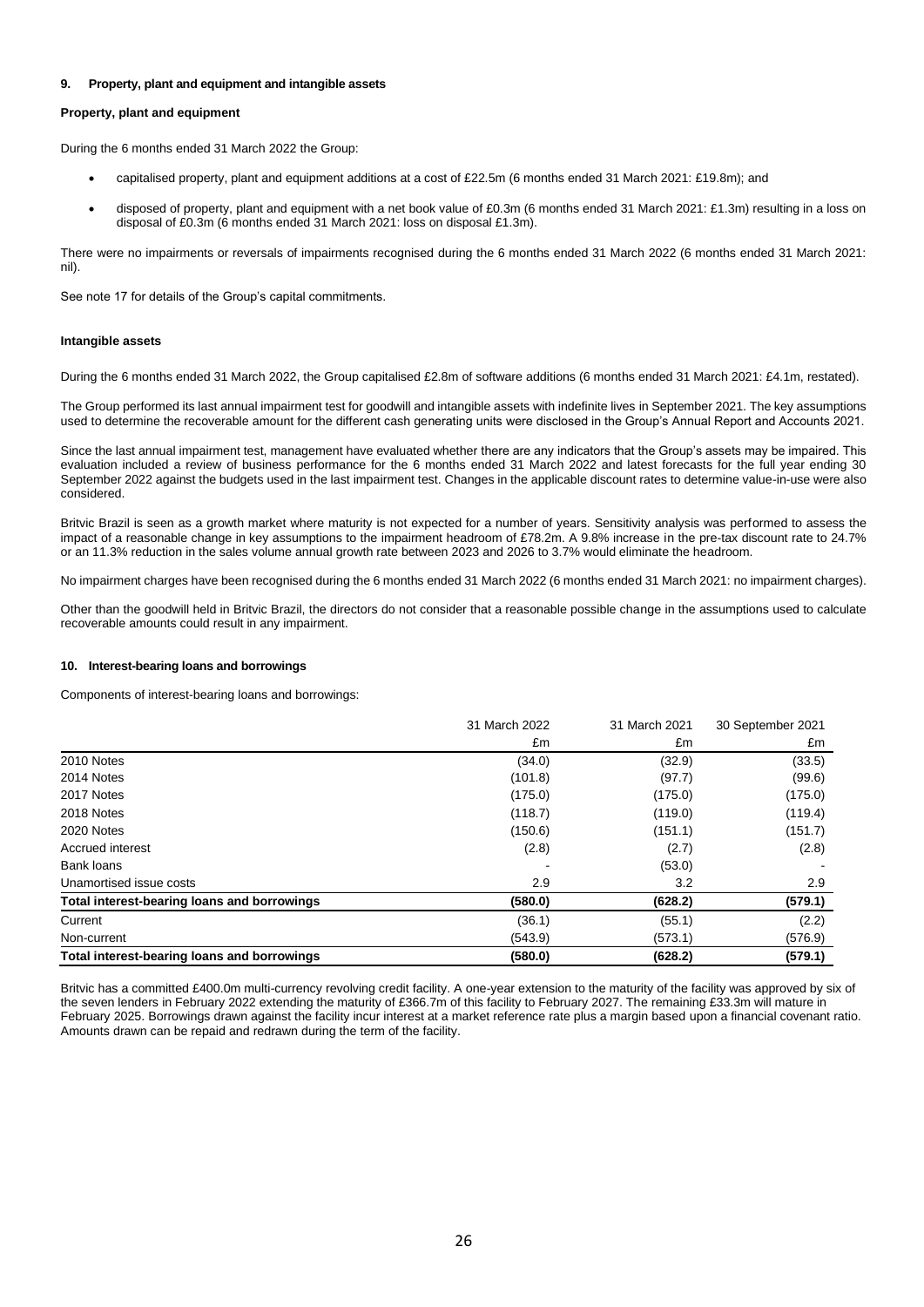Analysis of changes in interest-bearing loans and borrowings:

|                                                             | 6 months ended           | 6 months ended | 12 months ended   |
|-------------------------------------------------------------|--------------------------|----------------|-------------------|
|                                                             | 31 March 2022            | 31 March 2021  | 30 September 2021 |
|                                                             | £m                       | £m             | £m                |
| At the beginning of the period                              | (579.1)                  | (664.7)        | (664.7)           |
| Net movement on revolving credit facility                   |                          | (53.0)         |                   |
| Other loans repaid                                          |                          |                | 0.1               |
| Repayment of private placement notes*                       | $\overline{\phantom{0}}$ | 74.1           | 74.1              |
| Issue costs                                                 | 0.3                      | 0.3            | 0.3               |
| Amortisation of issue costs and write-off of financing fees | (0.3)                    | (0.3)          | (0.6)             |
| Net translation gain and fair value adjustment              | (0.9)                    | 14.7           | 11.1              |
| Accrued interest                                            |                          | 0.7            | 0.6               |
| At the end of the period                                    | (580.0)                  | (628.2)        | (579.1)           |
| Derivatives hedging balance sheet debt**                    | 22.2                     | 17.1           | 19.5              |
| Debt translated at contracted rate                          | (557.8)                  | (611.1)        | (559.6)           |

\* During the 6 months ended 31 March 2021, the Group repaid £74.1m of private placement notes, comprising £54.1m related to the 2010 Notes and £20.0m related to the 2014 Notes. £7.1m was also received on maturity of derivatives hedging the 2010 Notes and £1.6m was received in respect of the firm commitment for the 2010 Notes, resulting in net cash outflows presented in the consolidated statement of cash flows of £65.4m.

\*\* Represents the element of the fair value of cross-currency interest rate swaps hedging the balance sheet value of the notes. This amount has been disclosed separately to demonstrate the impact of foreign exchange movements which are included in interest-bearing loans and borrowings.

### **Interest rate benchmark reform**

In advance of LIBOR cessation, the Group has amended its revolving credit facility agreement to reference Sterling Overnight Interbank Average (SONIA) rates in all future sterling drawdowns from 1 December 2021 onwards. A similar amendment process has been followed with regards to the Group's US private placement notes. The rebasing of derivatives to risk-free rates is not expected to impact upon hedge effectiveness or produce any material financial impact.

### **11. Issued share capital**

The issued share capital is wholly comprised of ordinary shares carrying one voting right each. The nominal value of each ordinary share is £0.20. There are no restrictions placed on the distribution of dividends, or the return of capital on a winding up or otherwise.

| Issued, called up and fully paid ordinary shares | No. of shares | Value      |  |
|--------------------------------------------------|---------------|------------|--|
|                                                  |               | c          |  |
| At 1 October 2020                                | 266,916,062   | 53,383,212 |  |
| Shares issued                                    | 398.575       | 79,715     |  |
| At 30 September 2021                             | 267,314,637   | 53,462,927 |  |
| Shares issued                                    | 428.785       | 85,757     |  |
| At 31 March 2022                                 | 267.743.422   | 53,548,684 |  |

Of the issued and fully paid ordinary shares, 99,306 shares (30 September 2021: 129,455 shares) are own shares held by an employee benefit trust. This equates to £19,861 (30 September 2021: £25,891) at £0.20 par value of each ordinary share. These shares are held for the purpose of satisfying the Group's share schemes.

### **12. Dividends paid and proposed**

|                                       | 6 months ended | 6 months ended | 12 months ended   |
|---------------------------------------|----------------|----------------|-------------------|
|                                       | 31 March 2022  | 31 March 2021  | 30 September 2021 |
| Declared and paid in the period       |                |                |                   |
| Dividends per share (pence)           | 17.7p          | 21.6p          | 28.1p             |
| Total dividend (£m)                   | 47.2           | 57.5           | 74.8              |
| Proposed after the balance sheet date |                |                |                   |
| Dividend per share (pence)            | 7.8p           | 6.5p           | 17.7p             |
| Total dividend (£m)                   | 20.9           | 17.4           | 47.3              |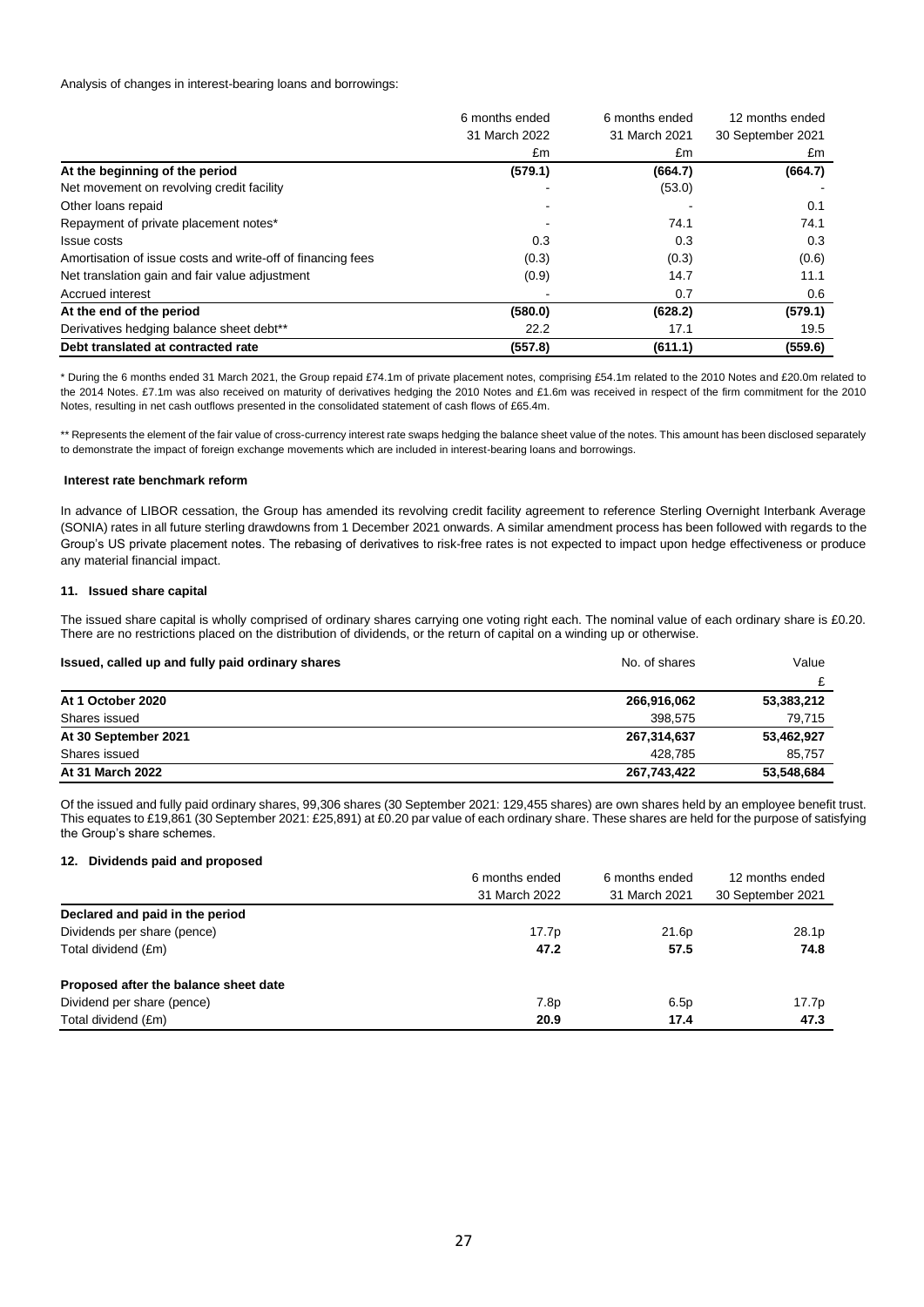### **13. Derivatives and hedge relationships**

The Group's outstanding derivatives were as follows:

|                                                                                 | 31 March 2022 | 31 March 2021                                                       | 30 September 2021 |
|---------------------------------------------------------------------------------|---------------|---------------------------------------------------------------------|-------------------|
|                                                                                 | £m            | £m                                                                  | £m                |
| <b>Consolidated balance sheet</b>                                               |               |                                                                     |                   |
| Non-current assets: derivative financial instruments                            |               |                                                                     |                   |
| Fair value of USD GBP cross-currency fixed interest rate swaps 1                | 15.3          | 14.3                                                                | 17.7              |
| Fair value of USD GBP cross-currency floating interest rate swaps 3             |               | 1.8                                                                 | 1.9               |
| Fair value of foreign currency contracts <sup>1</sup>                           | 0.1           |                                                                     | 0.1               |
| Fair value of commodity contracts <sup>1</sup>                                  | 6.6           |                                                                     | 2.4               |
| Fair value of interest rate swaps <sup>1</sup>                                  | 1.3           |                                                                     | 0.1               |
|                                                                                 | 23.3          | 16.1                                                                | 22.2              |
| Current assets: derivative financial instruments                                |               |                                                                     |                   |
| Fair value of USD GBP cross-currency fixed interest rate swaps 1                | 3.6           | 0.6                                                                 | 0.6               |
| Fair value of USD GBP cross-currency floating interest rate swaps 3             | 2.3           | 0.3                                                                 | 0.3               |
| Fair value of foreign currency contracts <sup>1</sup>                           | 0.6           |                                                                     | 0.4               |
| Fair value of foreign currency contracts <sup>4</sup>                           | 1.5           | 0.4                                                                 |                   |
| Fair value of commodity contracts <sup>1</sup>                                  | 14.3          | 0.6                                                                 | 2.7               |
|                                                                                 | 22.3          | 1.9                                                                 | 4.0               |
| Current liabilities: derivative financial instruments                           |               |                                                                     |                   |
| Fair value of foreign currency contracts <sup>1</sup>                           | (1.0)         |                                                                     | (1.1)             |
| Fair value of foreign currency contracts <sup>4</sup>                           |               |                                                                     | (0.2)             |
| Fair value of GBP euro cross-currency floating interest rate swaps <sup>2</sup> | (0.4)         |                                                                     |                   |
| Fair value of commodity contracts <sup>1</sup>                                  | (0.1)         |                                                                     | (0.1)             |
|                                                                                 | (1.5)         | (2.3)                                                               | (1.4)             |
| Non-current liabilities: derivative financial instruments                       |               |                                                                     |                   |
| Fair value of GBP euro cross-currency fixed interest rate swaps <sup>2</sup>    |               | (0.5)                                                               | (0.6)             |
| Fair value of foreign currency contracts <sup>1</sup>                           |               |                                                                     |                   |
| Fair value of interest rate swaps <sup>1</sup>                                  |               | (2.2)<br>(0.1)<br>(0.3)<br>(0.2)<br>(1.0)<br>$\blacksquare$<br>14.7 |                   |
|                                                                                 |               |                                                                     | (0.6)             |
| Total net derivative financial assets                                           | 44.1          |                                                                     | 24.2              |

 $1$  Instruments designated as part of a cash flow hedge relationship

² Instruments designated as part of a net investment hedge relationship

³ Instruments designated as part of a fair value hedge relationship

<sup>4</sup> Instruments not designated in a hedging relationship

The above derivatives and associated hedge relationships are described in further detail on pages 169 to 171 of the Group's Annual Report and Accounts 2021. At 31 March 2022, the Group is party to a range of commodity derivatives to hedge price risk associated with aluminium (cans), diesel (logistics), sugar, natural gas, power and paraxylene (PET plastic) and has designated these derivatives as cash flow hedges. Increases in market prices for these commodities since the inception of these hedges have resulted in an increase in the fair value of commodity derivatives during the six months ended 31 March 2022.

### **14. Fair value**

#### **Hierarchy**

The Group uses the following valuation hierarchy to determine the carrying value of financial instruments that are measured at fair value:

Level 1: quoted (unadjusted) prices in active markets for identical assets or liabilities.

Level 2: other techniques for which all inputs which have a significant effect on the recorded fair value are observable, either directly or indirectly.

Level 3: techniques which use inputs which have a significant effect on the recorded fair value that are not based on observable market data.

Unless otherwise stated, the valuation basis used to calculate fair value is level 2.

### **Fair values of financial assets and financial liabilities**

All derivatives are valued using valuation techniques with market observable inputs; this covers cross-currency interest rate swaps, interest rate swaps, foreign exchange forwards, foreign exchange swaps and commodity swaps. The most frequently applied valuation techniques include forward pricing and swap models using present value calculations. In assessing the fair value of derivatives, the non-performance risk of both the Group and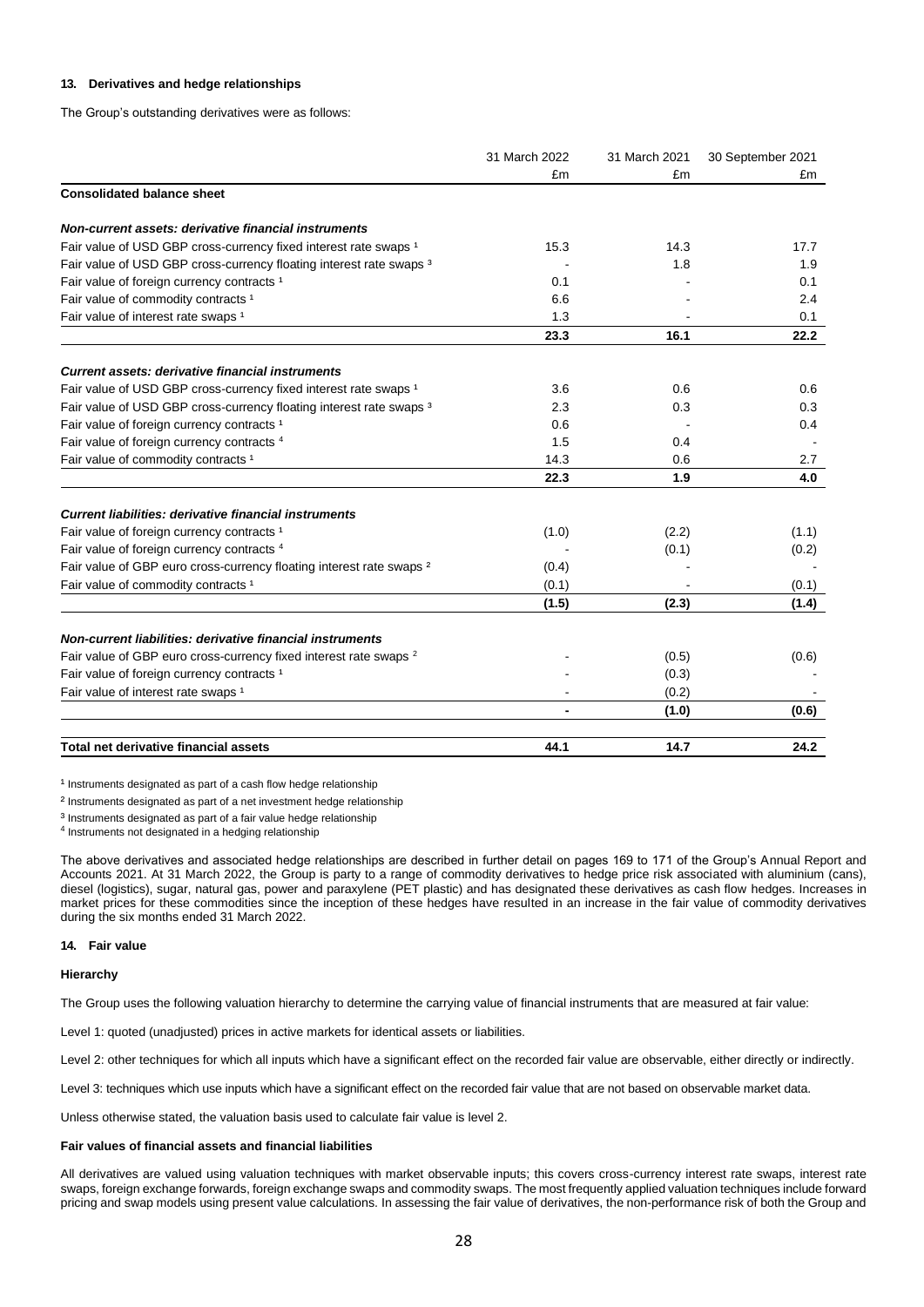its derivative trading counterparties has been taken into consideration. Default credit risk has been measured and the potential impact on derivatives valuations quantified. As at 31 March 2022, the potential impact from non-performance risk on the fair value of the derivatives portfolio is not material.

As in the prior year, the carrying value of financial assets and liabilities (trade and other receivables, cash and cash equivalents, interest-bearing loans and borrowings and trade and other payables) are considered to be reasonable approximations of their fair values, except for fixed rate borrowings, which have a book value of £420.3m and a fair value of £403.2m at 31 March 2022 (30 September 2021: £418.2m book value compared to a fair value £424.8m).

The fair value of the Group's fixed rate interest-bearing borrowings and loans are determined by using discounted cash flow methods using discount rates that reflect the Group's borrowing rate as at the end of the reporting period. The own non-performance risk as at 31 March 2022 was assessed to be insignificant.

### **15. Pensions**

At 31 March 2022, Britvic plc had IAS 19 pension surpluses in GB, ROI and NI totalling £164.0m and an IAS 19 pension deficit in France of £1.9m (30 September 2021: pension surpluses of £141.2m and pension deficits of £9.6m). The increase in the net pension asset is primarily attributable to a net remeasurement gain of £24.1m, of which £14.6m relates to the GB scheme.

The net income for defined benefit schemes recognised in the income statement for the 6 months ended 31 March 2022 was £0.7m (6 months ended 31 March 2021: net expense of £0.5m).

The defined benefit section of the GB plan was closed to new members on 1 August 2002 and closed to future accrual for active members from 1 April 2011, with new employees being invited to join the defined contribution scheme. The Northern Ireland scheme was closed to new members on 28 February 2006 and future accrual from 31 December 2018, and new employees are eligible to join the defined contribution scheme. All new employees in Ireland join the defined contribution plan.

Contributions are paid into the defined benefit section of the GB plan as determined by the Trustee, agreed by the Company and certified by an independent actuary in the schedule of contributions. As noted in the Group's Annual Report and Accounts 2021, no further deficit funding payments are due to be paid except for the £5.0m annual partnership payment which will continue until 2025. This will be reviewed as part of the next triennial valuation as of 31 March 2022, which was in progress as at the date of this interim financial report.

### **Guaranteed Minimum Pension (GMP)**

Following the Lloyds GMP equalisation case in October 2018, which ruled that treatment of men and women be brought in line for schemes with a guaranteed minimum pension, the Group previously recognised a charge of £6.2m in its 2019 financial statements to provide for the impact of GMP equalisation. In November 2020, a further ruling on the Lloyds case took place requiring that individual transfer payments made since 17 May 1990 would also need to be equalised for the effects of GMP and therefore the Group recorded a charge of £0.7m as part of adjusting items for the estimated cost of GMP equalisation arising from this latest judgement in 2021.

### **16. Provisions**

The movement in the Group's provisions during the 6 months ended 31 March 2022 was as follows:

|                                     | Restructuring | Other                    | Total |
|-------------------------------------|---------------|--------------------------|-------|
|                                     | £m            | £m                       | £m    |
| At 1 October 2021                   | 5.3           | 0.5                      | 5.8   |
| Provisions utilised during the year | (2.0)         | $\overline{\phantom{0}}$ | (2.0) |
| Unused amounts reversed             | (0.9)         |                          | (0.9) |
| Exchange differences                | (0.1)         | 0.1                      | $\,$  |
| At 31 March 2022                    | 2.3           | 0.6                      | 2.9   |

Restructuring provisions at 31 March 2022 primarily relate to the implementation of historic group-wide strategic restructuring and provisions related to the closure of the Group's Norwich site.

Other provisions at 31 March 2022 relate to certain provisions recognised on acquisition of subsidiaries in Brazil, including regulatory and legal claims.

The movement in the Group's provisions during the 6 months ended 31 March 2021 was as follows:

|                                     | Restructuring | Other | Total |
|-------------------------------------|---------------|-------|-------|
|                                     | £m            | £m    | £m    |
| At 1 October 2020                   | 11.0          | 3.7   | 14.7  |
| Provisions made during the year     | 2.4           |       | 2.4   |
| Provisions utilised during the year | (4.6)         |       | (4.6) |
| Unused amounts reversed             | (0.4)         | (0.4) | (0.8) |
| Exchange differences                | (0.4)         | (0.3) | (0.7) |
| At 31 March 2021                    | 8.0           | 3.0   | 11.0  |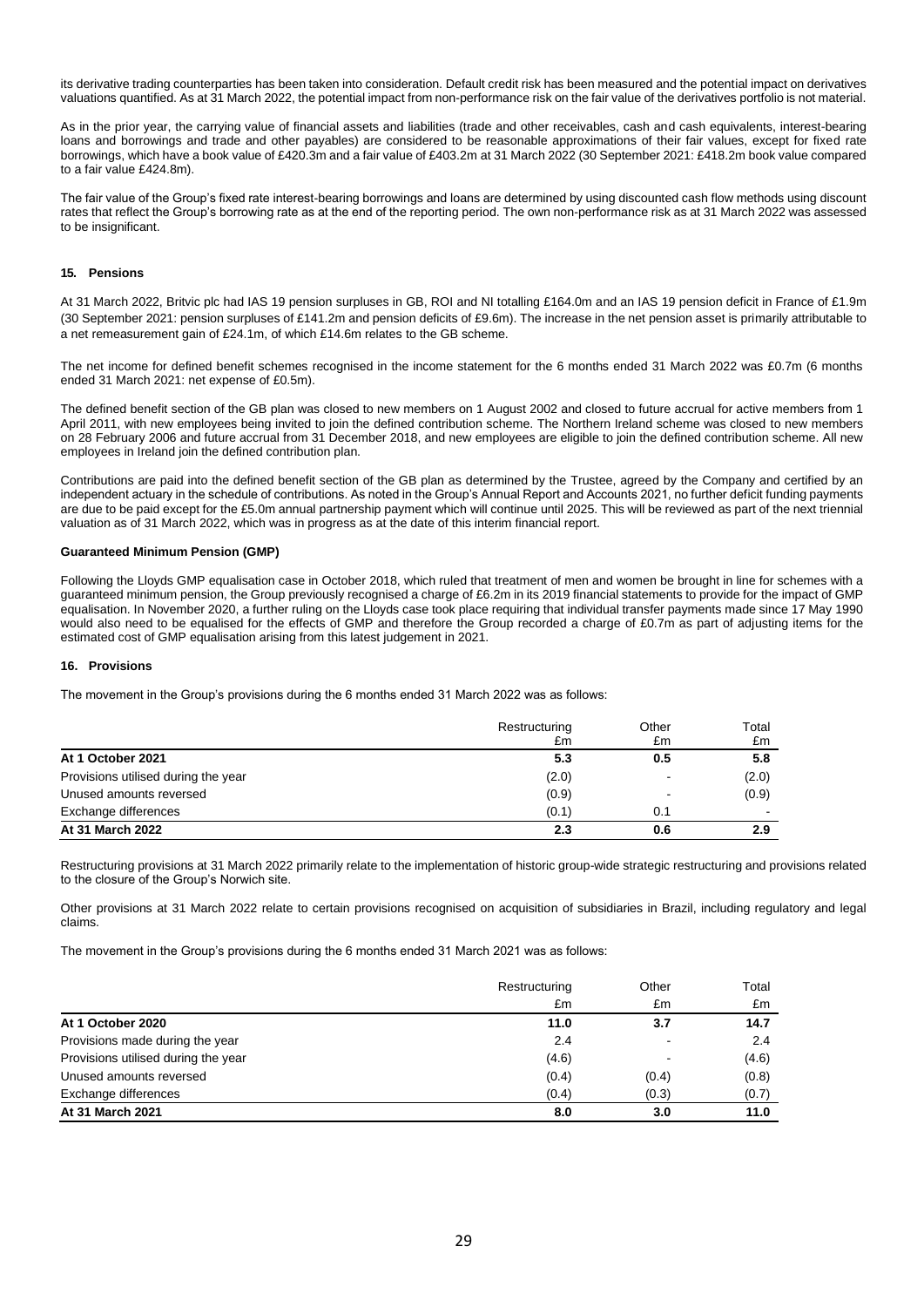### **17. Capital commitments**

At 31 March 2022, the Group has capital commitments of £14.6m (30 September 2021: £10.8m) relating to the acquisition of property, plant and equipment. The increase in capital commitments since 30 September 2021 relates primarily to a new can line at the Rugby plant, which is expected to be brought into use during calendar year 2022.

### **18. Other reserves**

The movement in the Group's other reserves was as follows:

|                                                                             | Hedging<br>reserve | Translation | Merger                   | Total |
|-----------------------------------------------------------------------------|--------------------|-------------|--------------------------|-------|
|                                                                             |                    | reserve     | reserve                  |       |
|                                                                             | £m                 | £m          | £m                       | £m    |
| At 1 October 2021                                                           | 4.5                | (38.1)      | 87.3                     | 53.7  |
| Gains in the period in respect of cash flow hedges                          | 18.5               |             | $\blacksquare$           | 18.5  |
| Amounts reclassified to the income statement in respect of cash flow hedges | (2.1)              |             | $\blacksquare$           | (2.1) |
| Deferred tax in respect of cash flow hedges                                 | (2.7)              |             | $\overline{\phantom{0}}$ | (2.7) |
| Exchange differences on translation of foreign operations                   |                    | 15.7        | $\blacksquare$           | 15.7  |
| Tax on exchange differences                                                 |                    | (0.3)       | $\blacksquare$           | (0.3) |
| Movements included within other comprehensive income                        | 13.7               | 15.4        |                          | 29.1  |
| Transfer of cash flow hedge reserve to inventories                          | (1.5)              |             | $\blacksquare$           | (1.5) |
| At 31 March 2022                                                            | 16.7               | (22.7)      | 87.3                     | 81.3  |

|                                                                             | Hedging<br>reserve | Translation<br>reserve | Merger<br>reserve        | Total  |
|-----------------------------------------------------------------------------|--------------------|------------------------|--------------------------|--------|
|                                                                             | £m                 | £m                     | £m                       | £m     |
| At 1 October 2020                                                           | 0.3                | (27.8)                 | 87.3                     | 59.8   |
| Losses in the period in respect of cash flow hedges                         | (10.0)             |                        |                          | (10.0) |
| Amounts reclassified to the income statement in respect of cash flow hedges | 7.2                |                        |                          | 7.2    |
| Deferred tax in respect of cash flow hedges                                 | 0.6                |                        |                          | 0.6    |
| Exchange differences on translation of foreign operations                   | $\,$               | (16.8)                 | $\overline{\phantom{a}}$ | (16.8) |
| Tax on exchange differences                                                 |                    | (1.7)                  |                          | (1.7)  |
| At 31 March 2021                                                            | (1.9)              | (46.3)                 | 87.3                     | 39.1   |

### *Hedging reserve*

The hedging reserve records the effective portion of movements in the fair value of commodity swaps, forward exchange contracts, interest rate and cross-currency swaps that have been designated as part of a cash flow hedge relationship.

### *Translation reserve*

The translation reserve includes cumulative net exchange differences on translation into the presentational currency of items recorded in Group entities with a non-sterling functional currency net of amounts recognised in respect of net investment hedges.

### *Merger reserve*

The merger reserve arose as a result of the non-pre-emptive share placement which took place on 21 May 2010. It was executed using a structure which created a merger reserve under Section 612-613 of the Companies Act 2006.

### **19. Assets held for sale**

As previously reported, on 8 October 2020, contracts were exchanged for the sale of the Britvic Norwich production site (jointly owned with Unilever). The sale of the Norwich land and buildings (which form part of the Group's GB operating segment) is subject to conditions precedent, including certain planning consents being obtained by the buyer. On 1 February 2022, the Company signed a variation agreement to allow the buyer additional time to obtain the necessary consents as certain planning processes have taken longer than initially anticipated. Accordingly, the sale may now take up until October 2024 to complete. The assets continue to be classified as assets held for sale under IFRS 5 as the assets are available for sale in their present condition and the sale is highly probable. In line with IFRS 5, assets held for sale are measured at the lower of carrying value and fair value less costs to sell. The carrying value of the Norwich land and buildings is £16.8m (30 September 2021: £16.8m).

### **20. Related party transactions**

As disclosed in the Group's Annual Report and Accounts 2021, certain past dividends were paid otherwise than in accordance with the Companies Act 2006. During the six months ended 31 March 2021, the Group entered into deeds of release with its Directors in respect of past dividends paid otherwise than in accordance with the Companies Act 2006 (see note 12 to the parent company financial statements within the Annual Report and Accounts 2021). The Directors are related parties of the Company and therefore the entry by the Company into a deed of release in favour of the Directors constituted a related party transaction for the purposes of the Listing Rules.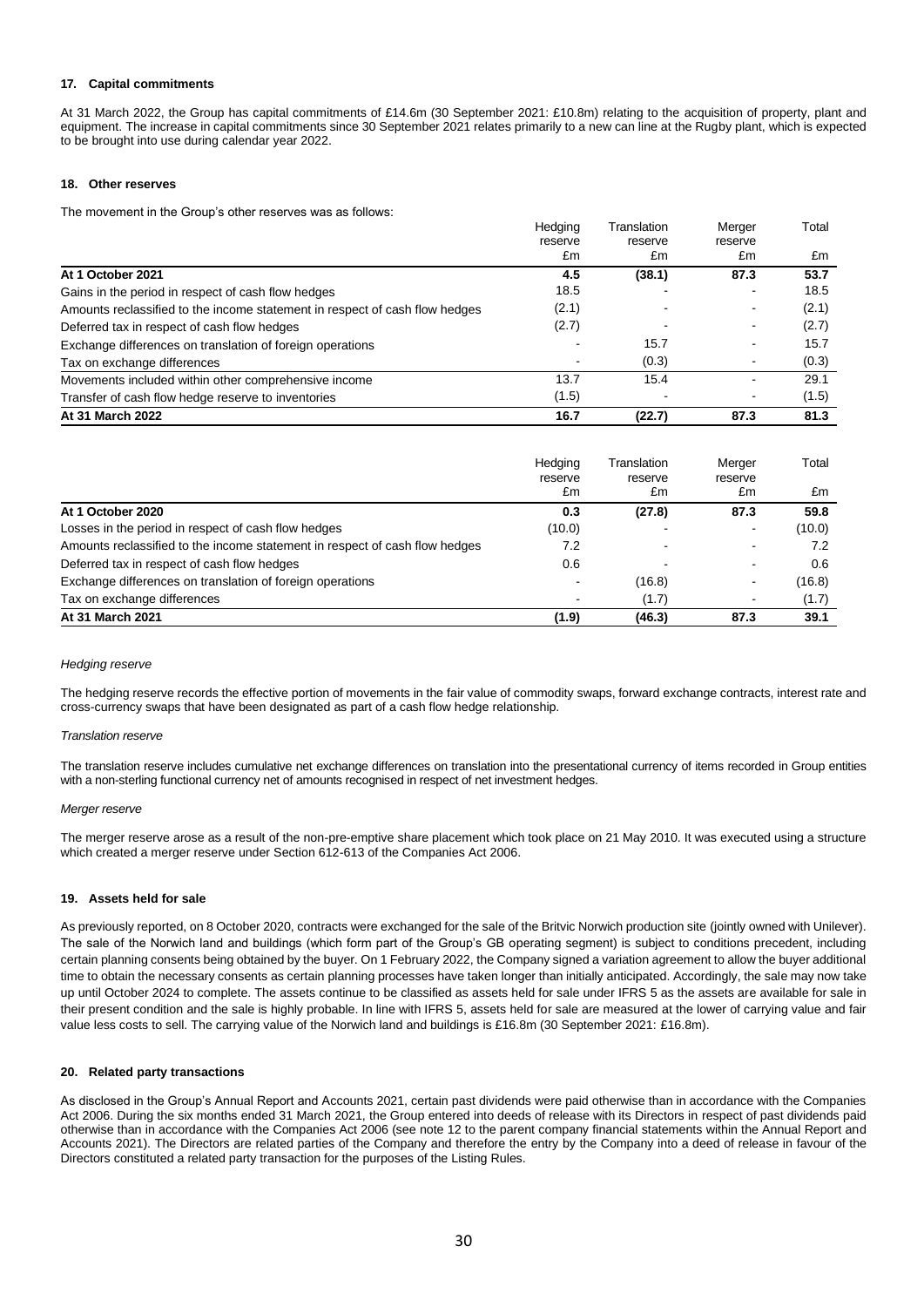### **21. Retrospective restatements**

### **(i) Software-as-a-Service (SaaS) arrangements**

As disclosed in note 4, the Group revised its accounting policy in relation to upfront configuration and customisation costs incurred in implementing SaaS arrangements. This is in response to the IFRS Interpretations Committee (IFRIC) agenda decision clarifying its interpretation of how current accounting standards apply to these types of arrangements.

The Group's accounting policy has historically been to capitalise costs directly attributable to the configuration and customisation of SaaS arrangements as intangible assets in the balance sheet, irrespective of whether the services were performed by the SaaS supplier or a third party. Following the adoption of the IFRIC guidance, SaaS arrangements were identified and assessed to determine if the Group has control of the software with ongoing rights to access the cloud provider's application software beyond the contract period. For those arrangements where the Group does not have control of the software, the Group derecognised the intangible asset previously capitalised and recognised the costs to configure or customise and the ongoing fees to obtain access to the cloud provider's application software as operating expenses when the services were received.

The implementation of the updated accounting policy gave rise to a restatement of historical financial information in accordance with IAS 8 as set out below. This change led to an £11.8m reduction in intangible assets at 30 September 2021 (£6.4m at 31 March 2021) and an £8.3m reduction in profit before tax in the year ended 30 September 2021 (£2.9m for 6 months ended 31 March 2021). Substantially all of the SaaS implementation costs that have been expensed relate to systems that were in the process of being implemented at the comparative balance sheet dates and therefore the impact of reversing amortisation has not been material to the comparative income statements. The taxation charge and associated deferred tax balances have also been restated by the amounts shown below.

### **Impact of restatement on the balance sheet**

|                          | 30 September 2021 | 31 March 2021 | 1 October 2020 |
|--------------------------|-------------------|---------------|----------------|
|                          | £m                | £m            | £m             |
| Intangible assets        | (11.8)            | (6.4)         | (3.5)          |
| <b>Total assets</b>      | (11.8)            | (6.4)         | (3.5)          |
| Deferred tax liabilities | 2.2               | 1.2           | 0.6            |
| <b>Total liabilities</b> | 2.2               | 1.2           | 0.6            |
| Net assets               | (9.6)             | (5.2)         | (2.9)          |
| Retained earnings        | (9.6)             | (5.2)         | (2.9)          |
| <b>Total equity</b>      | (9.6)             | (5.2)         | (2.9)          |

### **Impact of restatement on the income statement**

|                                                           | 12 months ended<br>30 September 2021 | 6 months ended<br>31 March 2021 |
|-----------------------------------------------------------|--------------------------------------|---------------------------------|
|                                                           | £m                                   | £m                              |
| Administration expenses                                   | (8.3)                                | (2.9)                           |
| <b>Profit before tax</b>                                  | (8.3)                                | (2.9)                           |
| Taxation                                                  | 1.6                                  | 0.6                             |
| Profit for the period attributable to equity shareholders | (6.7)                                | (2.3)                           |
| Basic earnings per share                                  | (2.5)p                               | $(0.9)$ p                       |
| Diluted earnings per share                                | (2.5)p                               | $(0.8)$ p                       |

#### **Impact of restatement on the statement of cash flows**

|                                                      | 12 months ended<br>30 September 2021<br>£m | 6 months ended<br>31 March 2021<br>£m |
|------------------------------------------------------|--------------------------------------------|---------------------------------------|
| Cash flows from operating activities                 |                                            |                                       |
| Profit before tax                                    | (8.3)                                      | (2.9)                                 |
| Net cash flows from operating activities             | (8.3)                                      | (2.9)                                 |
| Cash flows from investing activities                 |                                            |                                       |
| Purchases of intangible assets                       | 8.3                                        | 2.9                                   |
| Net cash flows used in investing activities          | 8.3                                        | 2.9                                   |
| Net increase/(decrease) in cash and cash equivalents | ٠                                          |                                       |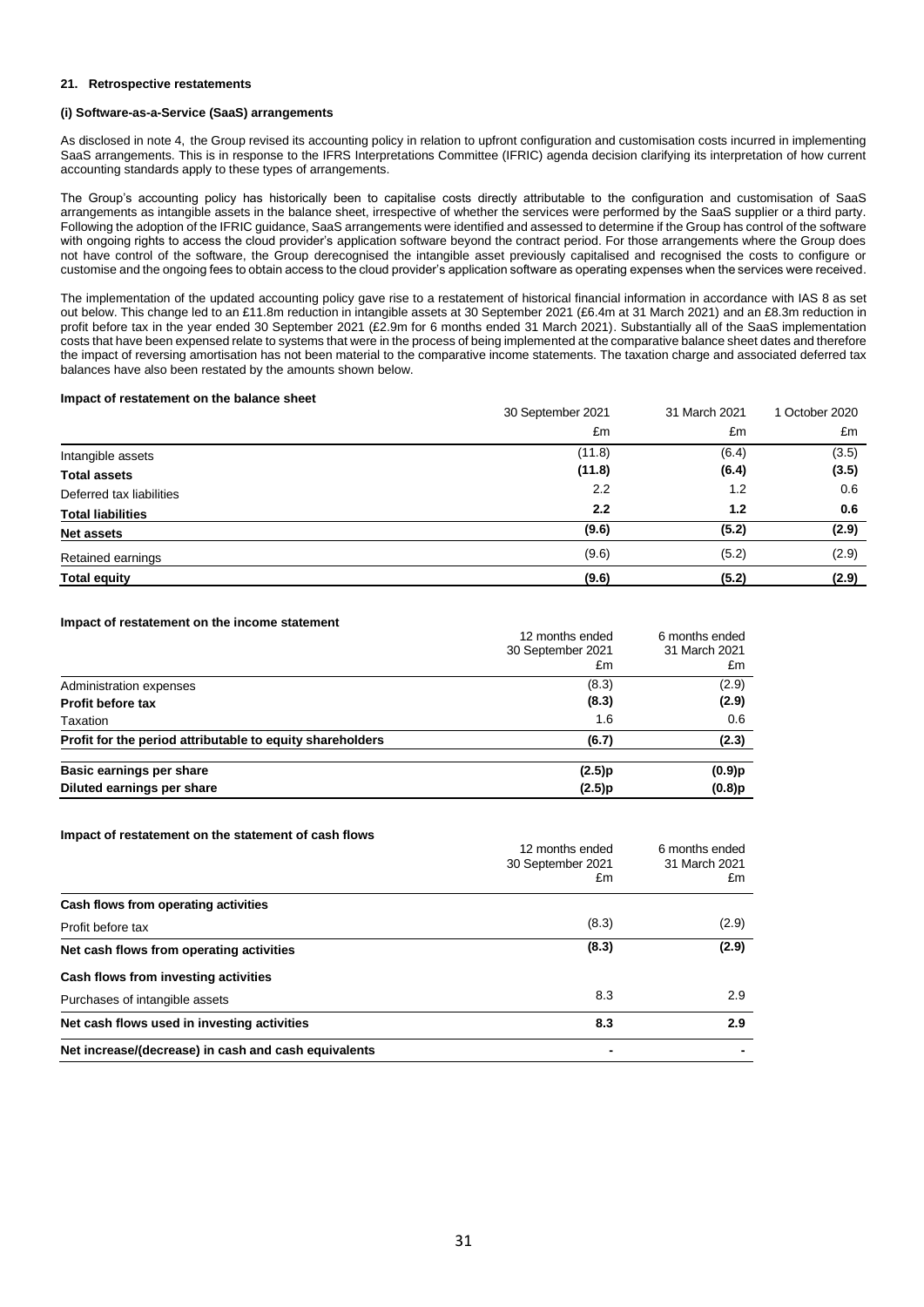### **(ii) Finalisation of Aqua Libra Co acquisition accounting**

On 6 June 2020, the Group acquired 100% of the issued share capital of The Boiling Tap Company Limited (subsequently renamed Britvic Aqua Libra Co Limited, 'Aqua Libra Co'), an integrated tap system business that supplies high-quality taps primarily to commercial customers across GB, offering hot, cold and sparkling water.

The initial accounting for the acquisition was provisional at 30 September 2020 and 31 March 2021 due to the significant uncertainties posed by COVID-19 on the valuation of intangible assets and contingent consideration. During the year following acquisition, the Group identified that COVID-19 has had a much more significant impact on Aqua Libra Co than was previously anticipated at the acquisition date. In particular, COVID-19 resulted in temporary closures and restrictions on the offices and workplaces that form a key part of Aqua Libra Co's customer base. Since restrictions have been lifted, the business has shown continuous growth and management remain confident about its long-term prospects. COVID-19 has however had an adverse impact on the cash flows expected to be generated in the short-term following acquisition and as a result the performance conditions for the contingent consideration are not expected to be met. In accordance with the measurement period requirements of IFRS 3, the Group has retrospectively adjusted the provisional amounts recognised at the acquisition date to reflect more information about the impact of COVID-19 on the business. This has resulted in a decrease in the fair values of intangible assets acquired, a decrease in the deferred tax liability associated with the intangible assets and a decrease in the fair value of contingent consideration payable. The comparative balance sheet at 31 March 2021 has been revised as if the adjustments had been made at the acquisition date. The effect of this restatement is set out below. The finalisation of the acquisition accounting has had no impact on the income statement for the six months ended 31 March 2021.

### **Impact of restatement on the balance sheet**

|                                             | 31 March 2021 | 1 October 2020 |
|---------------------------------------------|---------------|----------------|
|                                             | £m            | £m             |
| Intangible assets                           | (5.9)         | (5.9)          |
| Non-current assets / total assets           | (5.9)         | (5.9)          |
| Deferred tax liability                      | 0.7           | 0.7            |
| Other non-current liabilities               | 5.2           | 5.2            |
| Non-current liabilities / total liabilities | 5.9           | 5.9            |
| <b>Net assets</b>                           | -             |                |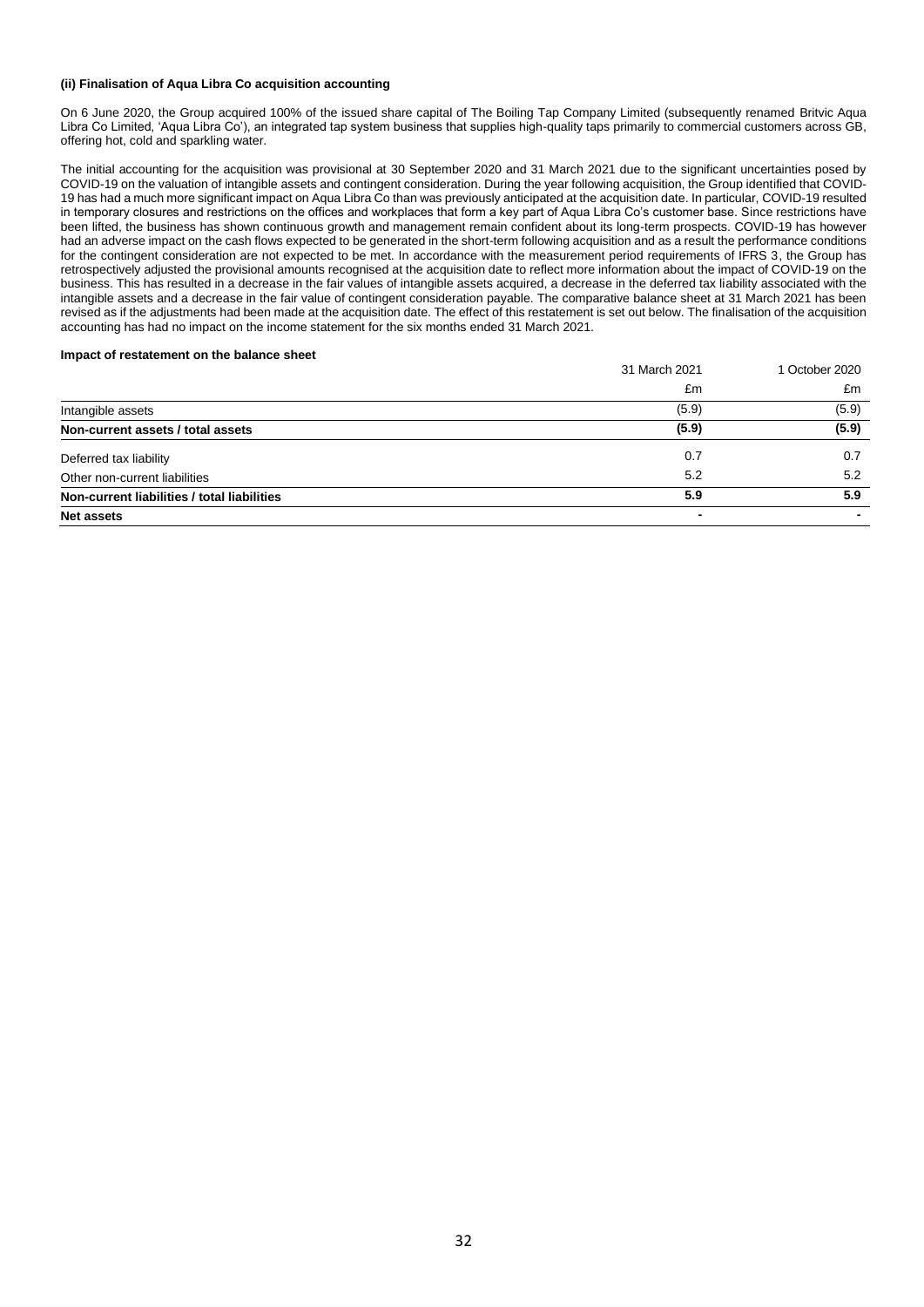## **NON-GAAP RECONCILIATIONS**

### **Adjusting items**

The Group excludes adjusting items from its non-GAAP measures because of their size, frequency and nature to allow shareholders to understand better the elements of financial performance in the year, so as to facilitate comparison with prior periods and to assess trends in financial performance more readily.

These items primarily relate to strategic restructuring, impairment of assets, acquisitions and disposals. In addition, the amortisation of acquisitionrelated intangibles and the expense associated with the change in accounting policy for SaaS arrangements are considered to be adjusting items.

Adjusted KPIs are used to measure the underlying profitability of the Group and enable comparison of performance against peers. They are also used in the calculation of short and long-term reward schemes.

|                                                                        | Note |                | Restated*      | Restated*         |
|------------------------------------------------------------------------|------|----------------|----------------|-------------------|
|                                                                        |      | 6 months ended | 6 months ended | 12 months ended   |
|                                                                        |      | 31 March 2022  | 31 March 2021  | 30 September 2021 |
|                                                                        |      | £m             | £m             | £m                |
| Implementation of SaaS accounting guidance                             | (a)  | (3.2)          | (2.9)          | (8.3)             |
| Strategic restructuring - business capability programme                | (b)  | (0.3)          | (0.5)          | (1.0)             |
| Strategic restructuring – organisational capability transformation     | (c)  |                | (3.5)          | (5.7)             |
| Credits in relation to the acquisition and integration of subsidiaries | (d)  | 0.2            | 0.5            | 0.7               |
| Strategic M&A activity                                                 | (e)  | 1.2            | 0.3            | (0.9)             |
| Past service cost on pension schemes                                   | (f)  |                | (0.7)          | (0.7)             |
| Acquisition-related amortisation                                       | (g)  | (4.3)          | (3.9)          | (8.2)             |
| Total included in operating profit                                     |      | (6.4)          | (10.7)         | (24.1)            |
| Unwind of discount on consideration payable for acquisitions           | (h)  |                | (0.2)          | (0.1)             |
| <b>Total included in finance costs</b>                                 |      |                | (0.2)          | (0.1)             |
| Tax on adjusting items included in profit before tax                   |      | 0.4            | 1.3            | 2.6               |
| <b>Total included in taxation</b>                                      |      | 0.4            | 1.3            | 2.6               |
| Net adjusting items                                                    |      | (6.0)          | (9.6)          | (21.6)            |

\* Please refer to note 21 for details of SaaS arrangements restatement.

a. Implementation of change in accounting policy in relation to customisation and configuration costs of SaaS expensed as incurred of £3.2m (see note 4).

b. 'Strategic restructuring – business capability programme' relates to a restructuring of supply chain and the operating model across the Group, initiated in 2016. Costs in the period of £0.3m relate to the closure of the Norwich site and are primarily site running costs. Costs in the 6 months ended 31 March 2021 were of a similar nature.

c. 'Strategic restructuring – organisational capability transformation' in the prior period relates to contract termination costs in relation to the closure of the Counterpoint business.

d. Relates to the release of provisions for Bela Ischia Alimentos Ltda (Bela Ischia) and Empresa Brasileira de Bebidas e Alimentos SA (Ebba).

e. Strategic M&A credit of £1.2m in relation to remeasurement of historic provisions.

f. During the 6 months ended 31 March 2021, a charge of £0.7m for past service costs was recognised resulting from the equalisation of Guaranteed Minimum Pensions (GMP) for the GB defined benefit scheme (see note 15).

g. Acquisition-related amortisation relates to the amortisation of intangibles recognised on acquisitions in Britvic Ireland, Britvic France, Britvic Brazil, Aqua Libra Co and Plenish.

h. The unwind of discount on consideration payable for acquisitions relates to the change in fair value of the deferred consideration payable for Aqua Libra Co.